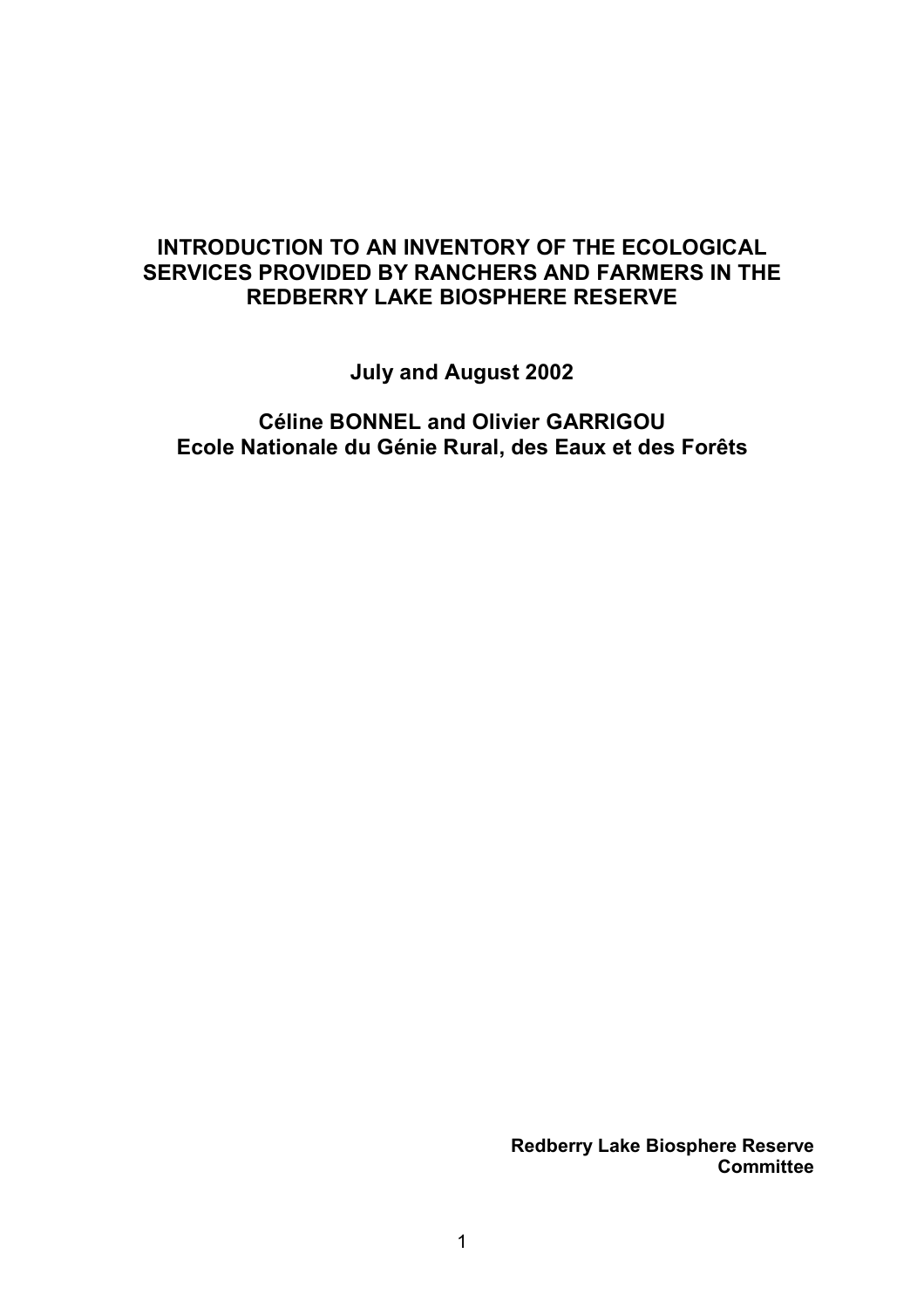We would like to express our thanks to our supervisors, Dr. Maureen Reed of the University of Saskatchewan and Dr. Etienne Josien of CEMAGREF, who helped us prepare the study and supported us (technically and intellectually) throughout our work. We are also grateful to all the members of the Biosphere Reserve Committee who allowed us to do this study and to discover a part of Saskatchewan. It was a wonderful experience and we have learned a lot.

We would also like to thank all the people we interviewed: representatives of organisations, farmers, and ranchers. Despite the drought and a busy period, they patiently answered our questions.

And of course, thanks to the people of Hafford for being so friendly and generous with us. We really felt like part of the community this summer.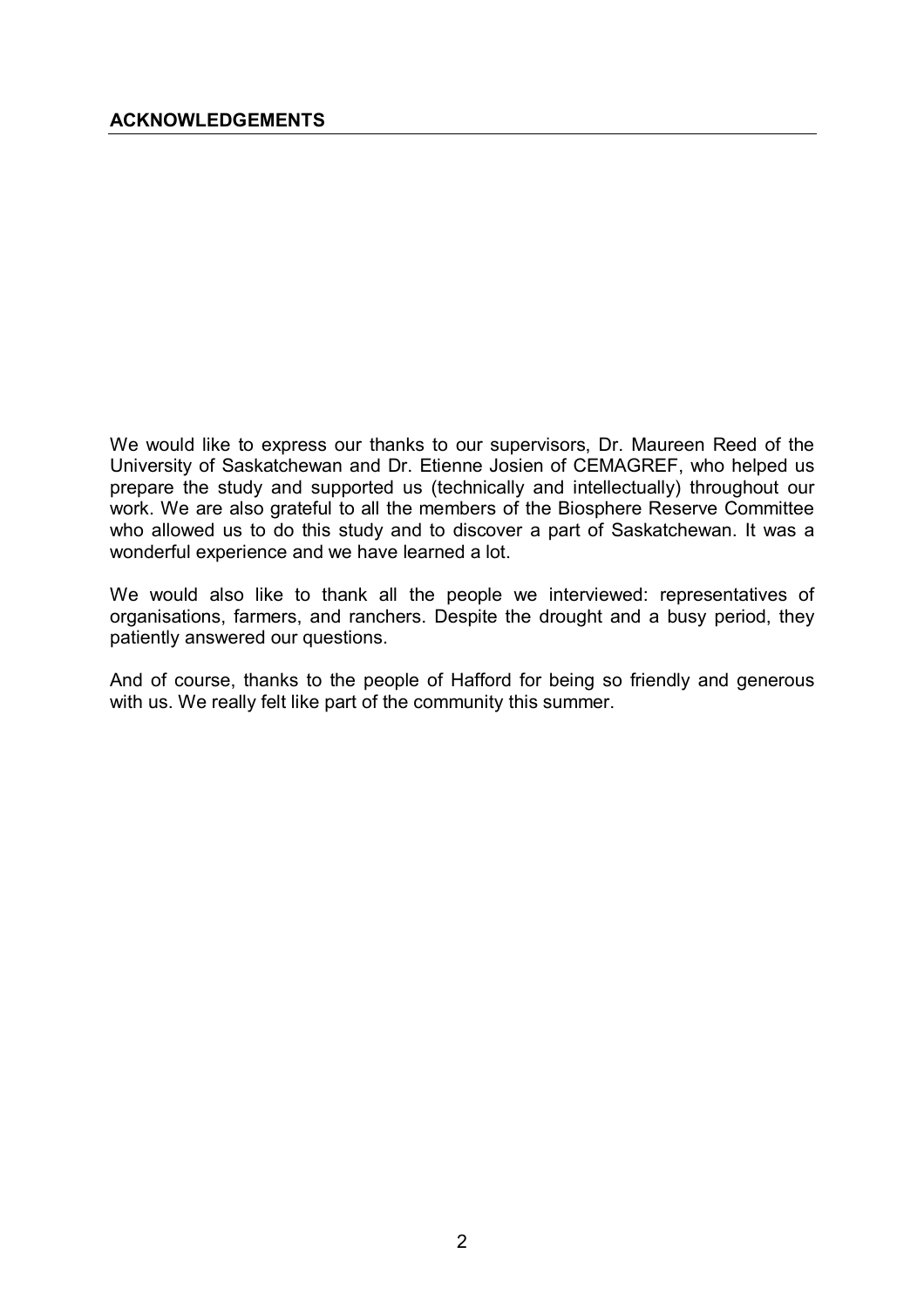# **TABLE OF CONTENTS**

| A. Ecological services as services provided to farmers by ecosystems 8           |    |
|----------------------------------------------------------------------------------|----|
|                                                                                  |    |
| C. Definition used for the study: a broad, economically based concept 8          |    |
| II GENERAL ENVIRONMENT: A CLOSED WATERSHED WITH TRANSITION                       |    |
|                                                                                  |    |
|                                                                                  |    |
| 1 <sub>1</sub>                                                                   |    |
| 2.                                                                               |    |
| 3.                                                                               |    |
| 4.                                                                               |    |
| B. Environmental concerns in the watershed: similarities and differences between |    |
|                                                                                  |    |
| 1 <sub>1</sub>                                                                   |    |
| Environmental concerns in the watershed according to scientific data and<br>2    |    |
|                                                                                  | 17 |
| Environmental concerns in the watershed according to local knowledge 20<br>3.    |    |
| III OVERVIEW OF THE VARIOUS REDBERRY LAKE BIOSPHERE RESERVE                      |    |
|                                                                                  |    |
|                                                                                  |    |
| 1.                                                                               |    |
| 2.                                                                               |    |
|                                                                                  |    |
|                                                                                  |    |
|                                                                                  |    |
| E. Links between agriculture and the environment: basic background to illustrate |    |
|                                                                                  |    |
| $1_{\cdot}$                                                                      |    |
| 2.                                                                               |    |
| 3.                                                                               |    |
| 4.                                                                               |    |
| IV FIRST IDENTIFICATION OF ECOLOGICAL SERVICES IN THE WATERSHED: A               |    |
|                                                                                  |    |
| A. Typology of ecological services found in the biosphere reserve 34             |    |
| 1.                                                                               |    |
| 2.                                                                               |    |
| 3.                                                                               |    |
| 4.                                                                               |    |
| B. Why farmers may not have an interest in preserving the environment  44        |    |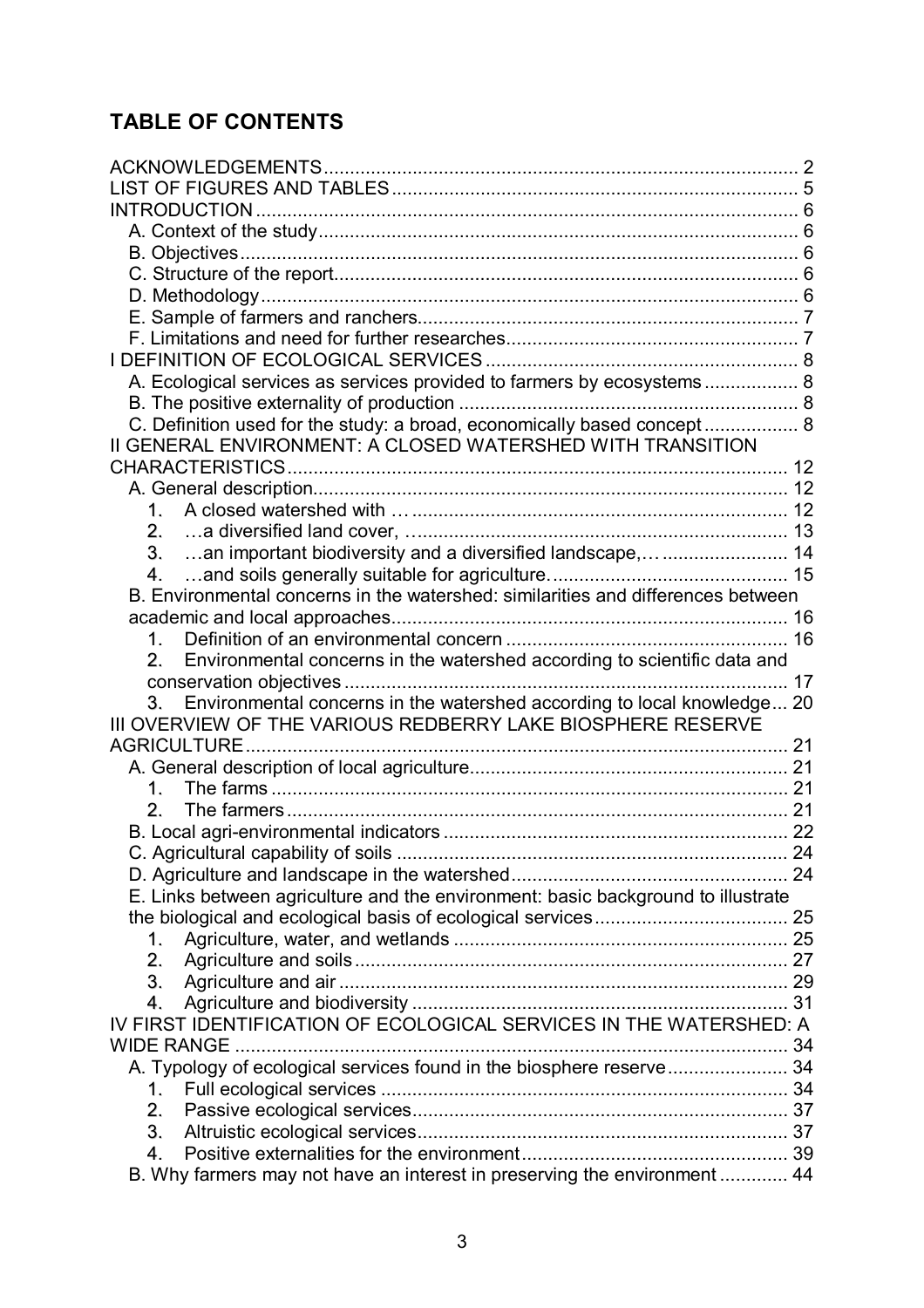| V STRATEGIC ACTIONS TO DEVELOP ECOLOGICAL SERVICES 47 |  |
|-------------------------------------------------------|--|
|                                                       |  |
|                                                       |  |
|                                                       |  |
|                                                       |  |
|                                                       |  |
|                                                       |  |
|                                                       |  |
|                                                       |  |
|                                                       |  |
|                                                       |  |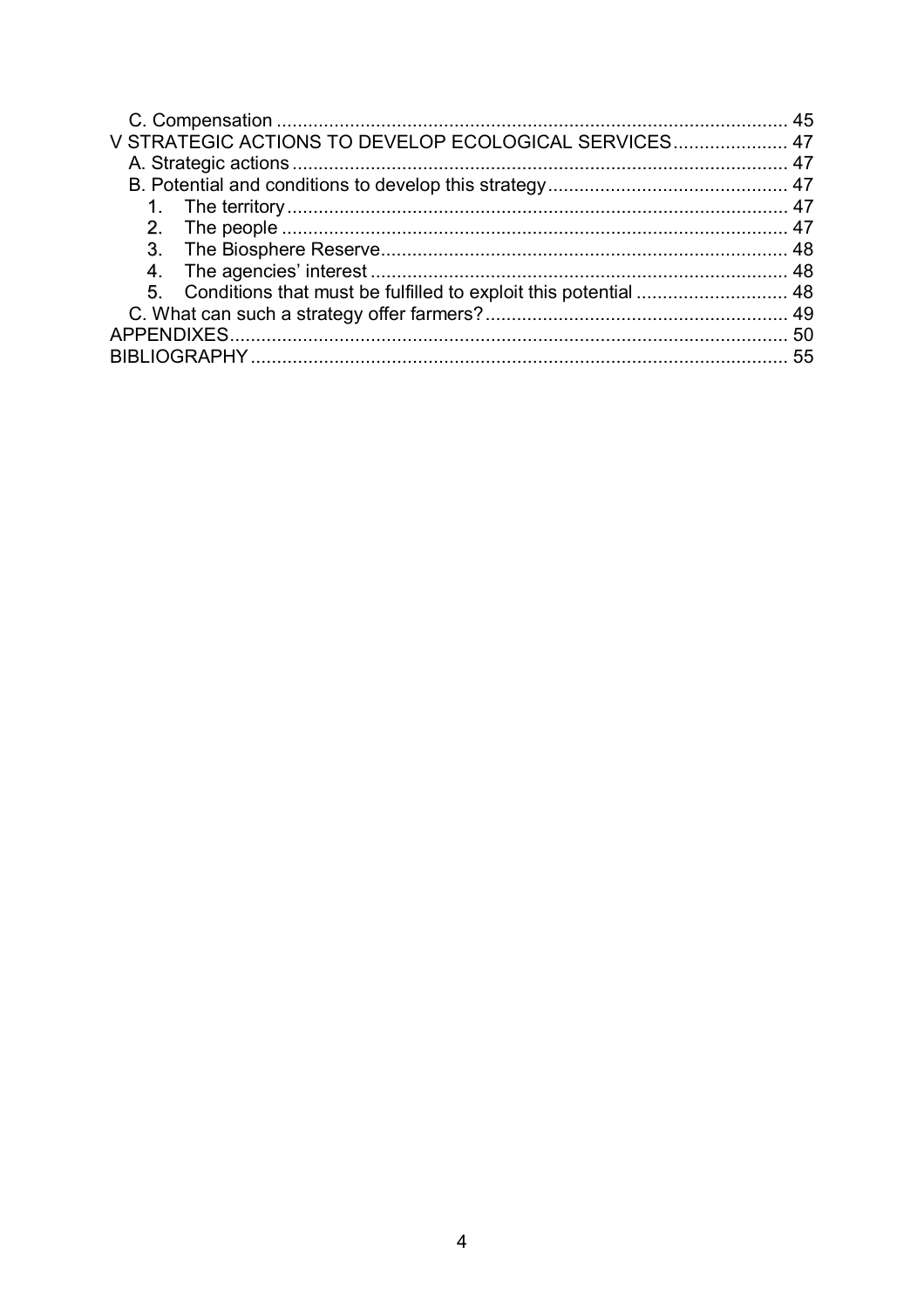## **LIST OF FIGURES AND TABLES**

| <b>FIGURE OR PICTURE</b>                                                 | Number TABLE    |                                                                     | Number          |
|--------------------------------------------------------------------------|-----------------|---------------------------------------------------------------------|-----------------|
| Method for a classification of ecological<br>services                    |                 | 1 The four types of ecological services                             | 1               |
| Gadrey's triangle of service                                             |                 | 2 Estimation of the share of the                                    | $\overline{2}$  |
|                                                                          |                 | Biosphere Reserve given the RMs                                     |                 |
| The triangle of service adapted to the<br>ecological services            |                 | 3 Land cover in the watershed                                       | 3               |
| Topographic map of the watershed                                         |                 | 4 Major Soil Associations of the Redberry<br>Lake drainage basin    | $\overline{4}$  |
| Hypothesis of connections between the<br>watershed and underground water |                 | 5 Synthesis of environmental issues                                 | 5               |
| The landcover map                                                        |                 | 6 Environmental concerns of interviewed<br>farmers and ranchers     | 6               |
| Land cover in the watershed                                              |                 | 7 Farms of the watershed                                            | $\overline{7}$  |
| Invaded native prairie                                                   |                 | 8 Data about farm operators                                         | 8               |
| Overgrazed prairie                                                       |                 | 9 Biodiversity and availability of wildlife<br>habitat on farm land | 9               |
| Gravel exploitation in a native prairie                                  |                 | 10 Use of chemicals                                                 | 10              |
| Soil erosion                                                             |                 | 11 Soil conservation practices                                      | $\overline{11}$ |
| Change in improved land (1931-1996)                                      |                 | 12 Forms of weed control on summerfallow                            | 12              |
| % of each CLI in the watershed                                           |                 | 13 Tillage practices                                                | 13              |
| Water circulation                                                        |                 | 14 % of each CLI in the watershed                                   | 14              |
| Riparian areas                                                           |                 | 15 Structures consumers of ecological<br>services                   | 15              |
| Carbon cycle in agriculture                                              |                 | 16 Description of the Full ecological<br>services                   | 16              |
| Nitrous oxide release                                                    |                 | 17 Description of the full ecological service<br>'organic farming"  | $\overline{17}$ |
| Farmers, cows and riparian areas                                         |                 | 18 Description of the passive ecological<br>services                | 18              |
| Fencing out of a creek                                                   |                 | 19 Description of altruistic ecological<br>services                 | 19              |
| Alternative water supply (tank and solar<br>pump)                        |                 | 20 Description of positive externalities                            | 20              |
| Buffer strip in a crop field                                             | 21              |                                                                     |                 |
| <b>Rotational Grazing</b>                                                | 22              |                                                                     |                 |
| Rotational Grazing picture                                               | 23              |                                                                     |                 |
| Producers' experiences                                                   | 24              |                                                                     |                 |
| Environmental goods value                                                | $\overline{25}$ |                                                                     |                 |
| The ILOs' cost in France                                                 | 26              |                                                                     |                 |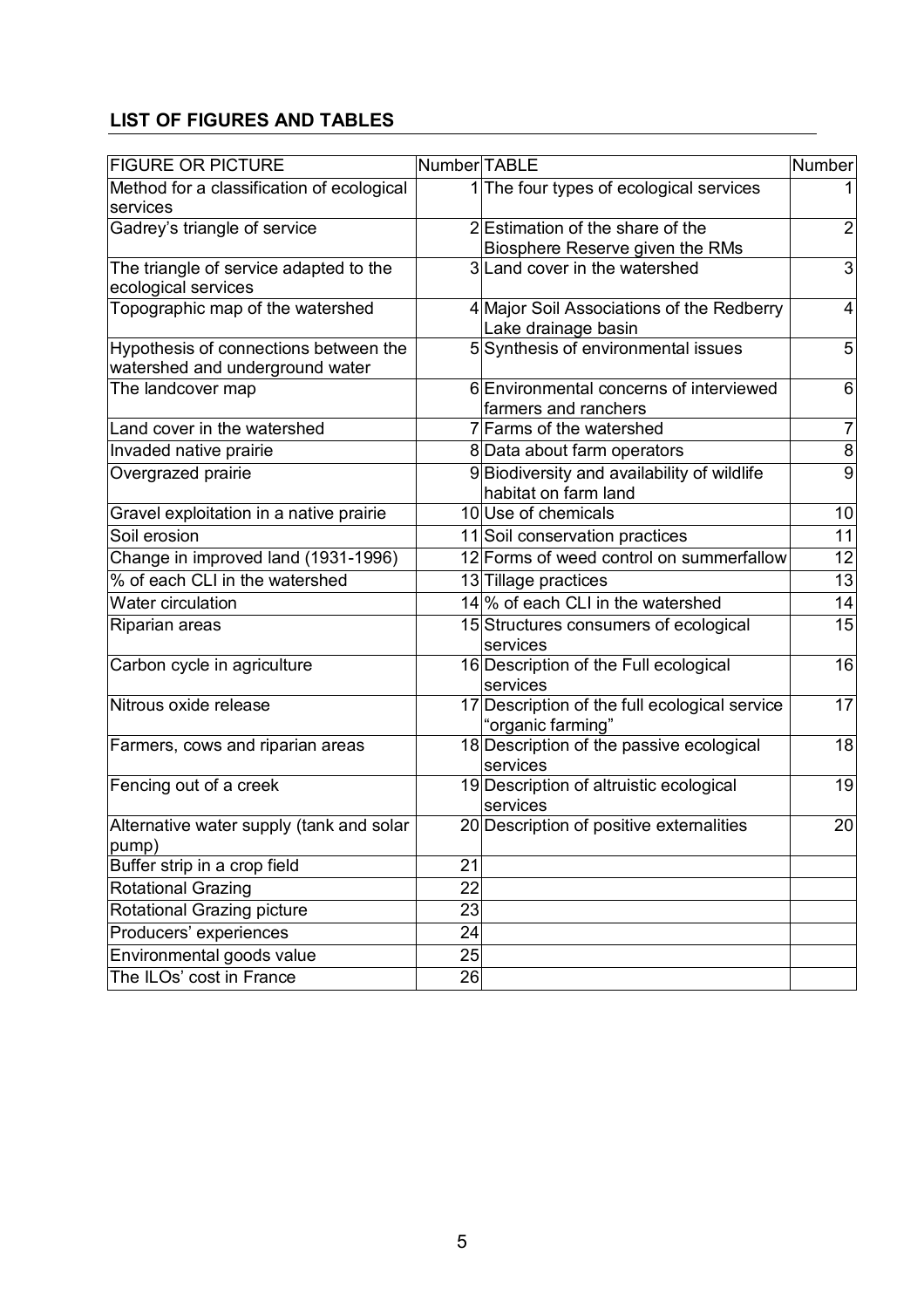## **INTRODUCTION**

## **A. Context of the study**

This research is part of the two authors' studies in France, at the Ecole Nationale du Genie Rural, des Eaux et des Forêts (www.engref.fr). It addresses the inventory of ecological services provided by farmers and ranchers in the Redberry Lake World Biosphere Reserve. This large project is one of the medium term strategic actions outlined in the Communityís Plan for Sustainability (Sian 2001). It specifically addresses the following action: *Develop compensatory mechanisms for ecological services performed by local farmers and ranchers* (p.15)*.*

## **B. Objectives**

- Explore the concept of ecological services and adapt it to the Redberry Lake Biosphere Reserve.
- Provide a framework to facilitate future studies on the topic in the biosphere reserve.
- Identify and answer the community's main questions before looking for compensatory systems.
- Increase the awareness of farmers, ranchers, and the rest of the community on the role of agriculture in nature conservation in the study area

## **C. Structure of the report**

We first present different definitions of ecological service, and then identify the definition we have used for the study. Because the structure of the report derives from this definition, it is outlined at the end of the discussion of definition.

## **D. Methodology**

Two main sources of information have been used in this study:

- Academic and scientific data, gathered from published research, conservation organisations involved in the area, and interviews with experts
- Local knowledge and concerns: mostly obtained through interviews with farmers and ranchers

We have intentionally given the same weight to each of these two sources, first because ecological service is a concept at least as social as it is scientific, and second because we want this study to provide a starting point from which to take action. Local concerns and desires are indispensable for participation and action. Even if they are scientifically tested, agenciesí observations alone cannot instigate local action. To simplify, we restricted the analysis only to the major known environmental impacts of the agricultural practices we have examined.

Identification of ecological services was made on a qualitative basis. According to the definition we selected (see I), we inventoried the agricultural practices of each interviewed farmer or rancher. We then tried to answer the following three questions to classify the agricultural practice analysed in the context of ecological services: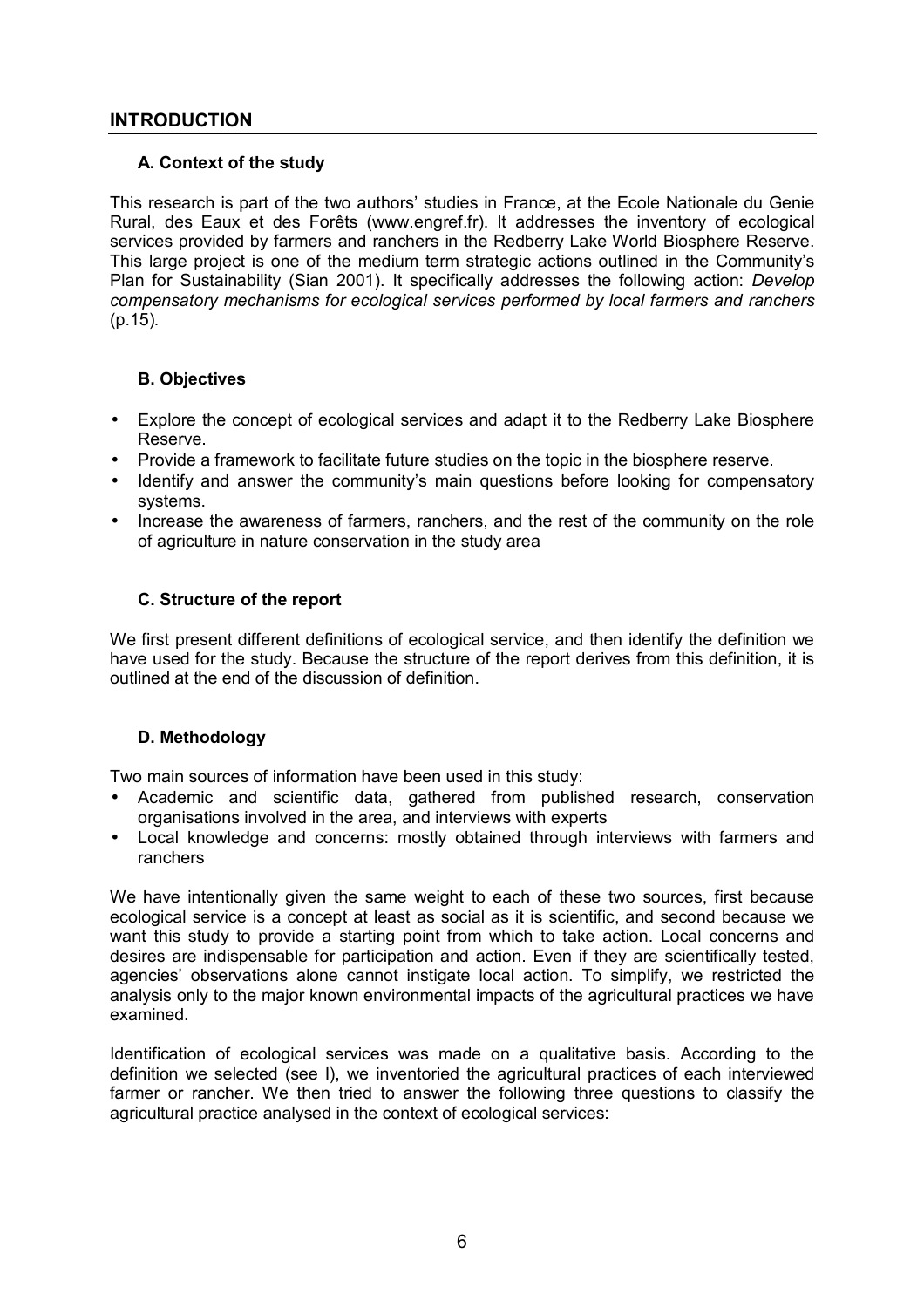Q1: Does this practice have a positive effect on one of the environmental issues identified in II-2?



Figure 1: Method for classification of ecological services

## **E. Sample of farmers and ranchers**

Because we identified the ecological services only on a qualitative basis, and because of time limitations, our sample of farmers is not statistically significant.

Farmers were selected for interviews based on the following two criteria:

 $\rightarrow$  A need to ensure good geographical coverage of the watershed (avoiding large areas without interviewees)

 $\rightarrow$  A need to include farmers or ranchers from each of the three main kinds of farming systems: crop farms, mixed farms, and livestock farms

We were able to conduct complete interviews with 19 farmers and ranchers who farm about 16% of the watershed area. We asked each person interviewed to give his own definition of an ecological service. The answers were diverse and show that few of the interviewees had previously given this concept much thought. Some of the interviewees had no ideas regarding this definition; most of them only gave examples. Appendix 2 gives a list of the various answers we collected.

## **F. Limitations and need for further researches**

Our study originated from the Strategic Actions listed in the Community's Plan for Sustainability (Sian 2001). It consists of an inventory of ecological services provided by farmers and ranchers. This study should be seen as an introduction to a much larger project to take an inventory of the ecological services provided in the Redberry Lake Biosphere Reserve and the economic assessment of these services. The study is not exhaustive, and the classification of ecological services, done without any economic calculation, should be challenged, refined, and eventually modified.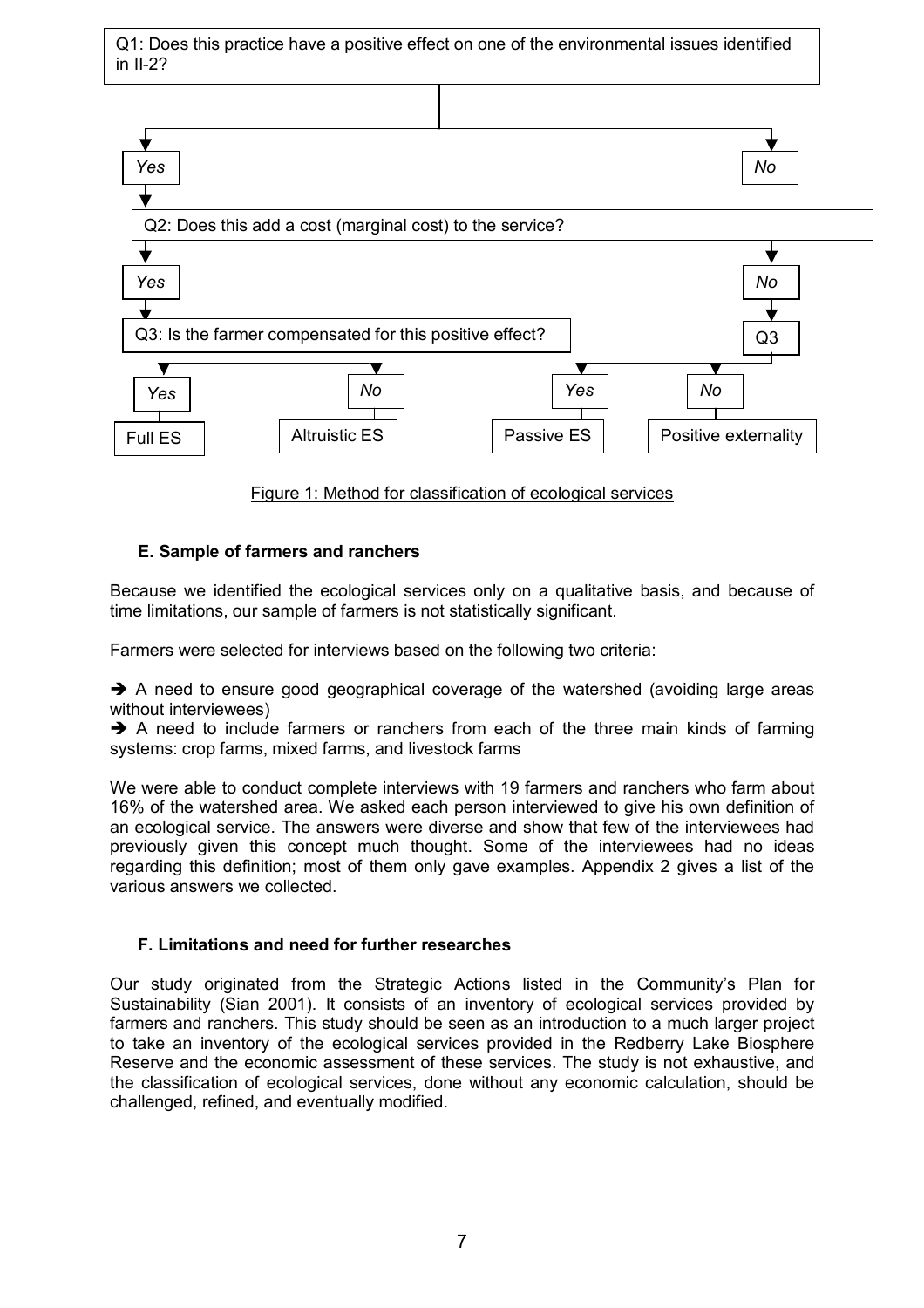## **I DEFINITION OF ECOLOGICAL SERVICES**

The expression "ecological service" is often used, but there is no official definition of the term. Below we offer some thoughts regarding such a definition. We first give a qualitative analysis of the interviews as they pertain to this topic, followed by a synthesis of the current main definitions of ecological service from Aznar and Perrier-Cornet (2002). Approaches to defining ecological services will be discussed. Next, we propose criteria for measuring ecological services. Finally, we give the definition and criteria we have used during this study.

## **A. Ecological services as services provided to farmers by ecosystems**

The first definition of ecological services considered here comes from the "ecological economicsî of English and Scandinavian countries. This approach relies on the notion of natural capital. As stated by Gillis, "the natural capital represents the value of the reserves of natural resources of a country" (Gillis et al. 1998). Ecological services are part of natural capital. "The natural capital consists of all the natural resources ... to which must be added all the **ecological services** provided for free by the ecosystems and the biosphere which allow the constitution and maintenance of favourable conditions for lifeî (Berkes and Folke 1992). Under this definition, farmers and ranchers are not providers, but consumers of ecological services. A good example of an ecological service under this definition is the action of soil microorganisms that enable the release of nitrogen from organic matter.

## **B. The positive externality of production**

A second definition of ecological services derives from the economics of the environment. In this case, an ecological service is perceived as a positive externality of production. This means that the benefits provided by the producer to the environment are not intentional, and don't add any cost to production. The ecological services are just "sub products" of the agricultural practice, which is environmentally friendly by chance.

## **C. Definition used for the study: a broad, economically based concept**

The third approach to defining ecological services derives from the economics of services. Aznar and Perrier-Cornet (2002) use this last approach to build their own definition of an ecological service. In the economics of services, Gadrey (1996) specifies that: "A service is an operation aiming to transform a reality *C*, owned or used by a client or a user *B*, and realised by a supplier *A* because of the demand of *B* (and often in interaction with *B*), but which does not lead to a final product which can circulate economically independently from *C.*<sup>n</sup> Gadrey (1996) summed this definition up as "a service constitutes a providing of technical or human abilities, in order to allow the use of a support.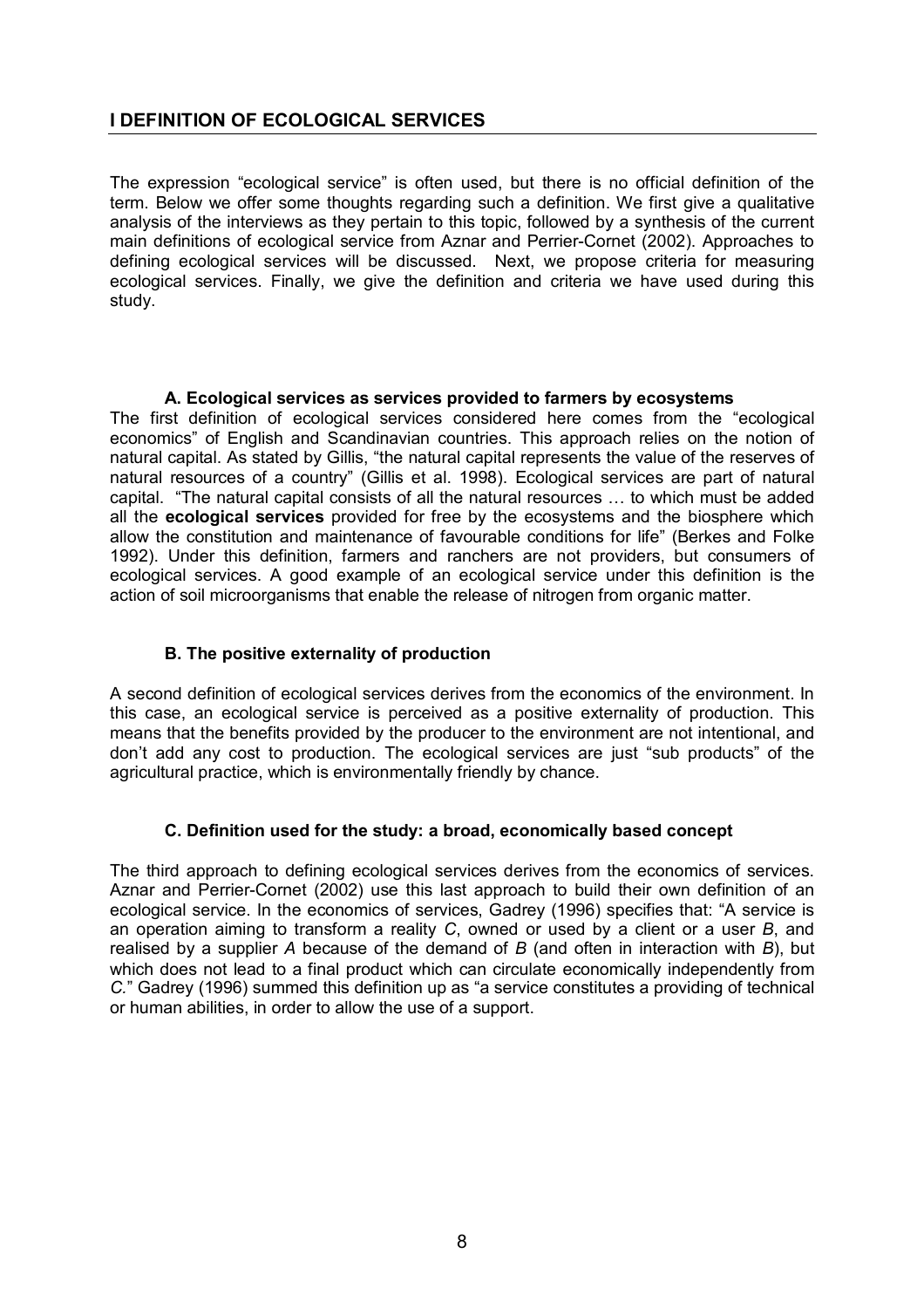To summarise, Gadrey (1996) gives his "triangle of service":



Modification by A to the benefit of B

Figure 2: Gadrey's triangle of service

Aznar and Perrier-Cornet (2002) adapt this triangle to define an ecological service as providing technical and human abilities in order to allow an environmental use of an environmental good. This allows the transformation or conservation of the useful characteristics of the entity *C*, from an environmental point of view. Improvement of the environment is intentional from the supplier's point of view, and it responds to a demand. The supplier invests time and money to provide the service (marginal cost), and the user pays for this service (compensation). Given this definition, they propose the following classification of ecological services:

|                                    | Remuneration of<br>the supplier | Added cost to<br>production due to<br>the ecological<br>service |
|------------------------------------|---------------------------------|-----------------------------------------------------------------|
| Full ecological service            | ves                             | yes                                                             |
| Passive ecological service         | ves                             | no                                                              |
| Altruistic ecological service      | no                              | ves                                                             |
| Positive externality of production | no                              | no                                                              |

Table 1: Four types of ecological services

In our study, Gadrey's triangle of service becomes:



Figure 3: Triangle of service adapted for ecological services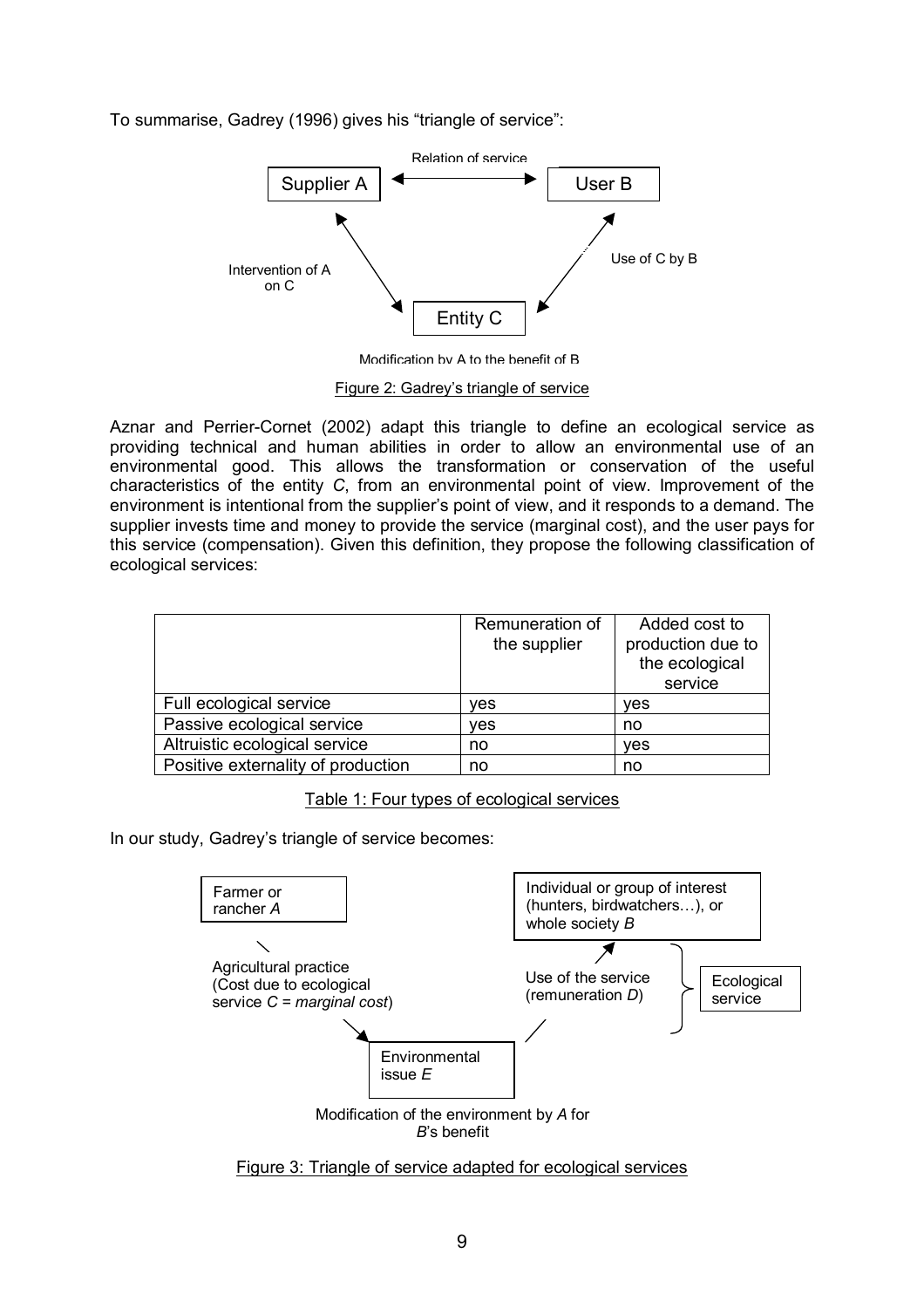A full ecological service is the ideal service from an economic point of view. The supplier invests money to provide the service and the user pays him in return. For example, we can imagine that a producer plants trees to take carbon dioxide out of the air, and that society pays him for his labour.

The three other definitions derive from that of the full ecological service by variation of its two main elements: the cost inherent to the service and the remuneration from the user. In the environmental field, because of the absence of market, these variations are very common. In our study there are few links between producers and consumers. There is no explicit demand, and therefore no remuneration (*D*=0 in Fig. 3); furthermore, because the original purpose of a farm is not to produce environmental goods, there is often no tool to measure the cost added to production to provide the service (*C* unknown in Fig. 3).

A passive ecological service is a service for which the supplier is paid, but which costs nothing for him to provide (*C=*0 and *D>*0 in Fig.3). For example, farmers are sometimes paid to delay cutting their hay until the  $15<sup>th</sup>$  of July each year, but in fact they would do so even if they were not paid.

An altruistic ecological service is a service for which the supplier invests time and/or money to provide a service for which he is not paid (*C*>0 and *D*=0 in Fig.3). An example would be a farmer buying a flushing bar without any subsidies.

The last kind of ecological service, given this classification, is called a "positive externality of production.î Such a service costs the farmer nothing, and he not paid to provide the service. This is the definition of an ecological service according to the economics of environment.

In all the previous definitions, it is assumed that the services provide a benefit to the environment. However, these definitions are insufficient to determine whether or not an agricultural practice has a true benefit at the ecological level. We need to compare this practice to a criterion (*E* in Fig.3) existing in the area where the service is performed. The ecological service exists only if this practice improves the condition of the environment in comparison with the standard chosen.

Clearly, choice of the criterion strongly influences the assessment (and even the existence) of an ecological service. We now present some examples of potential standards.

Improvement, or maintenance in the same state, of the environment can be measured in comparison with the actual state of the environment. For example, a regular sampling of soil in a given area can provide a basis for such a measurement. In this case, the criterion of reference is the actual state.

Another example would be to choose a native plot of land, one never used for farming, and compare it to a farmed plot. In this example, the criterion is the native ecosystem and its original characteristics. In our study area, the native ecosystem consists of the mix of native grassland, wetlands, and bushes acted upon by three main driving forces: seasonal moisture changes, fire, and bison grazing (which probably used to occur in the fall).

The standard may also be the most common practice (or average practice) used in the area. A farmer provides an ecological service if he applies a practice that is more environmentally friendly than the average practice applied in his neighbourhood to do the same operation. This may be determined by:

- asking the local agronomic specialist, or local agronomic adviser
- studying statistics (quantity of chemicals used by acre, percentage of farmers using conventional summerfallow, etc...)
- conducting a local survey about the practice under consideration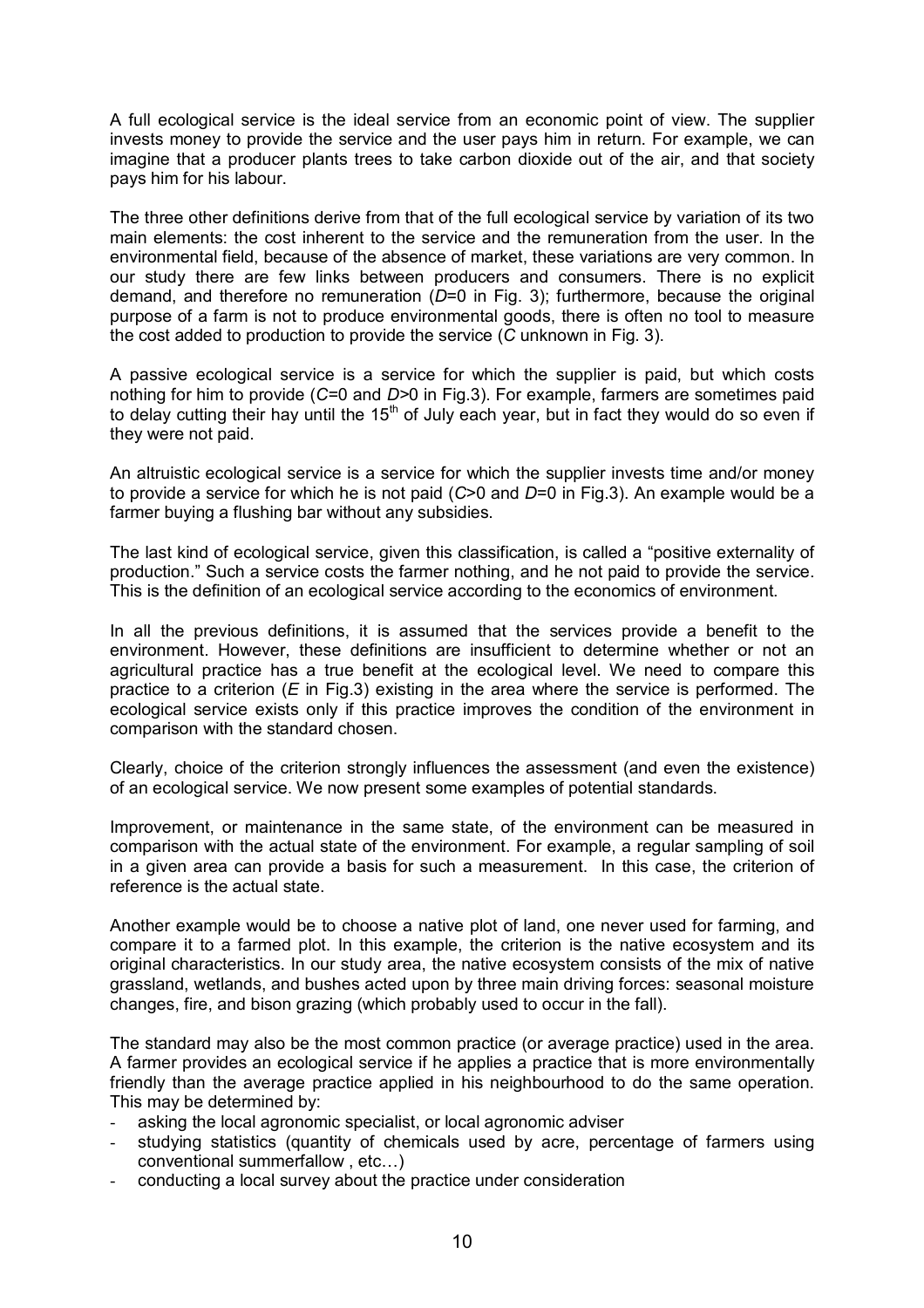Economic constraints, governmental policies, and local habits generally govern which practices are most commonly used.

It is also possible to use standards given by laws (or by organisms) (see appendix 1). For example, if a farmer uses less chemicals per acre than the law allows, or the chemical company prescribes, he is considered to be providing an ecological service.

In this study, we considered the four kinds of ecological services potentially provided by farmers and ranchers, given Aznar and Perrier-Cornet's (2002) analysis: full ecological service, passive ecological service, altruistic ecological service, and positive externality of production. We have not restricted our study to include only full ecological services because to do so would preclude the objective to take "inventory of ecological services provided by farmers and ranchers in the Redberry Lake Biosphere reserve" (Sian 2001). Consequently, we thought it better to begin with a broad approach to address the benefits that local agriculturists provide to the environment.

Our report is structured according to the four-part framework of ecological services. Because this study focuses on ecological services provided by farmers and ranchers, the next three chapters present the three elements of the definition that interest us here: environmental concern and support of the service (chapter II), the local agriculture and providers of the service (chapter III), and the ecological services identified (chapter IV). Finally, the fifth chapter is a synthesis of our reflections about ecological services in the Redberry Lake drainage basin, presented as a strategy to develop them in the Biosphere Reserve.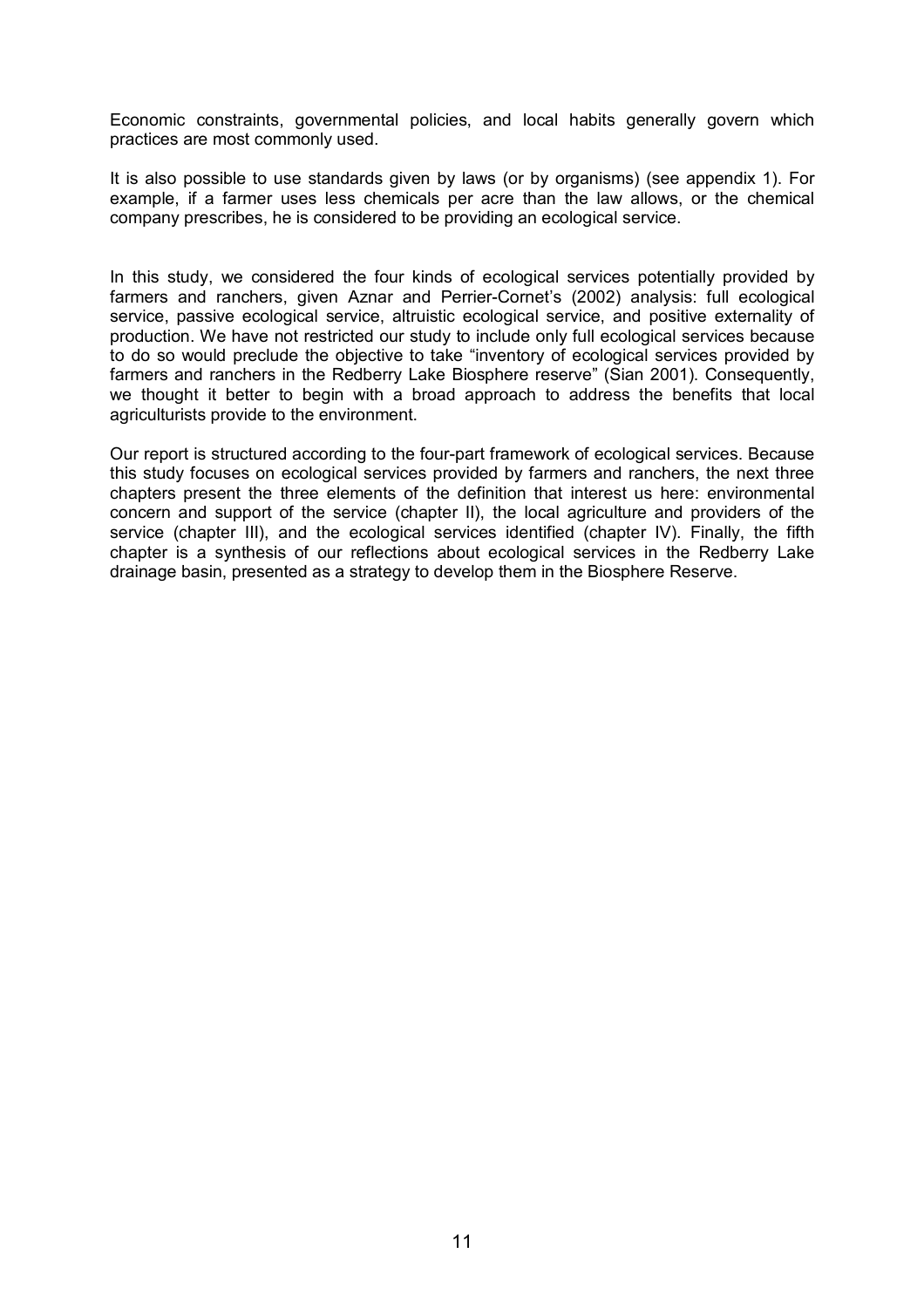## **II GENERAL ENVIRONMENT: A CLOSED WATERSHED WITH TRANSITION CHARACTERISTICS**

## **A. General description**

## 1. A closed watershed with  $\ldots$

Redberry Lake watershed is a closed watershed that encompasses four rural municipalities: Redberry Lake (435), Great Bend (405), Meeting Lake (466) and Douglas (436).

| <b>Rural Municipality</b> | Number of acres in   Percentage of<br>the watershed | the Watershed |
|---------------------------|-----------------------------------------------------|---------------|
| 466                       | 68,320                                              | 24            |
| 405                       | 11,040                                              |               |
| 436                       | 5,280                                               |               |
| 435                       | 197,970                                             | 70            |

| Table 2: Estimation of each RM's share of the Biosphere Reserve |
|-----------------------------------------------------------------|
|-----------------------------------------------------------------|

The watershed is composed of two sub-units: Marshy Creek watershed and Oscar Creek watershed.

The boundaries of the watershed are shown in Figure  $4^1$ .

## Figure 4: Topographic map of the watershed: see appendix 3

The degree to which Redberry Lake derives from groundwater that originates from outside the watershed is unknown. It may be connected to both shallow and deep aquifers. J. Schmutz (1999) proposes the following scenario for water connections in the watershed and for the declining lake level:



## Figure 5: Hypothesis of connections between the watershed and underground water sources

ìOne branch of a group of salty aquifers, the Battleford Valley aquifer, is located very close to Redberry Lake. It is possible that such a deep salt water channel may have an upward

l  $1$  Map realized by S.McNally from PFRA, derived from 1994 WGTP Program.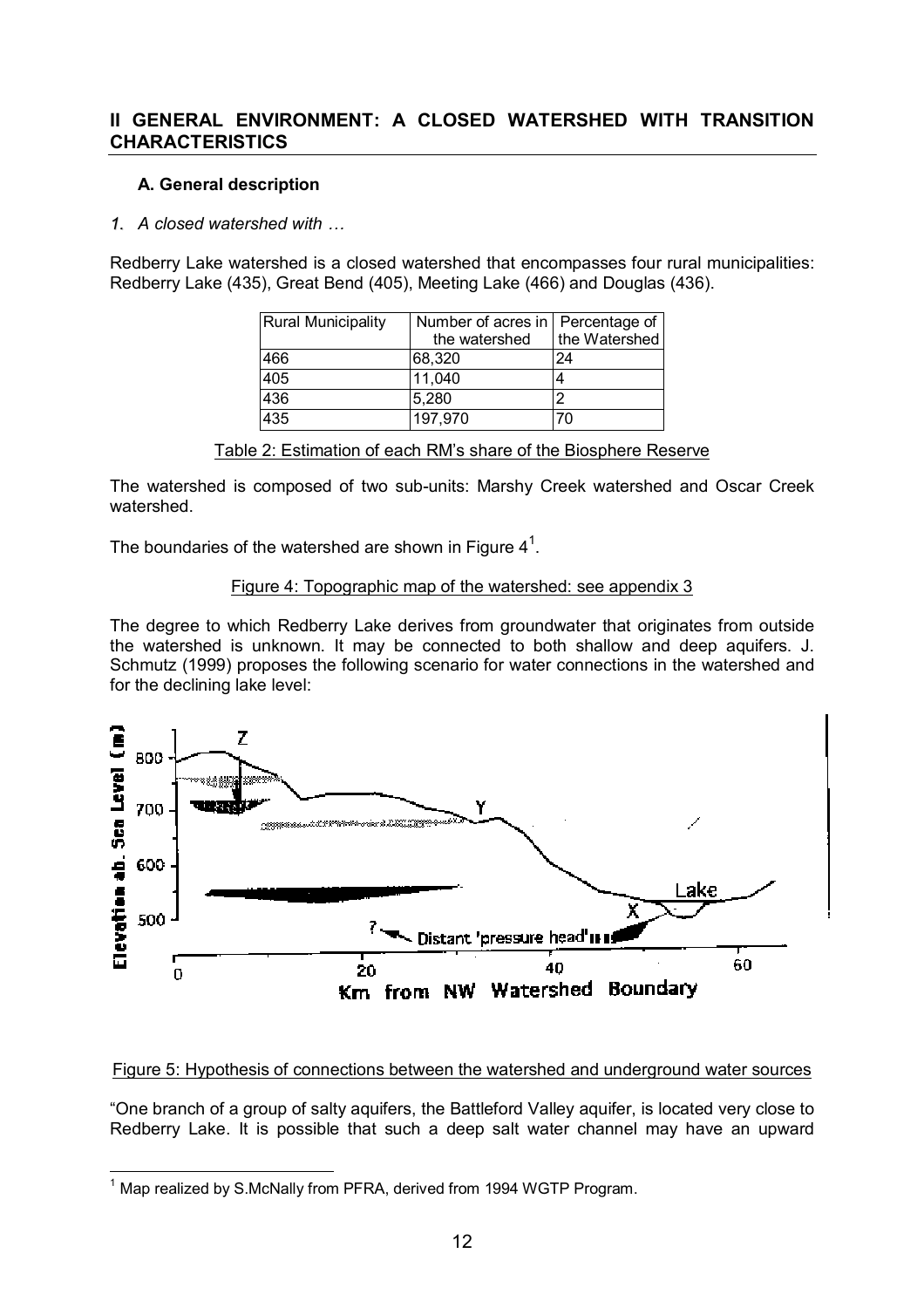connection, and water under pressure can flow upward, as in an artesian well. The deeper the aquifer, the longer it takes to recharge (scenario X).

Shallow aquifers can have a large or a small extent, and as a result can have local or farreaching effects. In scenario Y, a shallow aquifer into which surface water percolates from relatively flat lands can feed a creek, and thus have an impact on lake level.

In scenario Z, a water well, or seismic exploration hole is bored through one aquifer and into another. Water wells are meant to prevent drainage, but if the seal breaks or the pipe disintegrates, this would allow exchange of water between the two aquifers."

Redberry Lake is the hydrographic core of the area, and it is also the core of the Biosphere Reserve. It is important both symbolically and socially.

#### **2.**  $\ldots$  a diversified land cover,  $\ldots$

The total area of the watershed is 1,150 km<sup>2</sup> (284,000 acres) (mean of various estimates). The land is mainly comprised of crops, grass, forage, trees, and shrubs as shown on the land cover map<sup>2</sup>.

#### Figure 6: Land cover map: see appendix 4

The following table results from this map<sup>3</sup>.

|                    | Acres occupying the | Extent of area |
|--------------------|---------------------|----------------|
|                    | watershed           | %              |
| Cropland           | 133,860             | 46             |
| Grass and forage   | 63,785              | 22             |
| Trees and shrubs   | 57,837              | 20             |
| Water and wetlands | 32,990              | 11             |
| Other lands        | 3,380               |                |
| <sup>-</sup> otal  | 291,852             | 100            |

Table 3: Land cover in the watershed



Figure 7: Land cover in the watershed

The watershed also has numerous patches of dominant native prairie vegetation.

 2 Map realized by S.McNally from PFRA, derived from 1994 WGTP Program.

<sup>&</sup>lt;sup>3</sup> Data furnished by S.McNally from PFRA, derived from 1994 WGTP Program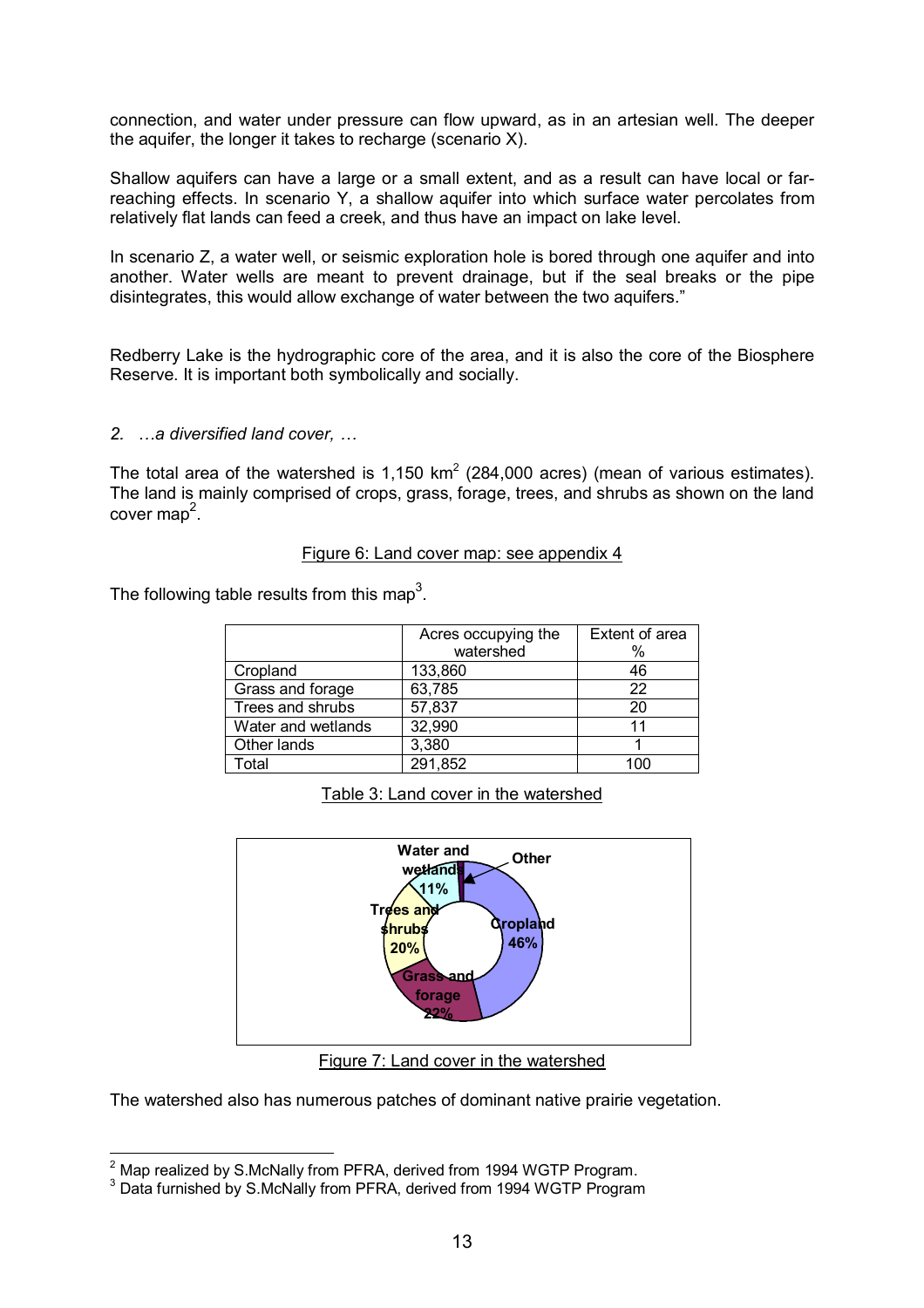Analysis of a land cover map from 1997 shows patches of dominant native prairie vegetation, many of which are larger than a section:

- One is the community pastures' patch.
- One surrounds the lake. This patch is linked to one located around Swystun Bay, one northwest from Swystun Bay, and one that stretches in the direction of Oscar creek in the north part of the lake.
- One is between Swystun Bay and the community pastures.
- One is located northeast from the community pastures, and is linked with another patch that stretches along the highway after Hafford in the direction of Krydor.

Other patches, between one quarter of a section and one section large, include:

- two northwest from Oscar Creek
- one southwest of Gordon Lake
- four or five at the centre of Oscar Creek

A lot of smaller patches can also be found in the watershed. They are located between larger patches and act as corridors. Corridors allow for the exchange of seeds between patches. The following sketch is a simplified drawing of those corridors in the watershed based on the land cover map.

#### 3.  $\dots$ an important biodiversity and a diversified landscape, $\dots$

The southern part of the watershed of Redberry Lake is part of the Aspen Parkland ecoregion, which, in its native state, is characterised by a mosaic of aspen groves and fescue grasslands. From north to south, grassland replaces forest in response to an increasing moisture deficiency as the balance between precipitation and potential evaporation becomes increasingly negative. In the north, grassland covers the warmest and driest slopes. At the southern edge, aspen are restricted to depressions and steep northfacing slopes. Aspen Parkland comprises more tree cover than it did in the  $19<sup>th</sup>$  century. Aspen stands reach heights of 10 m at the south edge, and 15 to 20 m at the north edge of the watershed. Shrubs appear in depressions or on the margins of aspen stands. The wettest sites have the tallest shrubs.

Glacial till landscapes, characterised by short, steep slopes and numerous undrained depressions or sloughs, are prevalent and provide an ideal habitat for ducks and other waterfowl. White-tailed deer is the most prominent wildlife species. Coyote, hare, fox, and Richardsonís Ground Squirrel are also prevalent. Typical birds include the House Wren, Least Flycatcher, Western Kingbird and Yellow Warbler. Due to the favourable climate and fertile, loamy black soils, most of the land is cultivated, producing a diversity of crops including cereals and oilseeds, as well as forage crops and several special crops.

The north part of the watershed is in the Boreal Transition ecoregion. This ecoregion is characterized by a mix of forest and farmland, marking both the southern limit of the boreal forest and the northern limit of arable land. Gray soils, supporting tall stands of aspen, are characteristic of the hilly upland area. Spruce and Jack Pine occur but are less common than in the northern ecoregions. The lowlands are plains, mostly cultivated. In fact, the black and dark gray soils are some of the most fertile and productive in the province, producing a wide range of forage crops, feed grains, cereals, and oilseeds. The wildlife population is diverse, with white-tailed deer, moose, elk, and black bear being most prominent. Other mammals include the beaver, northern flying squirrel, and short tailed shrew. The Gray Jay, Boreal Chickadee, Black and White Warbler, and Great-crested Flycatcher are typical birds.

The transition between these two ecoregions can be observed in the watershed. In the southern portion, bush is scarce and less prominant than crops and pastures. The northern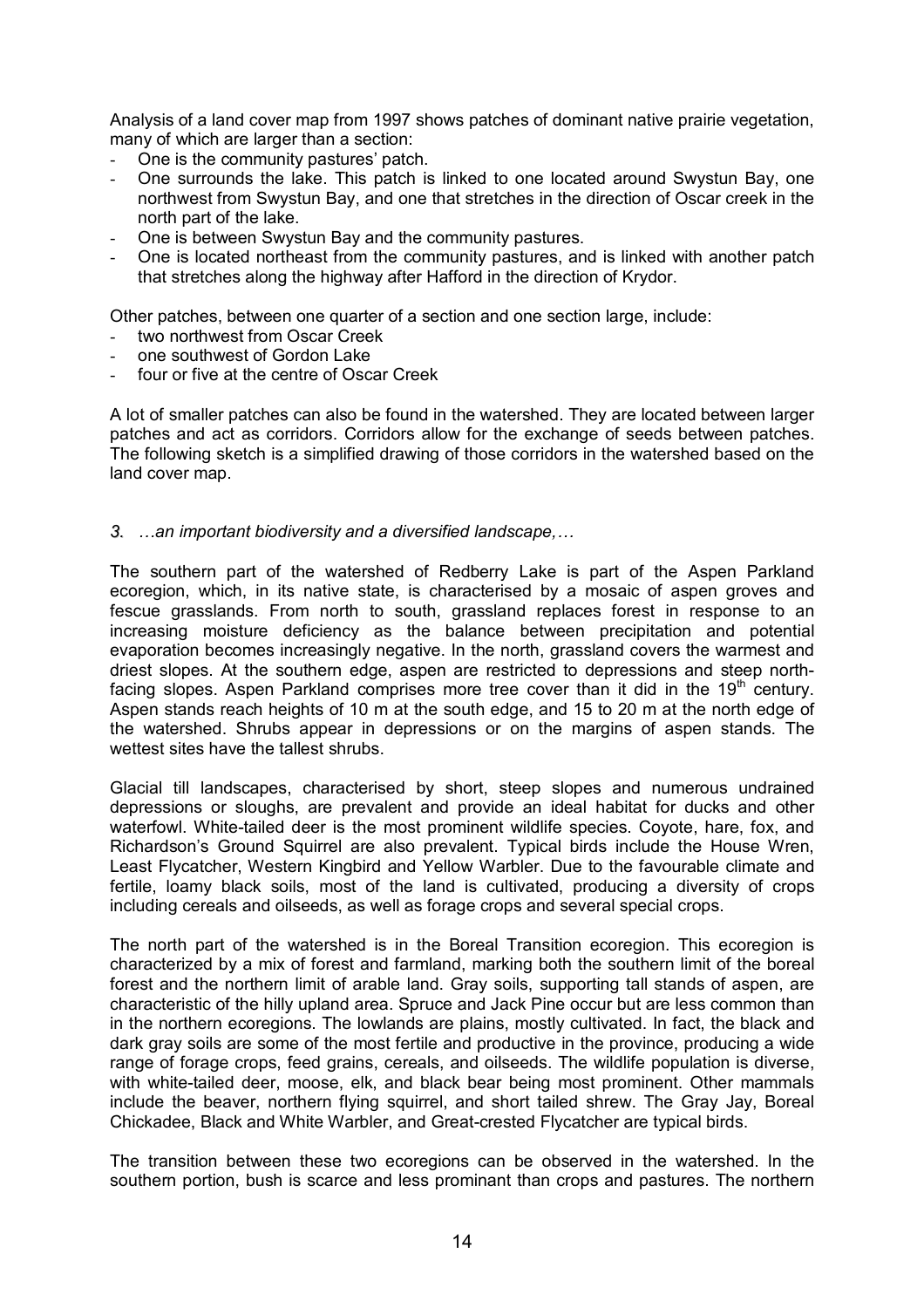part of the watershed has more moisture, and bush is very common. Moose, along with bears, are commonly observed in the northern part of the watershed. Furthermore, we observed a wild spruce in a native patch of bush in the northeast part of the watershed, which is a good indicator of this northern influence.

Another important difference between the northern and southern parts of the watershed is the topography. The difference can be seen clearly when driving from south to north, or when looking at land cover and topographic maps. The southern part is generally flat, while the northern portion contains rolling hills and some steeper slopes. The difference in the presence of bush probably results from this difference in topography.

Redberry Lake is also considered an Important Bird Area (IBA) and a Migratory Bird Sanctuary (MBS) because of the presence of migratory birds such as the American White Pelican, White-Winged Scoter, and other shore birds. Some of the species that inhabit or use this area are endangered.

In summary, the watershed not only provides an important variety of landscapes, but is also rich in biodiversity.

## *4. Öand soils generally suitable for agriculture.*

The Redberry Lake drainage basin overlaps two dominant soils units. The Black Chernozemic group in the south and the dark Gray Chernozemic group in the north. They are separated approximately by the north boundary of township 44. The following table lists the main soil associations that can be found in the watershed. (For more detail about these associations, see the Saskatchewan Institute of Pedology, The Soils of the Saskatoon Map Area 73-B SASKATCHEWAN, 1978 and the Saskatchewan Land Resource Centre, University of Saskatchewan, The Soils of the Meeting Lake Rural Municipality No.466 Saskatchewan, November 1, 1997.)

| Soil Associations      | Main surface texture       | Approximate location           |  |
|------------------------|----------------------------|--------------------------------|--|
| <b>BLACK SOILS</b>     |                            |                                |  |
| Craigmore              | Loam                       |                                |  |
| Oxbow                  | Loam (+sandy or sand loam) | AROUND THE REDBERRY            |  |
| Krydor                 | Loam-Clay loam             | <b>LAKE</b>                    |  |
| Meota                  | Loamy sand-very fine loamy |                                |  |
|                        | sand                       |                                |  |
| <b>Blaine Lake</b>     | Loam (+Silt loam)          |                                |  |
| Whitesand              | Gravelly loam-Loam         | <b>OUEST OF HAFFORD</b>        |  |
| Hamlin                 | Loam-Fine sandy loam       | South west corner of watershed |  |
| Mayfair                | Loam                       | West-North west of watershed   |  |
| <b>DARK GRAY SOILS</b> |                            |                                |  |
| Lorenzo                | Loam                       |                                |  |
| Meeting Lake           | Loam                       | NORTH OF WATERSHED             |  |

## Table 4: Main Soil Associations of the Redberry Lake drainage basin

In general, these soils are well suited for agriculture (see III-C). There are, however, some low water holding limitations, water erosion risks due to steeper slopes (see II-B-2), and wind erosion risks southwest of the lake.

The soil texture of the southwest part of the watershed is Sandy Loam, while the rest of the watershed is Loamy.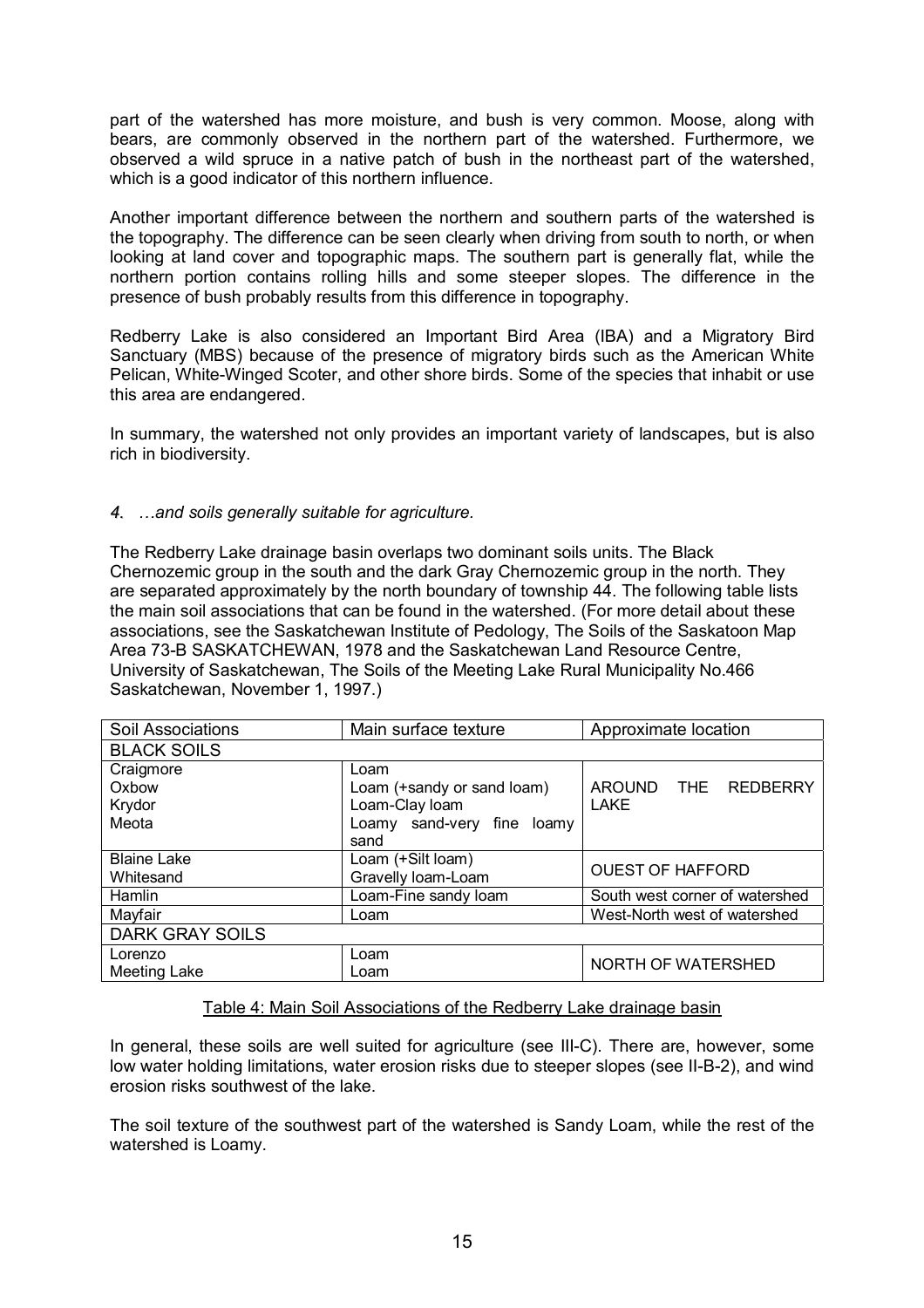The main characteristics of the watershed as regard agriculture are detailed in the second part of this report, which deals with agriculture.

The lake level is constantly decreasing, which indicates that it might dry out completely. This will affect the choices people make regarding local projects. The lake has already been well studied; now efforts should be concentrated on the entire watershed, and the Biosphere Reserve provides an opportunity to do so. The fact that Redberry watershed is a closed watershed represents a huge opportunity for local people to manage the quality of their surface water.

The diversity of habitats of the watershed is an interesting feature of the area, and results in rich biodiversity and a diversified landscape. Moreover, the area still comprises native prairies, which have become scarce and must be protected and managed in order to be maintained. In some parts of the watershed, soils may be threatened by erosion and need particular attention.

#### **B. Environmental concerns in the watershed: similarities and differences between academic and local approaches**

#### *1. Definition of an environmental concern*

Environmental issues pertaining to the watershed, which we have identified through literature reviews and interviews, fall under to two broad definitions:

- environmental components that are considered to be important, threatened, or endangered
- actions or phenomena that are considered to be capable of affecting the integrity of one or more environmental components

To identify the environmental issues of the Redberry Lake watershed area, we used the following two resources:

- $\triangleright$  scientific knowledge including available scientific data that outline the main ecological stakes of the area (gathered from documents and expert interviews), and conservation objectives of agencies, non -governmental organisations, or corporations implementing programs in the watershed
- $\triangleright$  local knowledge from local farmers and ranchers

For more information about the biological and ecological mechanisms linking these environmental concerns to agricultural activities, see chapter III-E.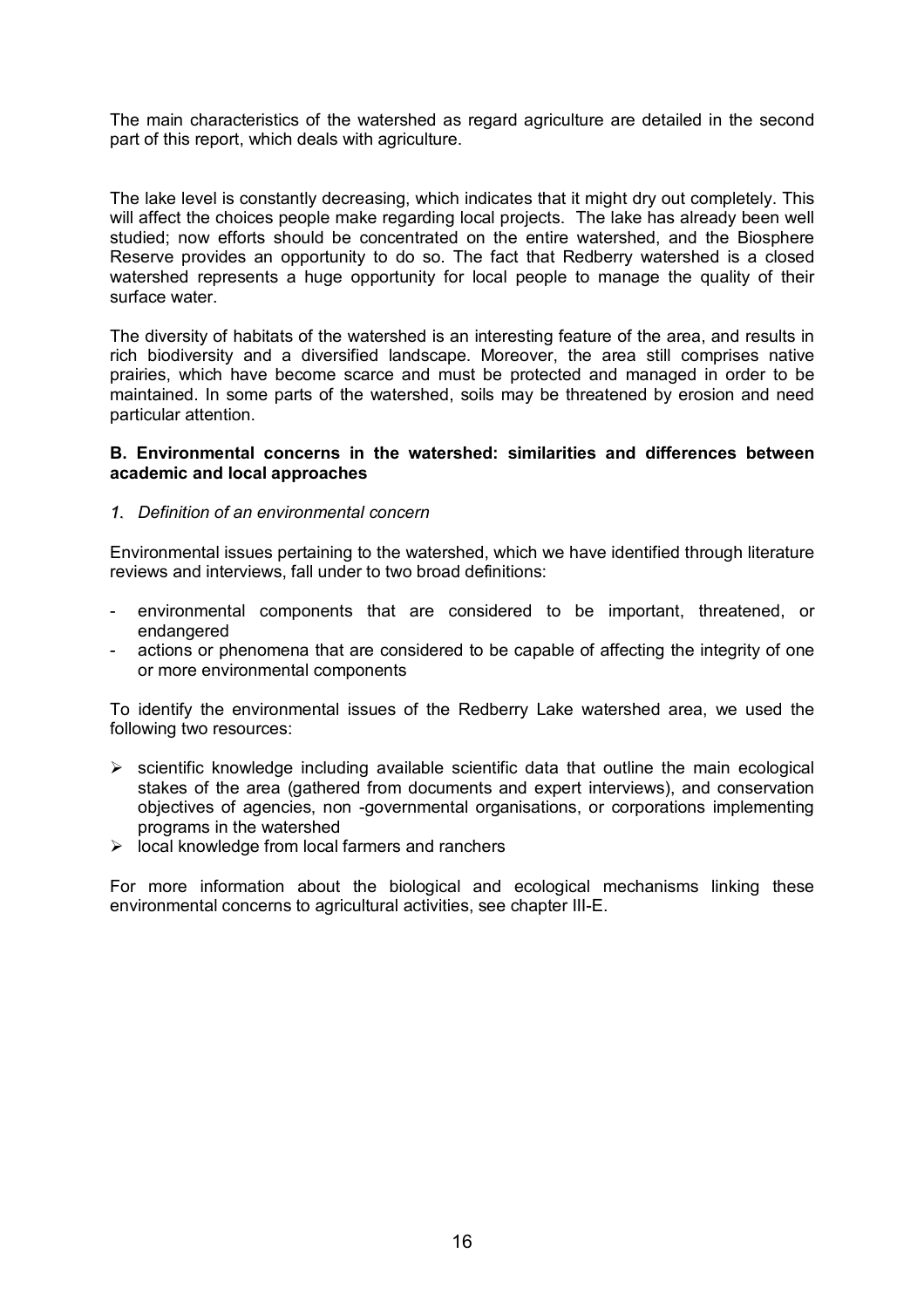*2. Environmental concerns in the watershed according to scientific data and conservation objectives* 

| Environmental concern<br>Sub group of<br>environmental concern                    | Acreage managed for this<br>issue through programs, land<br>reservations, or conservation<br>easements, or number of<br>wells | Percent of<br>Watershed   | Agencies involved                                                                                                           |
|-----------------------------------------------------------------------------------|-------------------------------------------------------------------------------------------------------------------------------|---------------------------|-----------------------------------------------------------------------------------------------------------------------------|
| Biodiversity<br>Habitat for aquatic birds<br>and other wildlife<br>Native habitat | Programs with farmers: 2,400<br>Land with reservations:<br>35,360                                                             | 0.85<br>$12 \overline{ }$ | Ducks Unlimited,<br>Sask. Ag. and Food,<br>Sask. Environment,<br>Canadian Wildlife<br>Service, Sask. Wildlife<br>Federation |
| Soil erosion                                                                      | 2,774                                                                                                                         | 0.98                      | PFRA <sup>4</sup>                                                                                                           |
| Water<br>Quality<br>Quantity                                                      | n.a.<br>650 wells (data Sask. Water)                                                                                          | n.a.                      | Sask. Water                                                                                                                 |

## Table 5: Synthesis of environmental issues outlined by scientific data and agencies' involvement (n.a. = Non available)

While there are many conservation programs available to farmers, it is important to note that more than 85% of the watershed remains cultivated (or idled) without any explicit objective for environmental conservation. This shows that the landowners, and therefore farmers and ranchers, have a great deal of control over the watershed environment.

• Habitat for aquatic birds, other wildlife, and native habitats

Three main groups of habitats can be identified in the study area: native grassland, bush, and wetlands (including ponds, sloughs, low spots, potholes, riparian areas, and creeks). Several factors threaten these habitats in the Biosphere Reserve (see Chapter III).

## Native grassland:

Since the area was settled, this habitat has been widely degraded as land was broken to plant crops or seeded grass. As a result, few patches of native grasslands can be found (see  $I-1$ ).

The main factors threatening the remaining native grasslands in the watershed are:

Fragmentation  $-$  As shown above, most of the native meadows are small and isolated from one another. This fragmentation may weaken the species complex by reducing genetic exchange. Also, the meadows are much more vulnerable to accidental destruction because they are isolated from the pioneer plant species stocks. Without these pioneer plants, it is much more difficult for the meadows to recover from disturbances.

(Image not available)

## Figure 8: Invaded native prairie

l <sup>4</sup> PFRA = Prairie Farm Rehabilitation Administration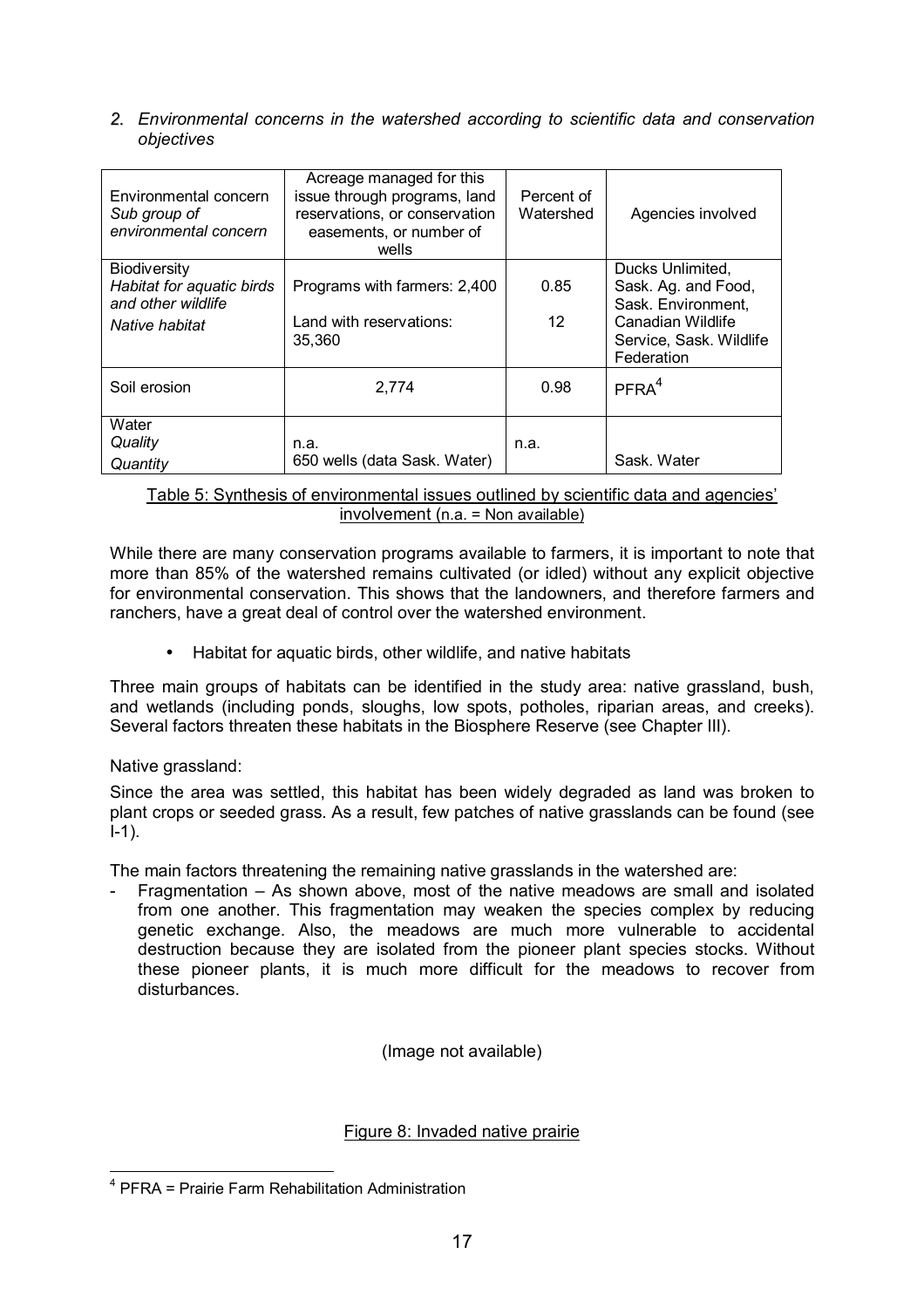- Colonisation Domesticated forage plants, such as Brome Grass, are invading native grasslands located near seeded pastures or hay fields. These plants compete with native species and may take over. The native species are also threatened by shrub invasion when not pastured. Grain prices or policies may encourage farmers to break new land to make greater profits. (See section IV-B)
- Overgrazing Particularly during droughts, ranchers tend to overgraze both native and seeded meadows, which weakens the grass.

(Image not available)

## Figure 9: Overgrazed prairie

- Gravel exploitation.

(Image not available)

## Figure 10: Gravel exploitation in a native prairie

## **Wetlands**

Wetlands, meaning bodies of water of all sizes, including low spots, potholes, sloughs, and creeks with their riparian areas, have a particular importance in the watershed. There are many wetlands, comprising about 33,000 acres (more than 11% of the watershed, see II-A-2), which provide essential wildlife habitat. In fact, for many waterfowl species, these wetlands are more important for nesting and breeding than Redberry Lake itself.

The main threats to the remaining wetlands are:

- Drought As the smallest wetlands been drying out over the last few years, farmers have been more likely to break and seed them, or even to drain or plug them.
- Degradation by cattle stamping and manure (erosion and water pollution)
- Contamination by chemicals, fertilisers, and pesticides, especially when crops are located at the edge of the water body

## Bush

Bush comprises the third type of land cover in the area (about 58,000 acres, or 20% of the watershed).

Bush provides shelter for wildlife, as well as breeding and nesting areas for birds. It is particularly important for big game animals, such as deer and moose, as well as songbirds. Cattle also use bush areas as shelter and for protection from wind. Areas of bush and shrubs in the Biosphere Reserve are not decreasing at present. Some measurements indicate that their surface area may even be increasing.

Drought appears to be the only threat to bush in the Biosphere Reserve. It weakens the trees and makes them vulnerable to diseases and parasites such as caterpillars, as well as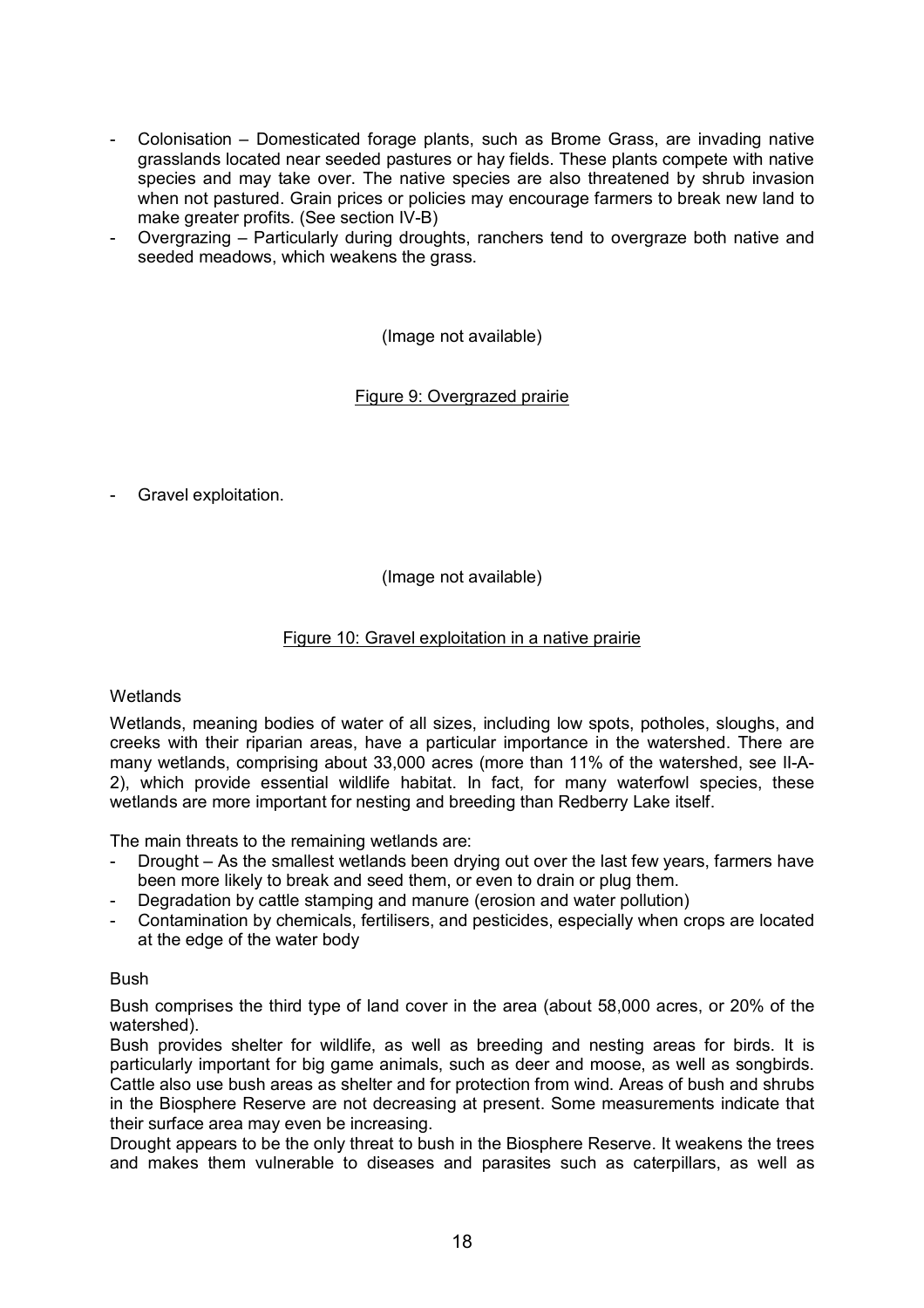potential development of lumber exploitation (for pulp) in the northern part of the watershed (some quarters have already been cut).

• Soil erosion

Soil erosion is considered to be a serious threat all across the prairie region. Redberry Lake Biosphere Reserve is on the northern edge of this region, where soils are less vulnerable to erosion than in the south. However, local sandy soils appear to be prone to erosion in the southern and southwestern parts of the watershed (south and southwest of the lake). Also, because of the watershed's hilly topography, soils on steep slopes are more likely to be eroded during heavy rainfalls (such as the 6 inches of rain that fell in the southern part of the lake during spring 2002) or by snowmelt. In these sensitive areas, the risk ranges from moderate to extremely high.

(Image not available)

Figure 11: Soil erosion

• Water

Quantity:

Decreasing quantities of water in the drainage basin are affecting all of the bodies of water in the study area. According to local observations, many sloughs and creeks have dried out in the last two years. The level of Redberry Lake, the final destination of the surface water, is also decreasing. Lake level has dropped from 26 metres in the 1930s to 18 metres today. Environmentally speaking, lower water levels threaten the islands' nesting bird populations by transforming isolated islands, which were relatively protected from terrestrial predators, into peninsulas. For example, Old Tern Island became the Old Tern Peninsula as a result of dropping lake levels. In the rest of the watershed, the disappearance of wetlands destroys nesting, breeding, and feeding areas for waterfowl and other wildlife species.

Quality:

Over the past several years, water quality monitoring has shown high levels of phosphorus, nitrogen, and dissolved organic carbon. However, the lake's chemistry (salinity and pH, among other factors) reduces the negative consequences (eutrohpic development and turbidity) usually observed in these cases (Khanna, 2001). There is also an indication of contamination by triallate, an herbicide commonly used in the region. The numerous wells spread throughout the watershed represent "vulnerable points" where pollutants can contaminate ground water.

While all these factors, which likely originate from agricultural activities, have a potential negative impact on the environment, and even on human health, there is no real evidence of that in the Biosphere Reserve. If Redberry Lake is contaminated, we can assume that other bodies of water in the watershed may also be affected.

Table 5 highlights the large area protected through land purchasing in comparison with the area managed by farmers. This observation brings to mind the original strategy of organisations involved in environmental preservation: to buy and "secure" land. This strategy keeps the farmers and ranchers away from areas of environmental concern. However, it seems to generate bad feelings among farmers against these organisations (and so also a bad image of environmental actions) and it reduces the potential of ecological services performed by farmers and ranchers (see IV and V).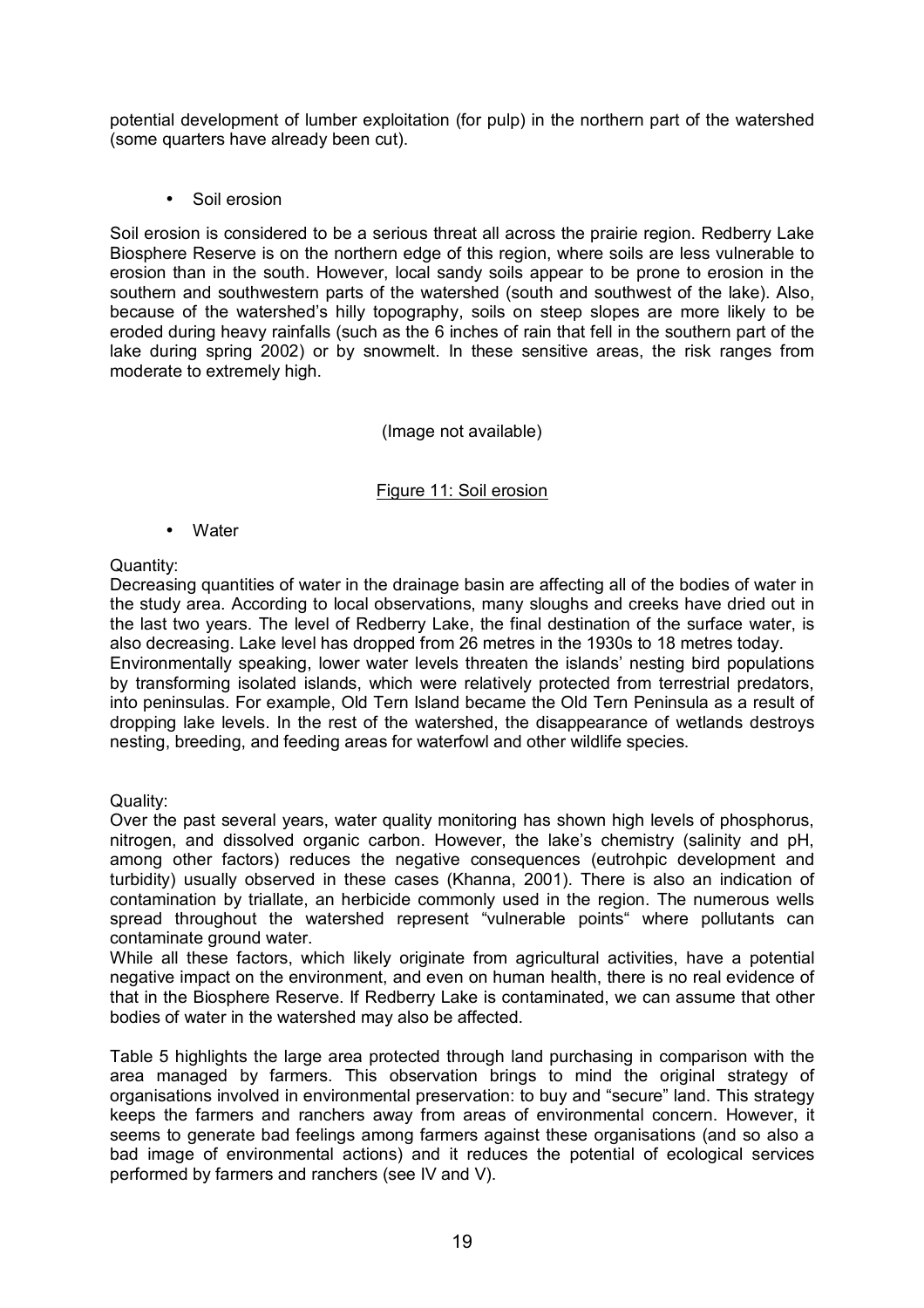## *3. Environmental concerns in the watershed according to local knowledge*

Through local interviews and examination of community produced documents, several environmental concerns emerge. Some merge with the scientifically identified concerns but others do not. The answers obtained through local interviews are given in appendix 2.

We have prioritised the environmental concerns their apparent importance to local people (assessed based on how often they appear and how important they seem to people). **This prioritisation is not a statistical one**, it is simply our qualitative interpretation of the importance of these environmental concerns for the community.

| Environmental concern<br>Sub group of environmental concern | Qualitative assessment of importance for the<br>community<br>+++: most frequently mentioned; ++: given by a<br>large majority of people, often first or second; +: |
|-------------------------------------------------------------|--------------------------------------------------------------------------------------------------------------------------------------------------------------------|
|                                                             | commonly given, but not as the main concerns; <sup>o</sup> :<br>mentioned few times                                                                                |
| <b>Pesticides</b>                                           | $^{+++}$                                                                                                                                                           |
| <b>Biodiversity</b>                                         | $++$                                                                                                                                                               |
| Native habitat                                              | $^{++}$                                                                                                                                                            |
| Wildlife                                                    | $++$                                                                                                                                                               |
| Water                                                       | $++$                                                                                                                                                               |
| Quality                                                     | $++$                                                                                                                                                               |
| Quantity (dropping of lake level)                           | ٠                                                                                                                                                                  |
| Intensive Livestock Operations (ILOs)                       | $^{\mathrm{+}}$                                                                                                                                                    |
| Soil erosion                                                | $+ / + +$                                                                                                                                                          |
| No concern                                                  | +                                                                                                                                                                  |
| Air quality                                                 | $\bullet$                                                                                                                                                          |
| <b>Beavers</b>                                              | $\bullet$                                                                                                                                                          |
| Lake salinity                                               | ۰                                                                                                                                                                  |
| Awareness of people about environment                       | $\bullet$                                                                                                                                                          |

Table 6: Environmental concerns of interviewed farmers and ranchers

It is interesting to note that local farmers and ranchers have a greater variety of environmental concerns than official (government and non-governmental) organisations. Consequently, only some of these issues are considered important by both organisations and local residents. The issues that are considered important by both groups include native habitat for wildlife, soil conservation, and water quality and quantity. Therefore, these are ideal issues to work on first. All the other environmental issues identified by local residents are not currently addressed by organisations. This is particularly true for pesticides and Intensive Livestock Operations (ILOs). This disparity between the concerns of residents and outside organisations should be examined and resolved (see discussion and proposals in chapter V).

*Note from the authors:* One environmental concern we consider to be important that was not mentioned in interviews or documents about the watershed is the landscape. We use a broad definition of landscape, including the visible organisation of both human and natural elements and their interactions. We consider this to be an environmental concern because the landscape is very vulnerable to human activities (particularly agriculture) and is a unique feature of this part of the world. It also reflects the diversity of local wildlife habitats. Often, the many elements of the landscape are considered individually, not as a global entity. However, we have not included our personal opinion in the identification of ecological services.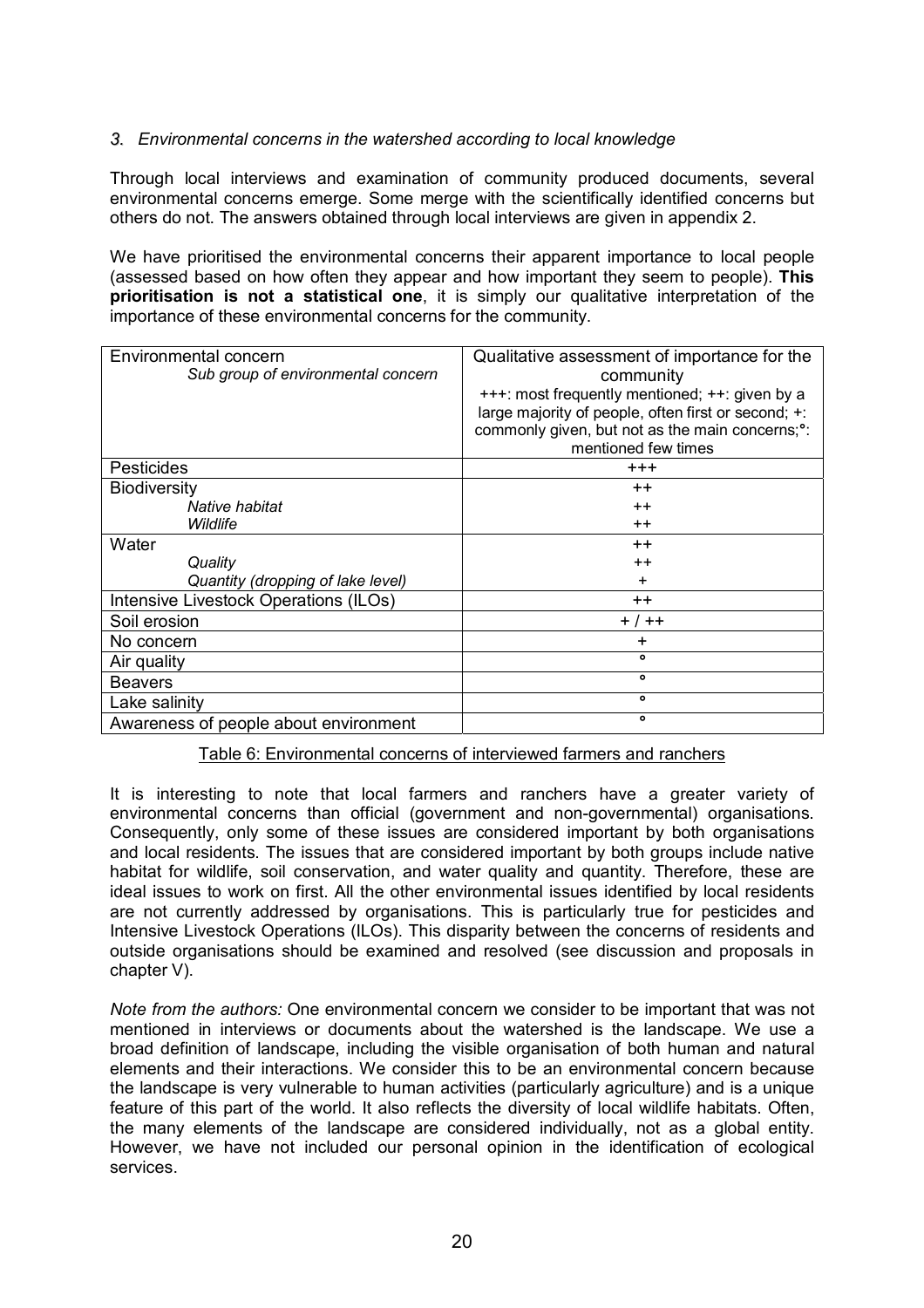## **III OVERVIEW OF THE VARIOUS REDBERRY LAKE BIOSPHERE RESERVE AGRICULTURE**

## **A. General description of local agriculture**

This section outlines the key components of agriculture in the watershed, in comparison with Saskatchewan as a whole. The data are given at the Biosphere Reserve level, but most come from a special treatment by Statistics Canada of the 1996 Census of Agriculture (1996 Census of Agriculture, Selected Data for Saskatchewan Rural Municipalities). The change trends indications ( $\sqrt{T}$  mainly come from the Atlas of Saskatchewan (2000) or expert observations. Here again, extrapolation from the RM level to the watershed scale is only an estimate. Each table is followed by a short interpretation.

## *1. The farms*

|                  | Number of<br>farms          | Total area of<br>farms in acres | % of the total<br>area owned by<br>farmers | % of farms<br>smaller than<br>400 acres | % of farms<br>having cattle |
|------------------|-----------------------------|---------------------------------|--------------------------------------------|-----------------------------------------|-----------------------------|
| <b>Biosphere</b> | 213                         | 217.552                         | 70                                         | 31                                      | 55                          |
| Reserve          | $(0.4\% \text{ of } Sask.)$ |                                 |                                            |                                         |                             |
| Saskatchewan     | 56,995                      | 65,653,588                      | 74                                         | 28                                      | 44                          |

## Table 7: Farms of the watershed

This table illustrates the small size of the watershed and the resultant smaller amount of agricultural land compared to Saskatchewan as a whole. In the northern part of the Reserve (Meeting Lake RM), small farms are more numerous and often have cattle. On the contrary, the western part of the watershed (Douglas RM) has more crop farms.

While the area of occupied farmland has decreased in the last several decades, the area of improved land has increased significantly (Fig 12).

## (Image not available)

## Figure 12: Change in improved land (1931-1996) in the Redberry Lake watershed

## *2. The farmers*

|                             | % of people in<br>primary<br>production | % of farm<br>operators older<br>than 55 | % of farm<br>operators under<br>35 | % of farm<br>operators with<br>another source of<br>income |
|-----------------------------|-----------------------------------------|-----------------------------------------|------------------------------------|------------------------------------------------------------|
| <b>Biosphere</b><br>Reserve | 56                                      | 38                                      | 17                                 |                                                            |
| Saskatchewan                | 16                                      | 35                                      | 16                                 |                                                            |

## Table 8: Data about farm operators

Despite the fact that agriculture is decreasing, farming activity is still an essential element of local economy and employment. The relatively large percentages of older and younger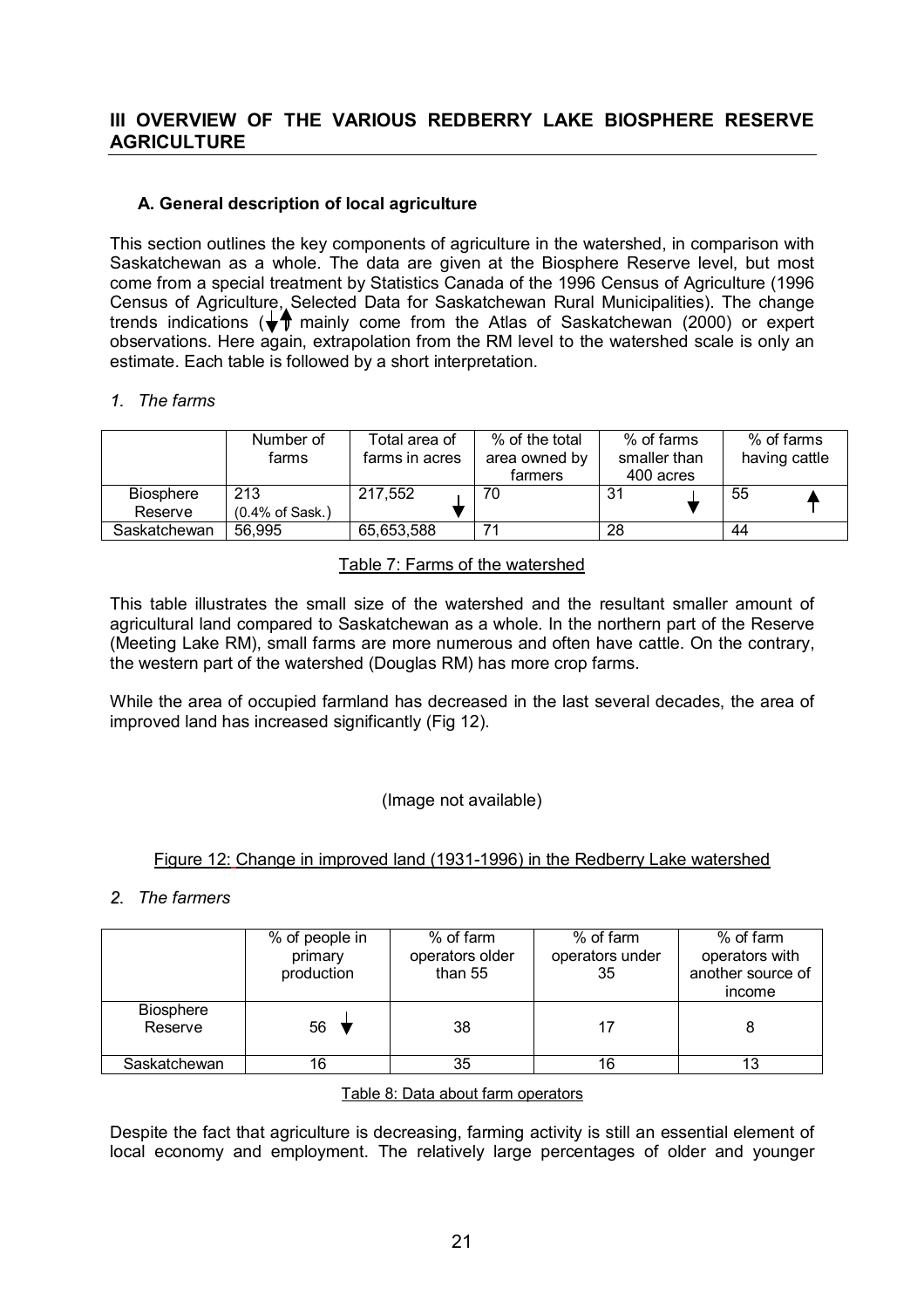farmers may indicate a locally strong period of retiring and installation. This is consistent with the decreasing number of small farms and the reduction of total occupied farmland.

## **B. Local agri-environmental indicators**

Since 1991, new questions in the Census of Agriculture allow for evaluation of some environmental indicators such as soil conservation practices or use of chemicals. Without pointing precisely at the ecological services provided in the Biosphere Reserve, these criteria reveal some important agricultural behaviours.

|                   | % of farmland in<br>natural land for pasture | % of farmland in all<br>other land | % of farmland in<br>summerfallow |
|-------------------|----------------------------------------------|------------------------------------|----------------------------------|
| Biosphere Reserve |                                              |                                    |                                  |
| Saskatchewan      | 19                                           |                                    |                                  |

Table 9: Biodiversity and availability of wildlife habitat on farm land

This table gives the amount of land under three census categories. These categories can be classified according to their value for wildlife. The two with the highest value for wildlife are "all other land," which contains wetlands and woodlands not grazed, and "natural land for pasture." The category with the lowest value for wildlife is "summerfallow."

We can see that within the watershed, there is a significant amount of land in the category "all other land." On the contrary, the percentage of "summerfallow" is lower in the Biosphere Reserve than in Saskatchewan as a whole. Land categorized as "natural land for pasture" is about the same in both. As a result, we can assume that Biosphere Reserve farms provide a good quantity of valuable habitat for wildlife compared to average Saskatchewan farmland.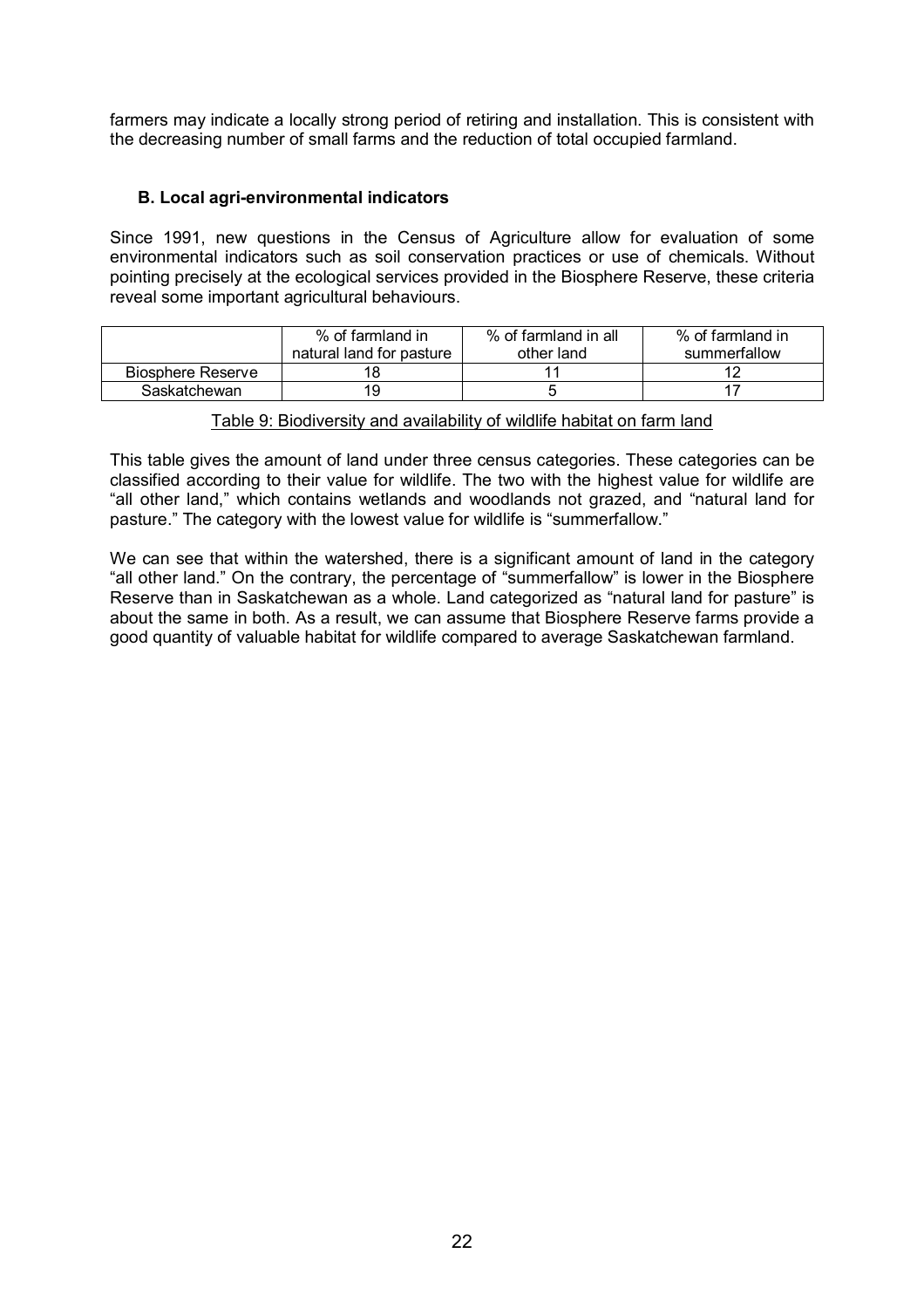|                             |              | Use of commercial fertiliser | Use of herbicides |             | Use of insecticides |             |
|-----------------------------|--------------|------------------------------|-------------------|-------------|---------------------|-------------|
|                             | % of total   | % of number                  | % of total farm   | % of number | % of total farm     | % of number |
|                             | farm acreage | of farms                     | acreage           | of farms    | acreage             | of farms    |
| <b>Biosphere</b><br>Reserve | 36           | 70                           | 34                | 69          |                     | 5           |
| Saskatchewan                | 38           | 66                           |                   |             |                     | 19          |

#### Table 10: Use of chemicals

The average amount of fertiliser and herbicides used in the area is the same as used in Saskatchewan as a whole, perhaps even a little lower. But farmers in the study area appear to use less insecticide than in the province as a whole. Some recent publications report a possible link between bird abundance and damage to crops by insects. For example, gulls, which are common around Redberry Lake, are very efficient insect predators.

|                             | -ropث<br>rotation | Grassed<br>waterways | Strip-<br>Cropping | Contour<br>cultivation | Windbreaks | Permanent<br>grass cover |
|-----------------------------|-------------------|----------------------|--------------------|------------------------|------------|--------------------------|
| <b>Biosphere</b><br>Reserve |                   |                      |                    |                        |            | 20                       |
| Saskatchewan                | 78                |                      | 10                 |                        | 16         |                          |

Table 11: Soil conservation practices: farms reporting these practices (% of the total number of farms)

According to Table 11, it appears that certain soil conservation practices are widely used by farmers in the Redberry Lake drainage basin. These include crop rotation, permanent grass cover, and contour cultivation. Conversely, other conservation practices are applied less often in the watershed than in the rest of Saskatchewan.

|                          | Chemical only | Tillage only | Tillage<br>chemical<br>and |
|--------------------------|---------------|--------------|----------------------------|
|                          |               |              | combination                |
| <b>Biosphere Reserve</b> |               | 48           | 46                         |
| Saskatchewan             |               | 55           | ، ب                        |

Table 12: Forms of weed control on summerfallow in percentage of total area of summerfallow

|                   | Tillage incorporating<br>crop residue into soil | Tillage retaining<br>residue on top | No tillage |
|-------------------|-------------------------------------------------|-------------------------------------|------------|
| Biosphere reserve | 55                                              |                                     |            |
| Saskatchewan      | 45                                              | 33                                  |            |

Table 13: Tillage practices used to prepare land for seeding in % of the total area prepared for seeding

Tillage is still a widespread practice in the area, used for controlling weeds in areas of summerfallow, or for preparing land before seeding. Use of chemicals is common, but mostly in combination with tillage (Table 12). This may be because many farmers are wary of chemicals (see Environmental concerns in part II-B), and because they may not consider soil erosion and degradation to be a major concern in the area.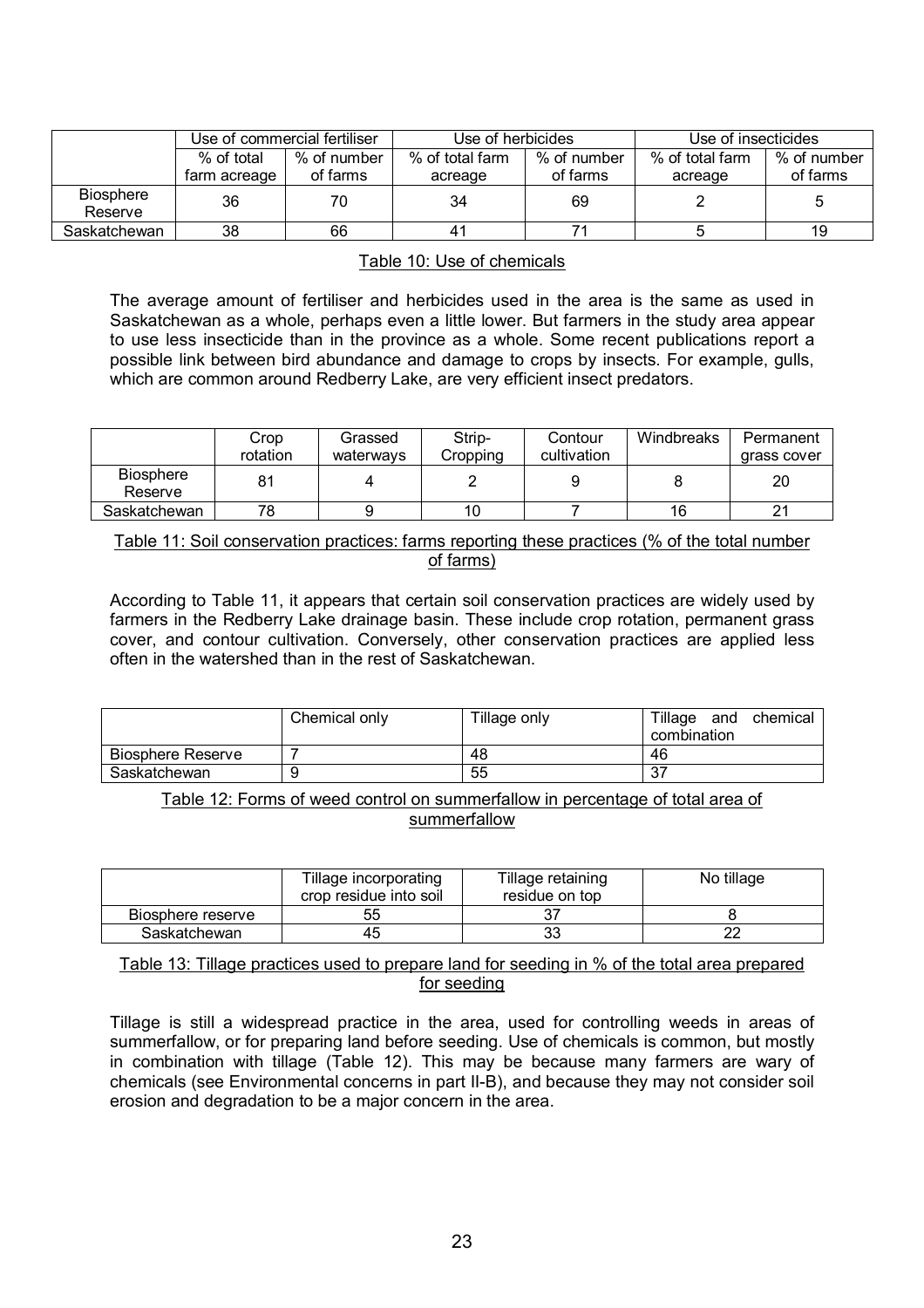## **C. Agricultural capability of soils**

Based on the Canada Land Inventory, the CLI map (see appendix 5) highlights the capability of the watershedís soils for agriculture. Effectively, around 52% of the watershed contains class 2 or 3 soils, which are good for agriculture, but may require some conservation practices (see appendix 5). Twelve percent are very poor soils (classes 5 and 6). These are located in the northeast corner of the watershed, which is mostly covered by bush, wetlands, and native grasslands (see land cover map in appendix 4), in some areas around the lake (strong slopes and light texture), and in the southern portion of the watershed.

| <b>CLI class</b>       | % of the watershed area |
|------------------------|-------------------------|
|                        | 15                      |
|                        | 37                      |
|                        | 33                      |
|                        |                         |
|                        |                         |
| Non arable land (lake) |                         |





Figure 13: Percentage of each CLI in the watershed

Most of these classes, however, may require particular conservation practices (see erosion risks in part II-2).

## **D. Agriculture and landscape in the watershed**

This short section is intended to give our point of view of the farming system and organisation, and its visible elements in the Biosphere Reserve landscape.

As we move from south of the lake (RM 405 of Great Bend) to the north (RM 466 of Meeting Lake), different agricultural landscapes are visible. South of the lake we see a wide open landscape of large crop fields with homesteads. Windbreaks and grain bins characterize the view. Closer to the lake, there are steeper slopes, covered by a mix of grasslands, bush, and shrubs, forming a natural strip surrounding the water. This strip, which varies from a few meters to about a kilometer wide, marks the crop limits around the lake.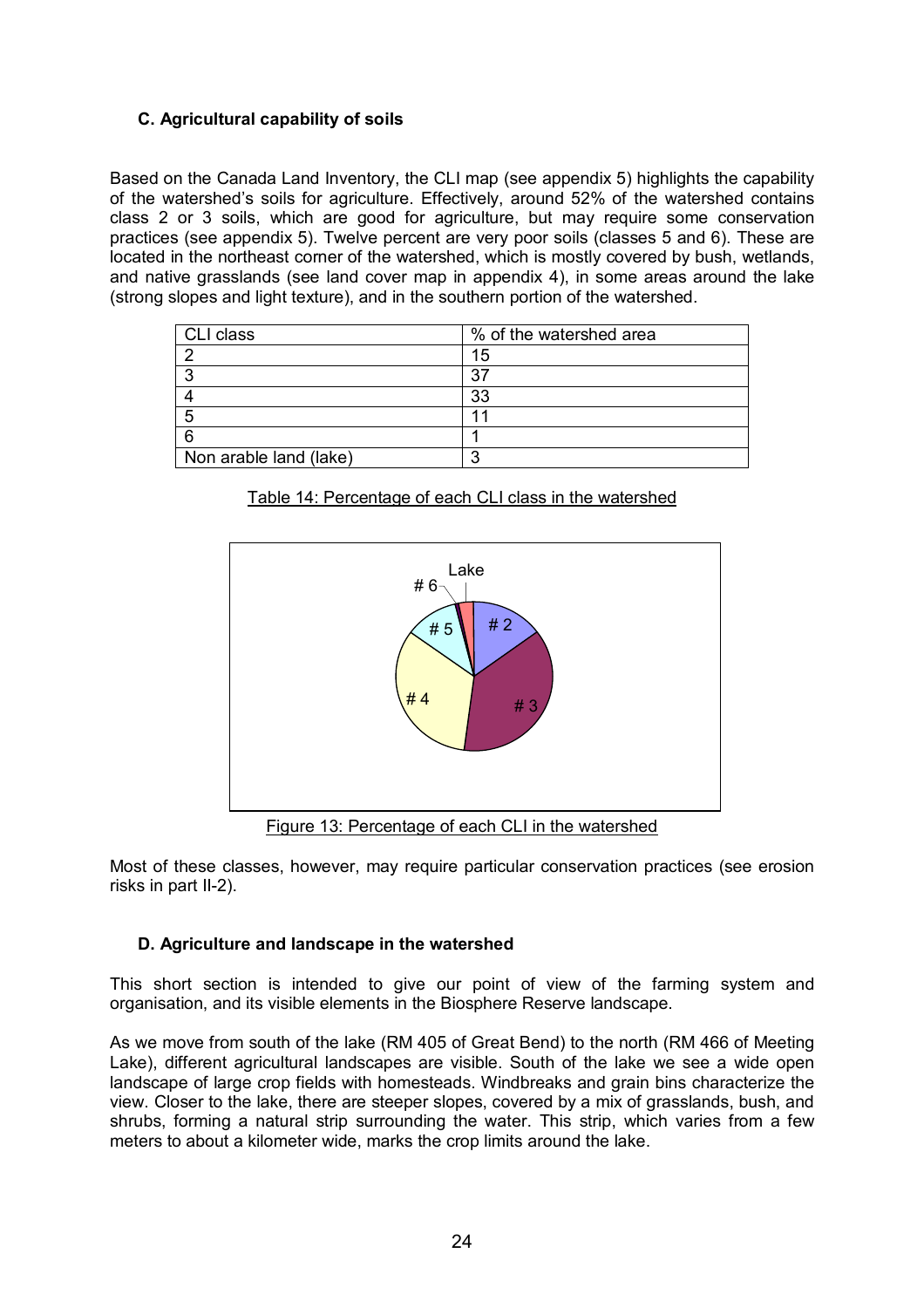Further north, as we cross highway 40, more hills and bush are present, making the landscape wilder and less open. Pastures and grazing animals emphasize the presence of livestock, and homesteads tend to be hidden by bush or topography.

In the western part of the watershed (west of Hafford and RM 436 of Douglas), we again find large open fields on relatively flat land.

### **E. Links between agriculture and the environment: basic background to illustrate the biological and ecological basis of ecological services**

In this section, we give a simplified explanation of examples of the different biological mechanisms of interactions between farmers and their environment. These mechanisms enable the farmer to either destroy the environment or to provide an ecological service. Conversely, some of these mechanisms allow the services to be provided by the ecosystem to the farmer, and help us understand how protecting the environment can be beneficial to a farmer or rancher. This section is mainly based on a review of the relevant literature.

## *1. Agriculture, water, and wetlands*

Running water carries many different particles, including sediments eroded from the soil, or dissolved fertilisers and chemicals (pesticides, herbicides, fungicides). If the quantities carried are significant, ground or surface water may become contaminated, which can have a negative impact on humans, livestock, and wildlife.

Nitrogen is an essential nutrient that becomes available for crop use when it is in a soluble form such as nitrate. Nitrate can be leached into ground or surface water that may be used as drinking water for humans, livestock, or wildlife. When highly concentrated, it can reach levels harmful to humans or livestock. According to Canadian law, the safe limit for nitrate in human drinking water is 10 milligrams per litre. Excess nitrate and phosphorus, when they enter surface water, may cause eutrophication - the overgrowth of algae and aquatic plants.

Other chemicals, when concentrated in water, can also pose a threat to humans, livestock, wildlife, and aquatic life.

Turbidity of water, resulting from suspended sediment, affects both the quantity of light entering the water and to what depth the light can penetrate. This affects aquatic ecosystems and negatively impacts drinking water sources.

There are several kinds of water circulation that essentially depend on the physical properties of the soil, and on the slope. Water can infiltrate the soil or run off along the ground surface. A steep slope, or hard crust at the surface, favour runoff, while flat and porous soil allows water to infiltrate easily.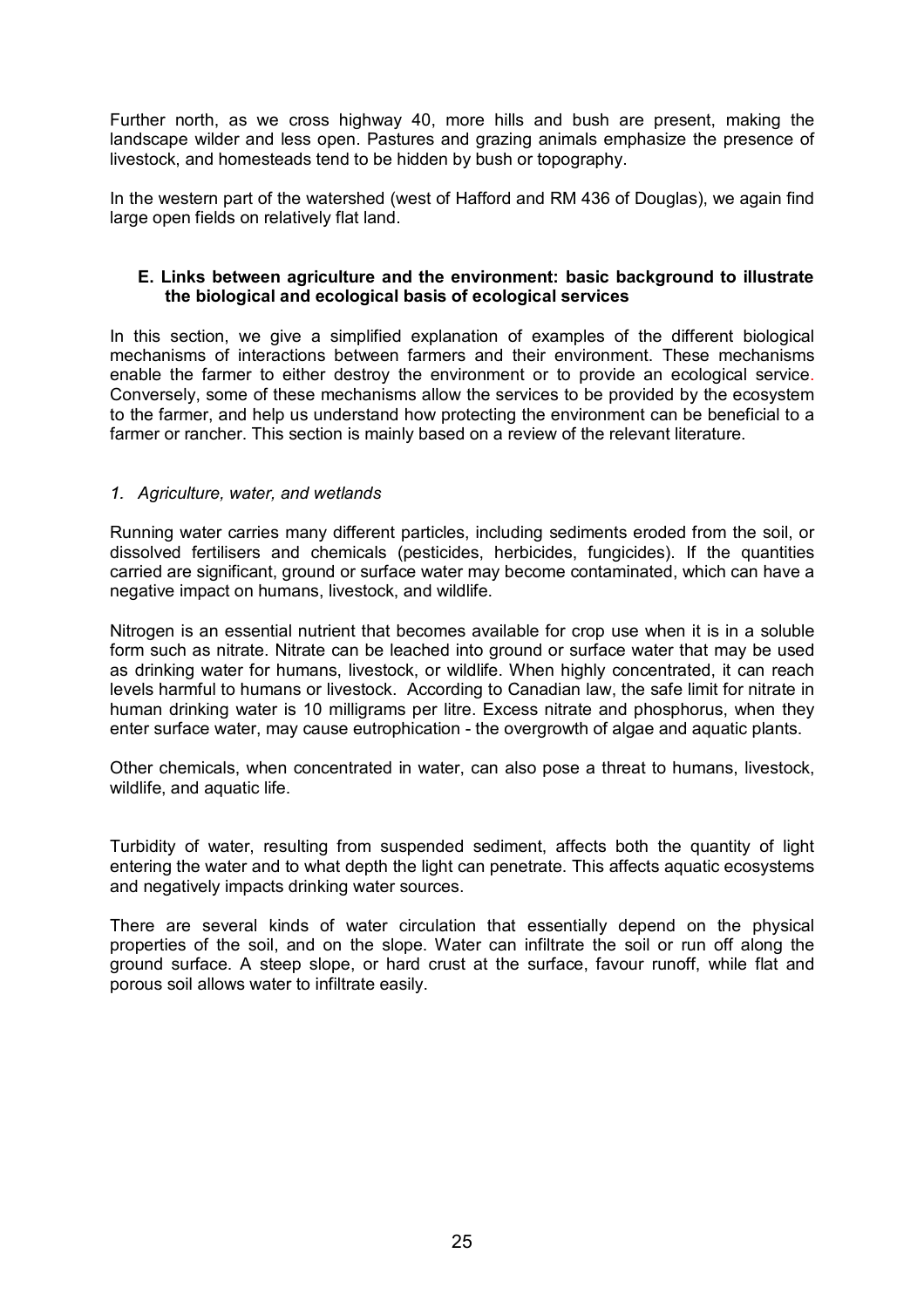

## Figure 14: Water circulation

In order to avoid water contamination, farmers can:

- adapt their input to the real need of the crop,
- improve timing of nitrogen application,
- store their manure so that runoff is minimised,
- properly store and dispose of their chemical containers,
- limit soil erosion (this is detailed further).
- avoid spraying pesticides and other chemicals near water sources,
- maintain or seed buffer strips (vegetation around water- natural or seeded)

Given the low level of precipitation in the area, the risk of groundwater contamination is probably less significant than it is in rainy provinces. But runoff, which can easily cause surface water pollution, exists because of the hilly topography.

Adapting input of fertiliser and chemicals helps farmers decrease their costs and maintain drinkable water for them and their livestock.

Wetlands and riparian areas are other important elements for maintaining water quality and, to a certain extent, water quantity. Such areas also contain rich biodiversity. Wetlands, when situated in crop fields, are threatened by contamination and by being drained or seeded. Large riparian areas along creeks or around lakes are also threatened by contamination or degradation when located in pastures or in crop fields. Because a large number of small wetlands or lakes are located in farmers' properties, and because creeks cross these same properties, farmers have the power to preserve healthy wetlands and riparian areas.

Wetlands<sup>5</sup> are low-lying areas covered by water, often enough to promote and support the growth of aquatic plants and animals for part of their life cycle. Theirs soils and plant communities are the result of periodic or continued flooding. The transitional vegetative zones that separate the wetland from adjacent uplands are called riparian areas. Wetlands are functioning dynamic ecosystems.

Natural vegetation near water provides:

- streambank protection, preventing soil erosion,
- trapping and filtration of sediment,
- ground water recharge and streamflow regulation,
- nutrient cycling and storage, as well as trapping and filtration of residue from fertilisers or chemicals, which are deposed because the speed of the runoff is decreased by the

**EXALLE 12**<br>
<sup>5</sup> The main sources for information about wetlands and riparian areas are Huel (2000) and Huel (1998).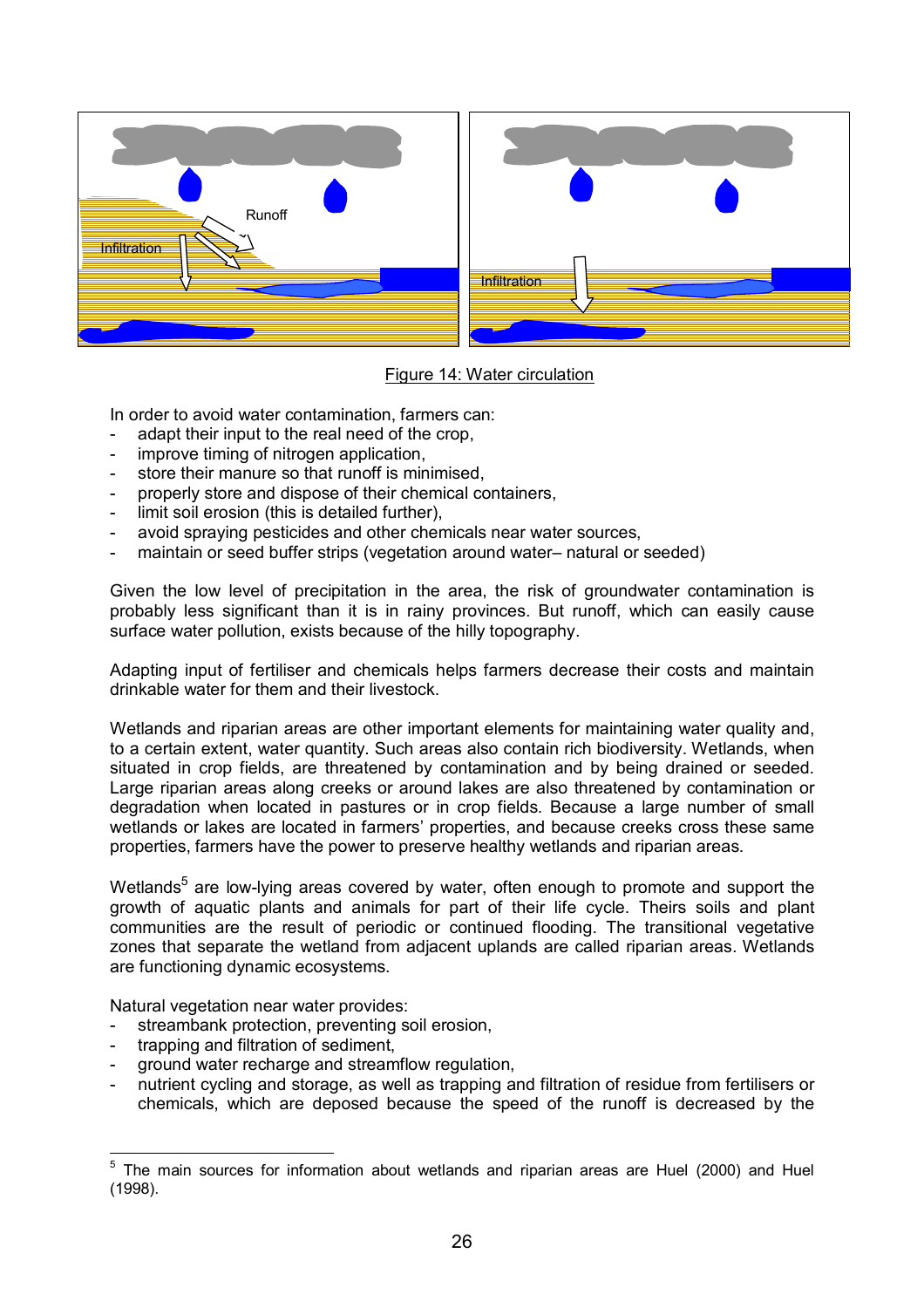vegetation. This allows natural processes to remove many of the pollutants, and the fertiliser is then used by the natural vegetation.

- primary biotic production.
- biodiversity.

Sloughs or potholes are sometimes viewed as impediments to crop production because they reduce the farmable acreage, decrease the efficiency of soil operations, and sometimes contribute to crop degradation by waterfowl. Therefore, some farmers drain sloughs or potholes or seed them as soon as they are dry. This can also destroy all the vegetation surrounding the water (sloughs or potholes, lakes, and creeks) in crop fields or seeded pastures, and allows cows destroy it in pastures.

Preservation and management of healthy natural vegetation around bodies of water can benefit farmers by providing healthy water for livestock, recharging groundwater reserves, increasing crop productivity in adjacent areas, providing huge amounts of quality forage, and reducing soil erosion and salinity problems. Wetland vegetation is also very important for wildlife and biodiversity.

Farmers can maintain healthy vegetation around bodies of water by:

- not destroying it in fields crops,
- managing livestock (fencing animals out, providing an alternative watering site, and/or practicing rotational grazing)

(Image not available)

Figure 15: Riparian areas

#### *2. Agriculture and soils*

Soil quality has both an inherent element, determined by geological materials and soil formation processes, and a dynamic element, determined by farm management practices. Modification of the prairie ecosystem and agricultural practices have deeply affected the soils of this region. Some of the main environmental problems during the past two decades have been related to:

- soil organic matter
- soil erosion
- soil salinity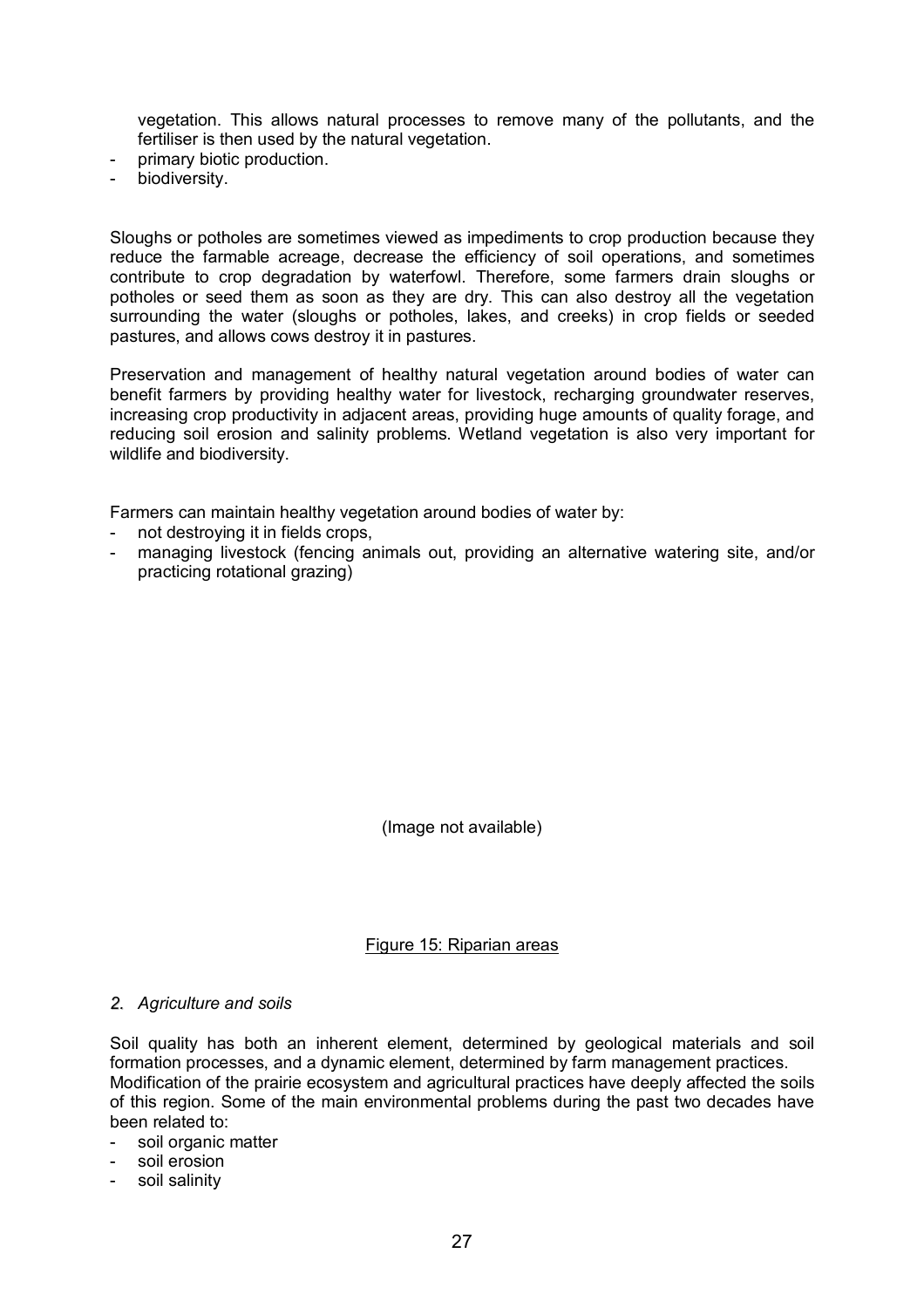Soil is made up of small particles of various sizes; sands are between 0.05 and 2 mm in diameter, silts are between 0.002 and 0.05 mm in diameter, and clays are less than 0.002 mm in diameter. Soil particles may also have different mineralogical compositions, and may be classified as clay, loam, or sand. (Note that even though in some cases the same names are used for both size and mineralogical classification, there is no evident link between the two.)

Soil contains air, organic matter, and micro- and macro-organisms, and is able to fix dissolved particles and water. A particular soil has physical, chemical, and biological characteristics. The physical and chemical properties of the soil are mainly determined by particle size, organic matter present, and the mineralogical composition of the soil. Physical properties of soil important for agriculture are compactness and the soil's capacity for holding moisture. The most important chemical properties are: nutrient levels, pH (acidity or alkalinity), and salinity. Biological characteristics are influenced by moisture and temperature. Biological activity affects the decomposition of organic matter, which releases nutrients. Decomposing organic matter releases nitrogen, improves the soil's moisture holding capacity, improves soil texture, and reduces the risk of wind erosion.

Some practices such as bare soil summerfallow (erosion by wind and water results primarily from insufficient litter cover of the soil) or deep tillage enhance natural water and wind erosion. Prolonged drought also contributes to erosion. Organic matter is a major component of topsoil that is removed by erosion. When organic matter is lost, soil structure breaks down and the soil becomes less permeable to air, water, and nutrients. It may compact and show surface crusting. As this happens, the soil becomes more vulnerable to all types of erosion, further compounding the problem by removing even more topsoil. As soil fertility and productivity drop off, greater amounts of inputs (e.g. fertiliser) are needed to produce a reasonable crop, and eventually the soil reaches an unproductive state.

Soil has a natural state of compactness, but compaction can be increased by agricultural practices such as the use of heavy farm machinery, which presses down on the soil, especially when it is wet.

Excessive use of chemical fertilisers can affect the microfauna activity of the soil. For example, it has been hypothesized that the initial decrease in crop productivity during conversion from chemical-intensive to alternative agriculture may be due to the diminished biological potential of conventionally managed soils to efficiently cycle and mineralise organic nutrients. Actually, there is some evidence that repeated applications of inorganic fertiliser can suppress the production of a particular molecule produced by microorganisms which is involved in nutrient cycling (e.g. amidase in the nitrogen cycle) (Dick 1992). On the contrary, the addition of farmyard manure increases the incorporation of organic residues and is reported to increase the amount and activity of microorganisms.

Consequently, to control soil degradation and to improve productivity, farmers should:

- preserve soil organic matter by practicing crop rotation and by adding crop residues
- maintain good soil structure by crop residue addition and careful tillage practices
- protect the surface of the soil against erosion through proper cropping and tillage practices and preservation of soil moisture
- fertilise carefully using soil testing and plant analysis
- use appropriate and not systematic weed and pest control practices to minimise the use of chemicals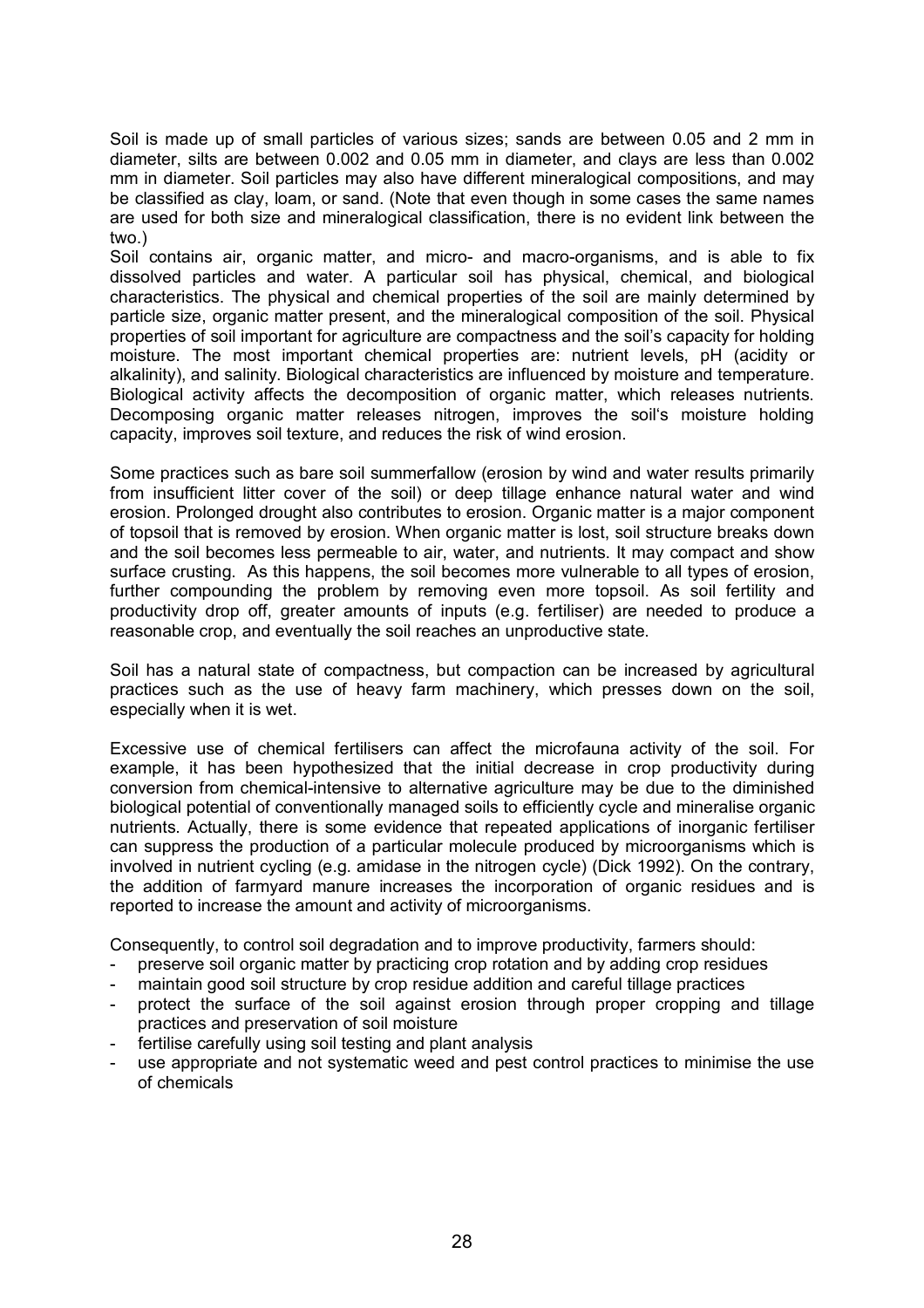## *3. Agriculture and air*

Earth absorbs short wave radiation from the sun and then reradiates it into the atmosphere at a longer wavelength. Certain gases in the atmosphere, such as water vapour, nitrous oxide, methane, carbon dioxide, and ozone, act like greenhouse windows, trapping that radiation. This natural greenhouse effect has warmed our planet for billions of years. These "greenhouse gases" are responsible for maintaining Earth's average temperature of  $15^{\circ}$ C. Without the greenhouse effect it would be -18°C.

The average concentration of greenhouse gases and the average global temperature are thought to have varied slightly from century to century over the last 10,000 years. However, during the last five decades the concentration of greenhouse gases in the atmosphere has risen dramatically. As a result, more outgoing terrestrial radiation is trapped, warming the atmosphere and Earth's surface even further, causing climate change. This increase in greenhouse gasses comes in part from agricultural and industrial activities.

The three main gases responsible for the greenhouse effect are nitrous oxide, methane, and carbon dioxide (in combination responsible for 90% of the effect). In 1996, agricultural emission of these three gases represented 13% of total Canadian emissions<sup>6</sup>.



Figure 16: Carbon cycle in agriculture

This illustration and explanation of the carbon cycle in agriculture helps to explain and to synthesise ways farmers can influence the quantity of carbon dioxide released into the atmosphere.

When crop plants carry out photosynthesis (1), they use solar energy to convert carbon from the atmosphere and water from soil into carbon-rich compounds. Those carbon-rich compounds are the main elements of the plant. As a result, when crops are harvested, carbon is removed the agricultural system (2). Crop residues are left to decompose through

 6 Extract from: ìEnvironmental sustainability of Canadian agriculture, report of agri-environmental indicators project," Agriculture and agri-food Canada, 2000.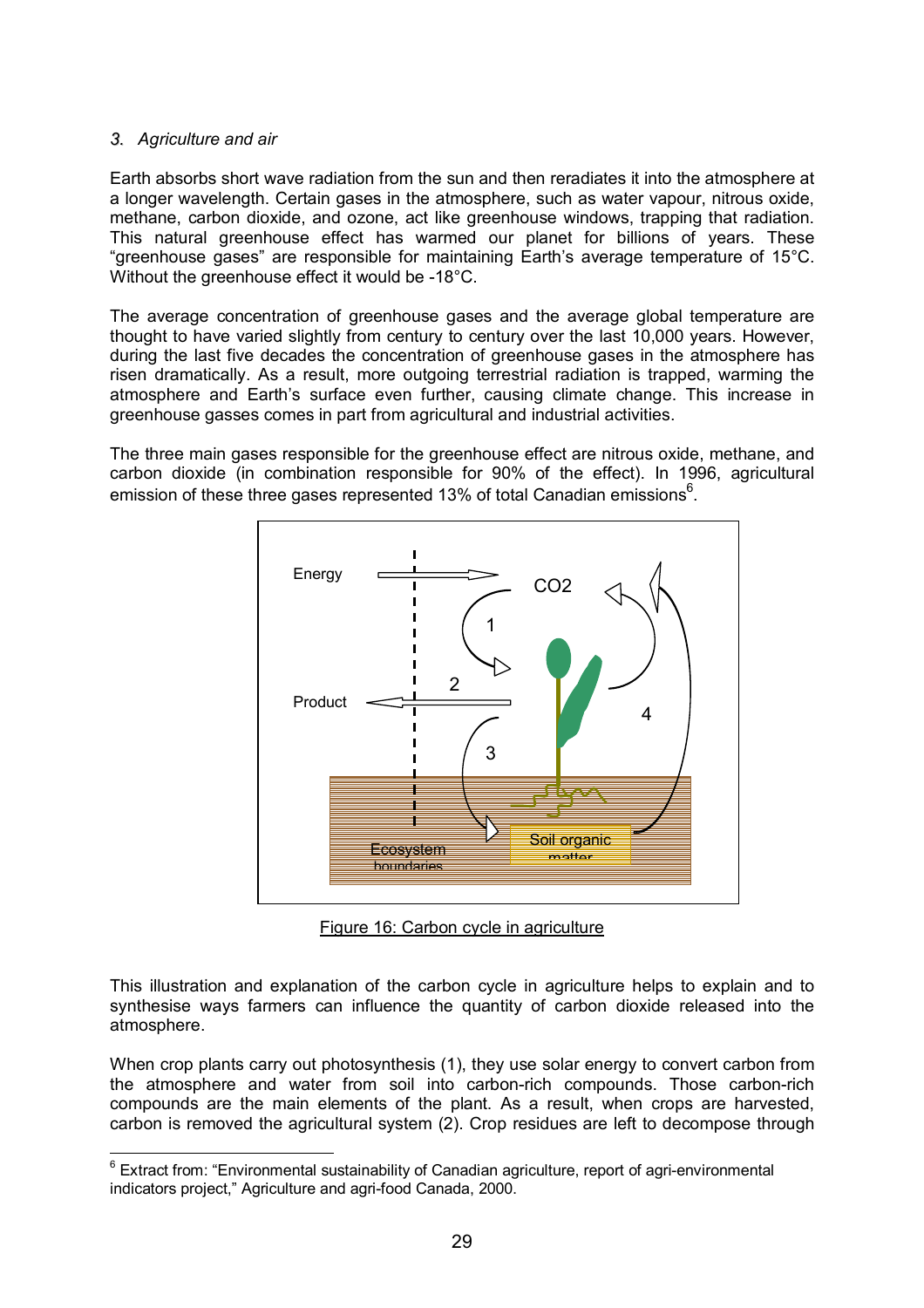the action of microorganisms, which convert them into soil organic matter (3). During this decomposition, the microorganisms release the carbon dioxide back into the atmosphere (4). The rate of decomposition depends on the quality of the residues, the type and number of soil microorganisms, and the chemical and physical characteristics of the soil.

Farmers have a lot of influence on this cycle. We have already seen that when they harvest their crops, they remove carbon from the system. When they work the soil or add inputs, they modify the soil composition, affecting both microorganisms and the chemical and physical properties of the soil. Consequently, they influence the rate of decomposition of organic matter. The quantity of remaining crop residues is also decided by farmers, and constitutes part of the soil organic matter. Another good example of the farmers' influence is the kind of cover they choose. If they plant grass or trees, the removal of carbon from the plot will be less significant and more organic matter will accumulate than if they plant a crop or let the soil idle.

Experts believe that carbon storage in the soil can be improved by:

- growing more grass and forages
- using no-till systems
- using methods that increase yields and, in turn, crop residue input
- reducing use of summerfallow
- using soil conservation practices
- replanting marginal lands with grass or trees

Farmers can also reduce their carbon dioxide emissions by cutting down on their use of fuel. This can be achieved by reducing tillage, improving the efficiency of farm machinery, and increasing the use of bio-fuels such as ethanol.

The use of fertilisers on farms results in nitrous oxide emissions. Some microorganisms, which can only act in the absence of oxygen, convert nitrogen from the soil into nitrous oxide. This nitrous oxide is then released into the air. When farmers use too much fertiliser, those microorganisms can use the surplus of nitrogen under certain conditions. About 50 to 75% of the annual emission of nitrous oxide in Canada occurs in early spring during the snowmelt. Excess water results in anaerobic conditions that, coupled with adequate nitrate, available carbon, and favourable temperature, enable those microorganisms to release nitrous oxide to the atmosphere. These conditions may be encountered in different places at different times of the year.



Figure 17: Nitrous oxide release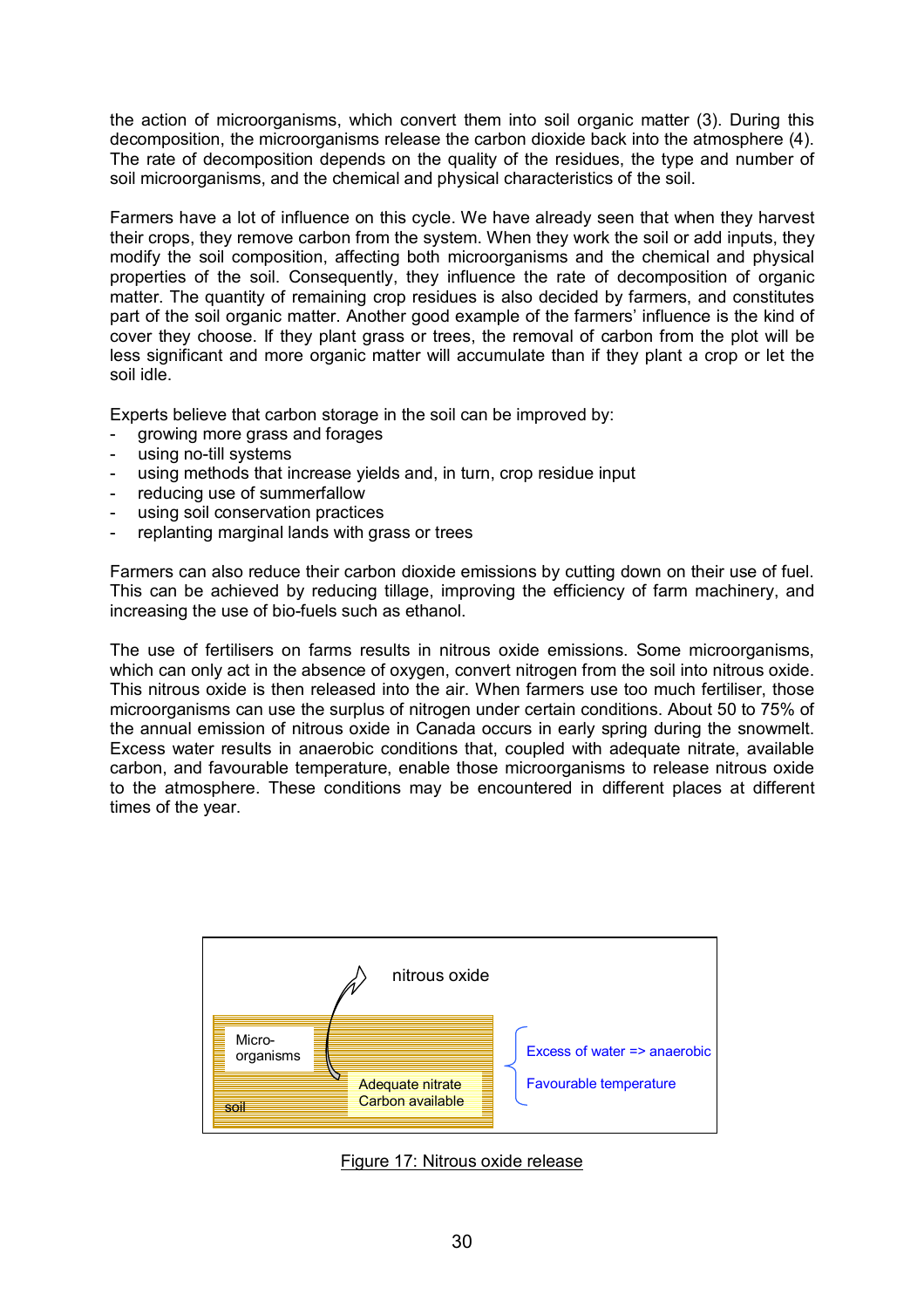The release of nitrous oxide from the soil by microorganismsis known as nitrification

Nitrous oxide emissions are often increased by poor soil conditions. Experts believe that the following practices promote a decrease in the release of nitrous oxide:

- the use of controlled-release fertilisers
- the use of nitrification inhibitors
- improved timing of nitrogen application
- better manure management
- refining nitrogen content in animal feeds

The third greenhouse gas that may be released by agricultural activity is methane. Methane comes from manure as well as directly from animals. In the case of manure, the creation of methane results from incomplete decomposition of the organic matter by microorganisms. This incomplete decomposition occurs when there is a lack of oxygen.

In order to reduce these emissions, experts advise farmers to:

- better aerate to the manure
- reduce the storage time

To reduce animal emissions they can:

- use easily digestible feeds like grain, legumes and silage
- harvest forage at an earlier, more succulent growth stage
- chop feed to increase surface area
- minimize the use of coarse grasses and hays
- feed concentrated supplements as required

Agricultural emissions of carbon dioxide decreased by 13% between 1981 and 1996, mainly because of the adoption of conservation farming practices. However, at the same time, emissions of nitrous oxide increased by 21%, and methane emissions remained stable. This was essentially the result of more intensive farming practices and growing use of nitrogen fertiliser. Between 1981 and 1996, emissions increased in Manitoba and Alberta, but remained stable in Saskatchewan.<sup>7</sup>

## *4. Agriculture and biodiversity*

Because of the rapid settlement of North America, agriculture took only two centuries to mimic ecological changes that, in Europe, had taken place over approximately two millennia. These changes have had a significant impact on the biodiversity of North America.

Because a large portion of the Canadian landscape is farmed, agriculture has a significant effect on biodiversity, and the effects of some agricultural management practices go beyond the boundaries of the cropped area. The following paragraph describes interactions between agriculture and biodiversity.

Loss of non-crop and native habitats, use of chemicals, and the increasing homogeneity within the agricultural landscape has resulted in a decline in biodiversity. This decline concerns not only large animals, but also insect species. Diminishing arthropod biodiversity is correlated with the loss of natural pest control (Altieri and Withcomb 1979 and 1982, Altieri and Schmidt 1985, Kevan 1986, Bugg et al. 1987, Russell 1989, Bugg 1992). A reduction in insect pollinators, especially bumblebees, results in the loss of pollination as a fundamental ecosystem process (William 1986, Kevan and Plowright 1989, Kevan et al. 1990, Corbet et

 7 Extract from ìEnvironmental sustainability of Canadian agriculture, report of agri-environmental indicators project," Agriculture and agri-food Canada, 2000.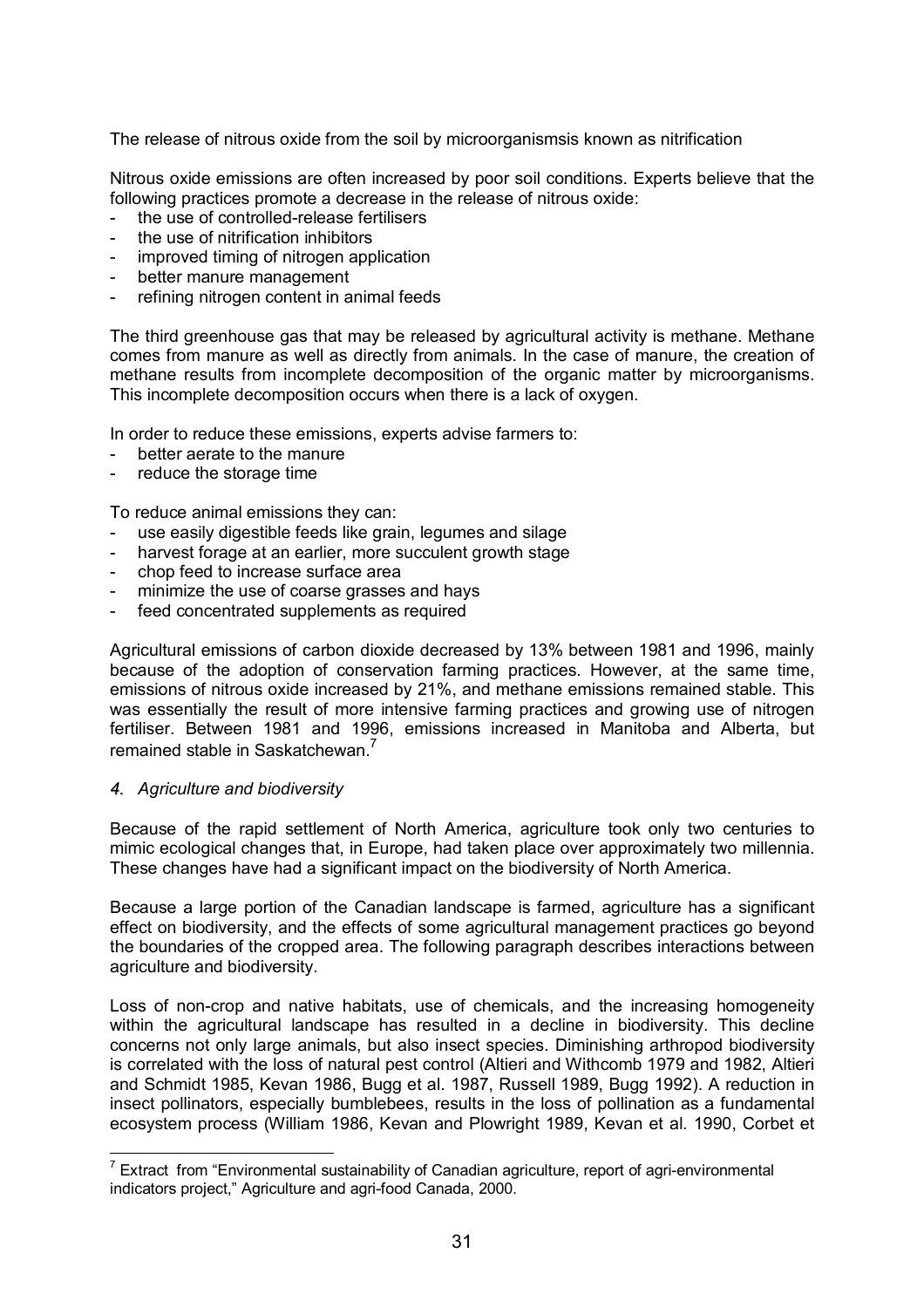al. 1991). There is evidence that decomposition of organic matter is also affected (Morris et al. 1991).

Some research has shown that after a few years, a field in conservation tillage had a higher invertebrate population than in a conventionally tilled field (Schaller 1968, Edward and Lofty 1975, 1982, Hanson 1990, Piller 1999). Conservation tillage is also supposed to be beneficial for vertebrate species, but timing of operations is much more important in this case.

Use of fertilisers decreases overall plant diversity because the resultant high level of nutrients selects for the more competitive plants (Orians and Lack 1992, Mahn 1988). It can also alter the disease susceptibility of plants. Repeated applications of chemical fertilisers reduces the biological potential of soil to efficiently cycle and mineralise organic nutrients (Dick 1992). It has been proposed that this may be the cause of the initial decrease in crop productivity during conversion from chemical intensive to alternative agriculture. Soil fauna tend to benefit from the increased organic matter resulting from manure application. A good level of decomposing organic matter in soils allows farmers to reduce fertilisation costs. The enhanced nutritional qualities of fertilised forage have been found to increase wildlife reproduction and survival rates (Mereszczak et al. 1981). Fertilised forage can also improve habitats for birds and mammals because of increased cover. When fertilisers are carried by run-off into bodies of water they can significantly impact aquatic habitats

Herbicides, the more commonly used pesticides, often have an impact on non-targeted plants. Knowledge of this impact, especially the effects on rare or endemic species, is very limited. Herbicides can also be toxic to some invertebrates. Insecticides are much more toxic to soil fauna. The use of chemicals also influences the vertebrate population. Comparison of conventionally and organically farmed land from various European countries reveals a significant increase in abundance of numerous common birds species on the organic farms (Braae et al. 1988, Denmark).

Non-crop habitats adjacent to cropland maintain plant diversity and are useful for the conservation of beneficial predatory insects. Wildlife habitat is also important to preserve birds. A review of birds as biological control agents (McFarlane 1976) concluded that birds may help bring down local outbreaks of insect pests, but that their main benefit is to have a longer-term depression effect on agricultural pests when these are at low to moderate densities. Like insect predators and parasitoids, birds may reduce the need to apply pesticides, leading to a lower frequency of application and therefore a reduction in cost. Recent research has shown that bird predation is important in limiting grasshoppers in rangelands (Fowler et al. 1991) and cutworms in cereal fields, even in the context of todayís intensive agriculture practices. But birds cannot be expected to provide control if there is no habitat nearby to fill their other requirements. Birds tend to be more active on the borders of fields (Best et al. 1990), and it is therefore probable that the larger the field the lesser the impact of bird predation on crop pests. For example, large shelter-belts with several rows of several kinds and sizes of trees are most useful for birds.

 While well managed rest-rotational grazing allows for greater coexistence between domestic and wildlife species, overgrazing is detrimental to plant and animal biodiversity. Riparian areas sustain a disproportionately large amount of biodiversity in the prairies. As a result, careful management, for example by fencing out cattle or by applying accurate rotational grazing, can help preserve those areas.

Consequently, farmers can play an important role in helping to maintain biodiversity; in many cases it is in their best interest to do so. For example they can:

adopt conservation tillage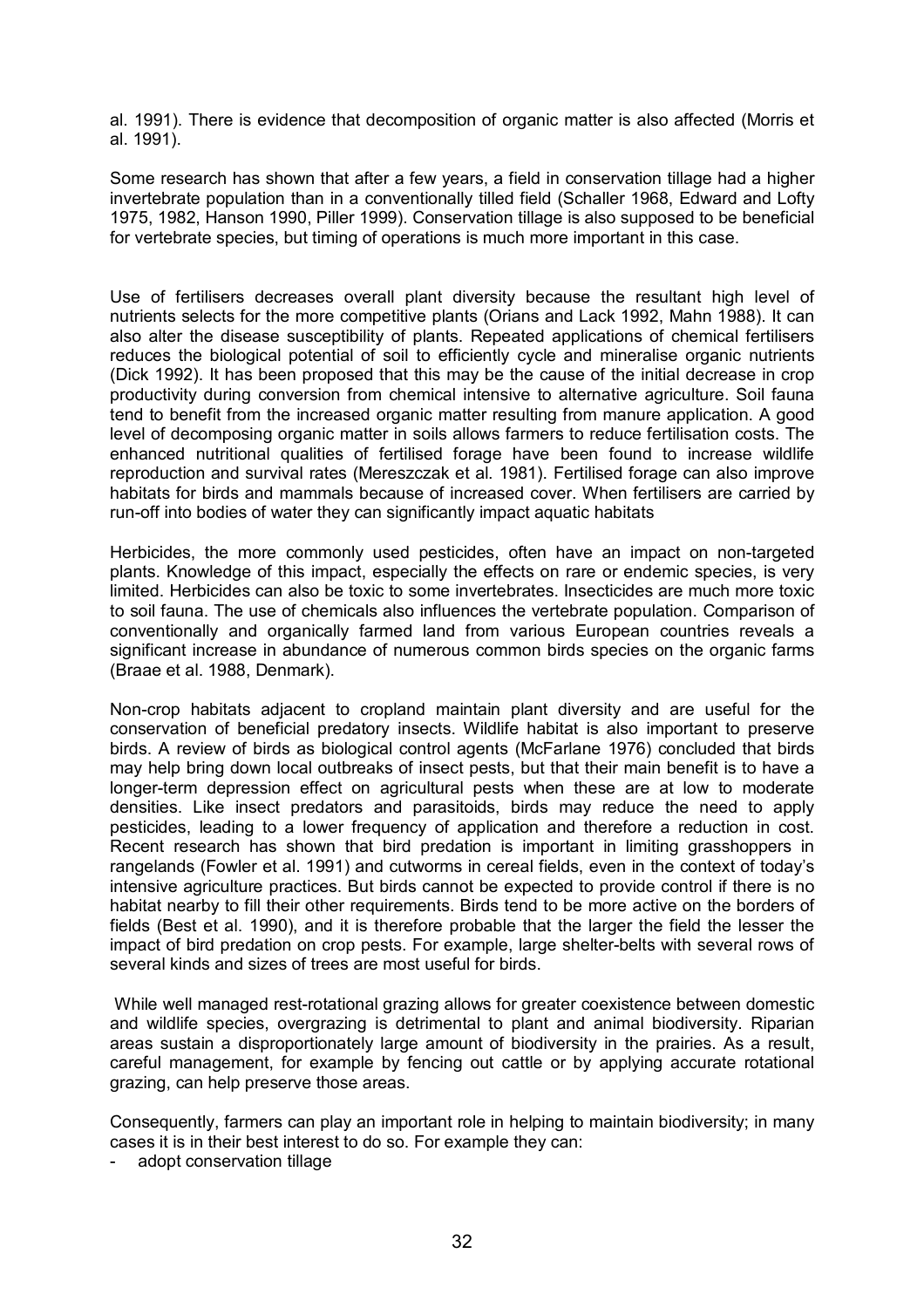- manage fertilisers both organic and mineral properly to maintain soil biological potential
- limit the use of chemicals, especially at the edge of fields or near water
- manage hedgerow
- preserve bush, riparian areas, and native prairies

#### Conclusion:

This section illustrates the fact that the link between farming practices and the environment are numerous and complicated. Consequently, farmers have real potential to enhance their environment. However, individual actions are generally not efficient. For example, if one farmer reduces fertiliser run-off, but at the same time his neighbour increases it, there will be no improvement in water quality.

This section also emphasizes that environmentally friendly farming practices often also benefit farmers.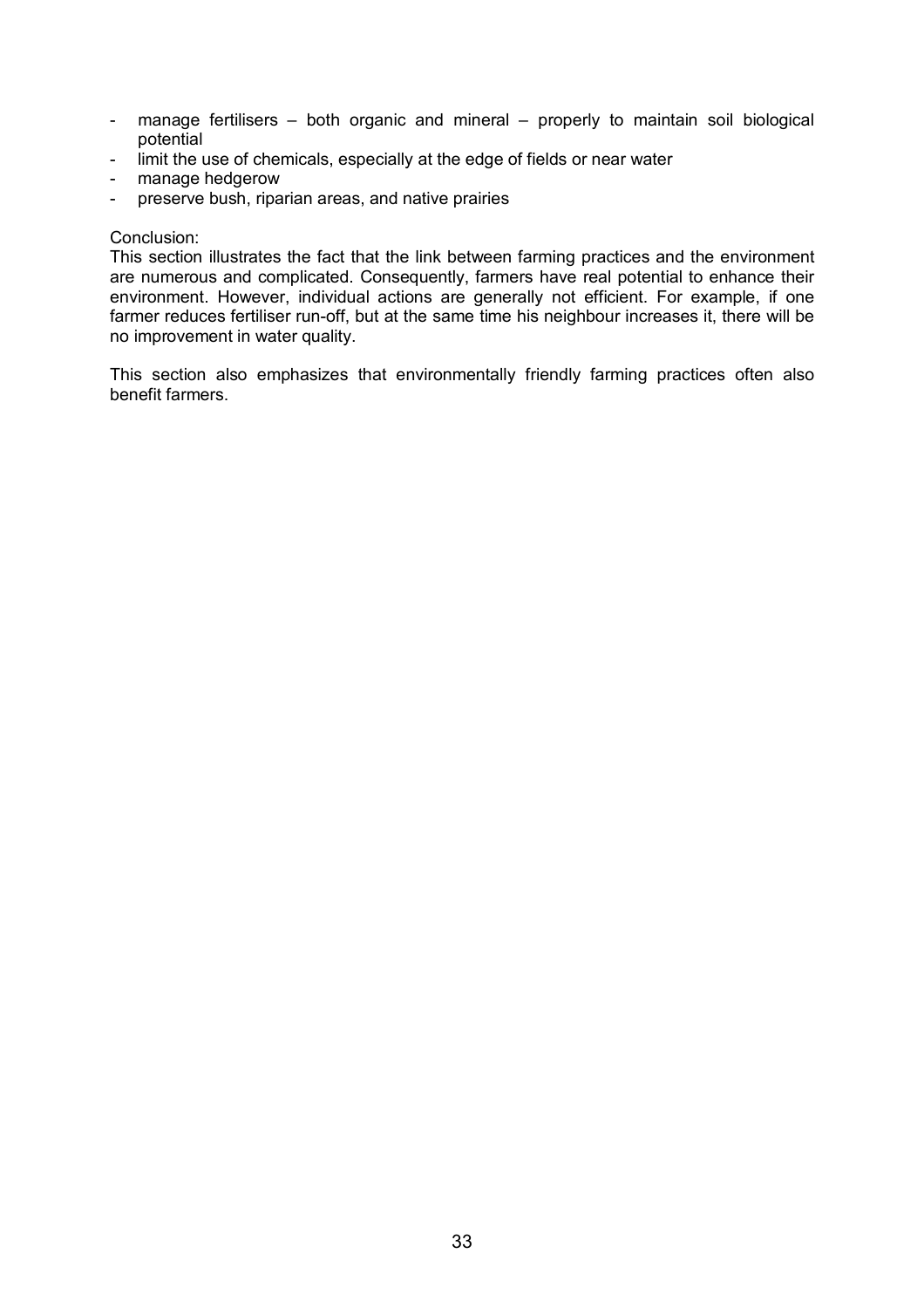## **IV FIRST IDENTIFICATION OF ECOLOGICAL SERVICES IN THE WATERSHED: A WIDE RANGE**

## **A. Typology of ecological services found in the biosphere reserve**

This section presents the ecological services we have identified in the study area, classified according to definition. However, we have not done a detailed economic assessment of the costs and benefits of those ecological services. As a result, the classification we propose is hypothetical, and careful economic analysis is needed to confirm our findings.

## *1. Full ecological services*

Given the definition of full ecological services, the only services present in the area are those provided by conservation programs implemented by agencies, corporations, or NGO's that share an interest in environmental preservation, and by the organic farming system.

## • Conservation programs

In this case, the consumer (or the group of consumers) of the service is not directly in contact with the producer. Rather, the consumer is represented by an organisation. In the area, the most involved organisations are:

| Name of the organisation                          | Group of consumers of ecological services it<br>represents |  |
|---------------------------------------------------|------------------------------------------------------------|--|
| Ducks Unlimited (D.U.)                            | Waterfowl hunters, birdwatchers                            |  |
| Prairie Farm Rehabilitation Administration (PFRA) | Canadian society                                           |  |

## Table 15:Consumers of ecological services

The practices promoted in the area through these programs are:

| <b>Agricultural practice</b>  | <b>Environmental issues it</b><br>addresses | <b>Organisations "consumer"</b><br>$(B \text{ on Fig.3})$ |
|-------------------------------|---------------------------------------------|-----------------------------------------------------------|
|                               |                                             |                                                           |
| Fencing off of riparian areas | Waterfowl and wildlife habitat              | D.U.                                                      |
| and wetlands from cattle      |                                             |                                                           |
| Alternative water supply      | Water quality, bank erosion,                | <b>PFRA</b>                                               |
|                               | and wildlife habitat                        |                                                           |
| Conversion of cropland into   | Soil erosion, wildlife habitat              | D.U., PFRA                                                |
| forage                        |                                             |                                                           |
| Rotational grazing with one   | Waterfowl and wildlife habitat              | D.U.                                                      |
| paddock idle a year           |                                             |                                                           |

## Table 16: Full ecological services of the watershed

To see the significance, in acres, of these programs, see II-B.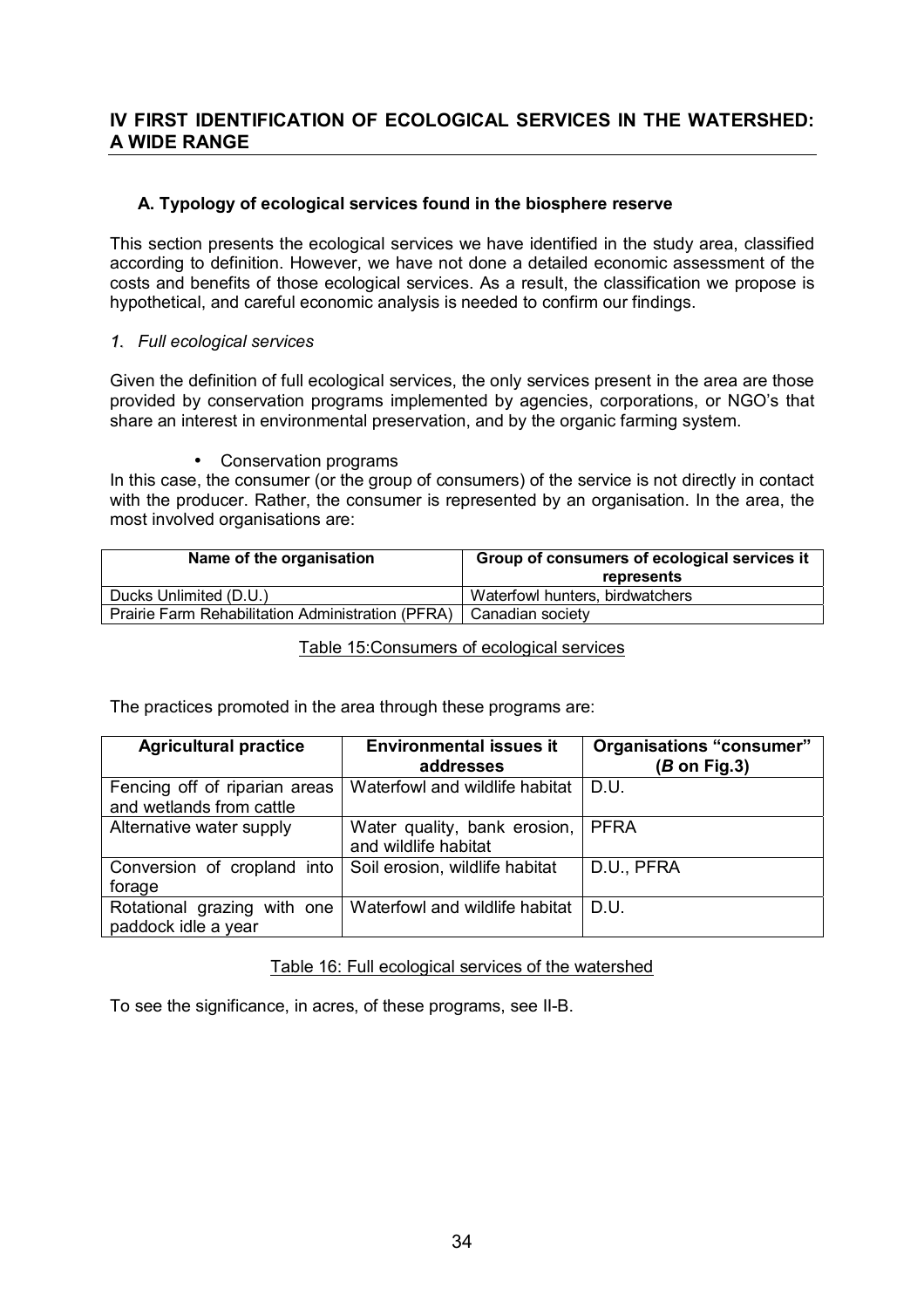## Figure 18: Farmers, cows, and riparian areas

| <b>FARMERS, COWS AND</b>                |  |  |
|-----------------------------------------|--|--|
| <b>RIPARIAN AREAS</b>                   |  |  |
| <b>MANAGEMENT</b>                       |  |  |
| $0.14$ lb./day                          |  |  |
| is the average weight gain for calves   |  |  |
| under remote watering as opposed to     |  |  |
| direct access according to the Western  |  |  |
| Beef Development Centre Research        |  |  |
| 73%                                     |  |  |
| of ranchers surveyed in a University of |  |  |
| Manitoba study have observed an         |  |  |
| improvement of livestock health with    |  |  |
| controlled access to water bodies       |  |  |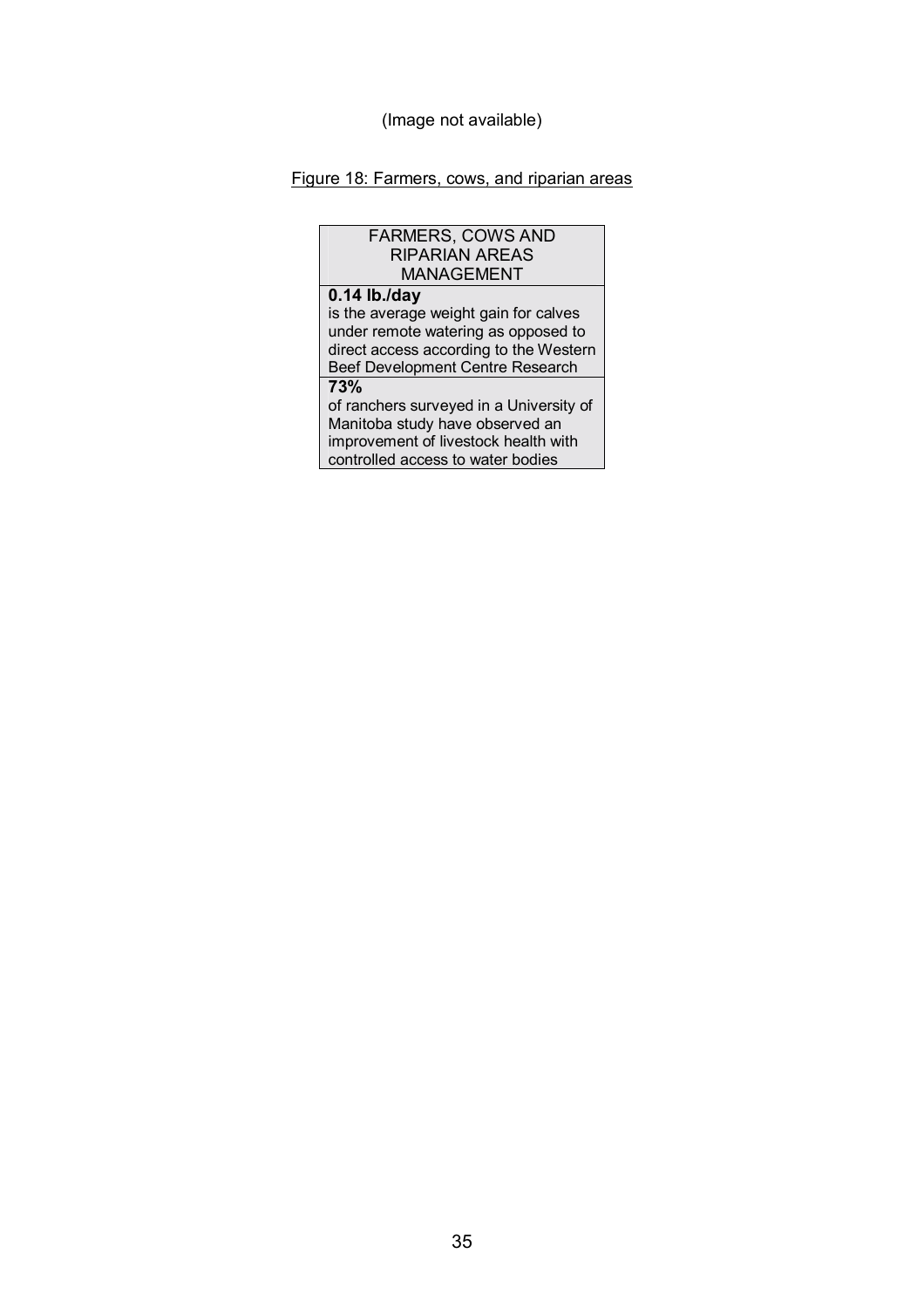(Image not available)

Figure 19: Fencing out of a creek

(Image not available)

Figure 20: Alternative water supply (tank and solar pump)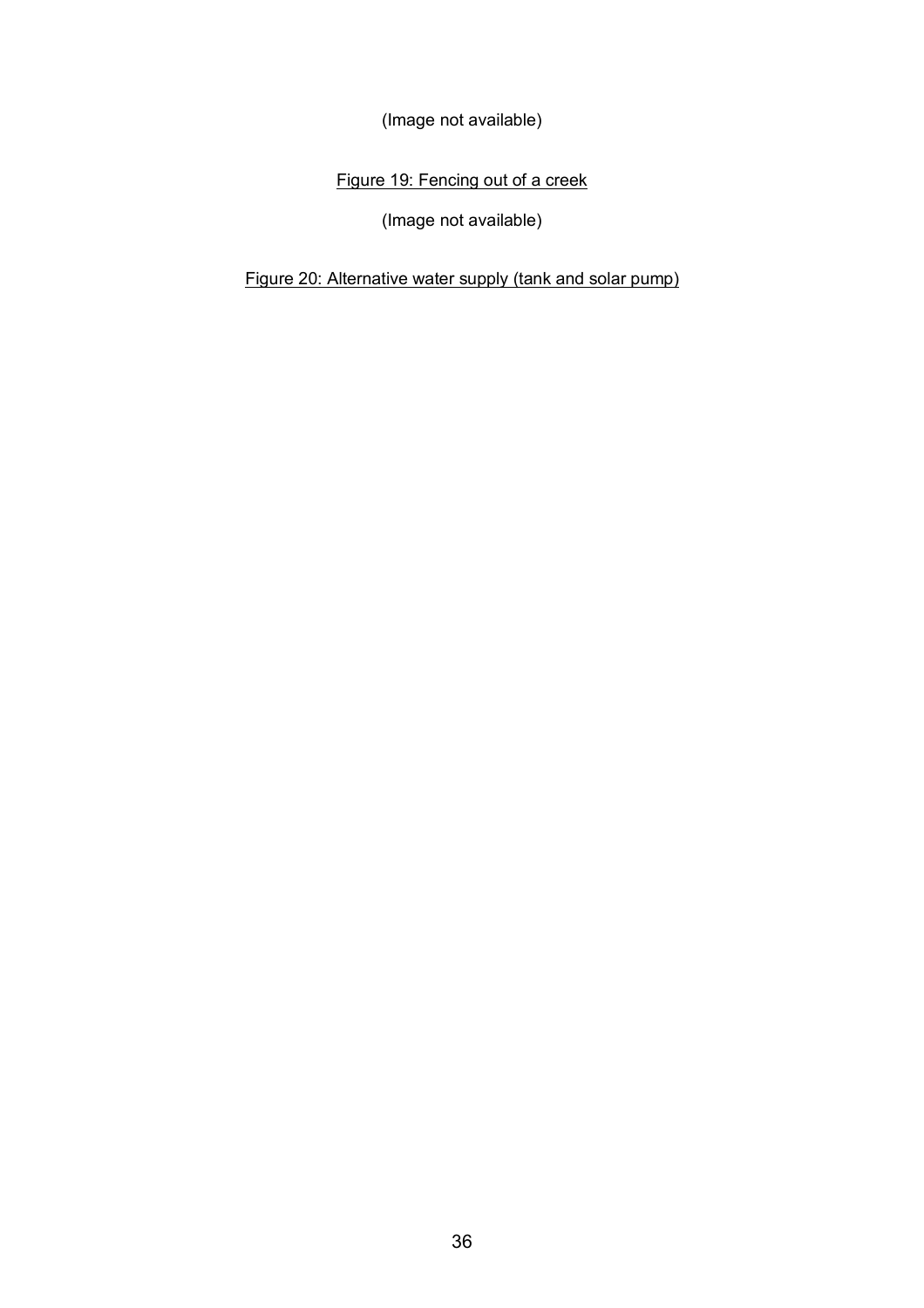• Organic farming system

In our opinion, organic farmers provide full ecological services because:

-Becoming an organic farmer requires time, knowledge, new skills, equipment, and sometimes labour.

-There is an intentional benefit to the environment.

-The consumer pays the producer a higher price for organic food because these products satisfy his desire for healthy and environmentally friendly produced foods.

This service can de described as follows:

| <b>Agricultural system</b>                                             | <b>Environmental issues it</b><br>addresses | Organisations/consumer<br>$(B \text{ on Fig.3})$ |
|------------------------------------------------------------------------|---------------------------------------------|--------------------------------------------------|
| Organic farming or ranching<br>(or other systems without<br>chemicals) | Chemicals                                   | Purchasers of organic food                       |

Table 17: Description of the full ecological service provided by organic farming

## *2. Passive ecological services*

We identified very few passive ecological services in the biosphere reserve. They consist of taking advantage of a program to subsidise an agricultural practice that is already occurring. As with a full ecological service, there is consumer (usually represented by an organisation) who pays the producer for the service, but there is no marginal cost added to the practice by the service. Also, farmers or ranchers would provide these services even if they were not compensated (if they continue their current farming systems).

| <b>Agricultural practice</b>         | <b>Environmental issues it</b><br>addresses | <b>Organisations /consumers</b><br>$(B \text{ on Fig. 3})$ |
|--------------------------------------|---------------------------------------------|------------------------------------------------------------|
| Delay cutting hay after mid-<br>July | Bird nesting success                        | D.U.                                                       |
| Planting forage on marginal<br>lands | Soil erosion and wildlife<br>habitat        | PFRA, D.U.                                                 |

## Table 18: Description of passive ecological services

This kind of service illustrates the importance of the social aspect to ecological services (see discussion in methodology). When social demand exists, it can turn a normal agricultural practice into an ecological service. Also, these passive ecological services show that some ordinary agricultural practices in the watershed are ecologically friendly enough to provide an ecological service.

## *3. Altruistic ecological services*

Again, as with a full ecological service, an altruistic ecological service is performed through a certain agricultural practice by a producer. It adds a marginal cost to the practice, but contrary to a passive ecological service, there is no explicit consumer, and therefore no remuneration to the producer. Although there is no identified consumer of the service, many individuals or groups may take advantage of it.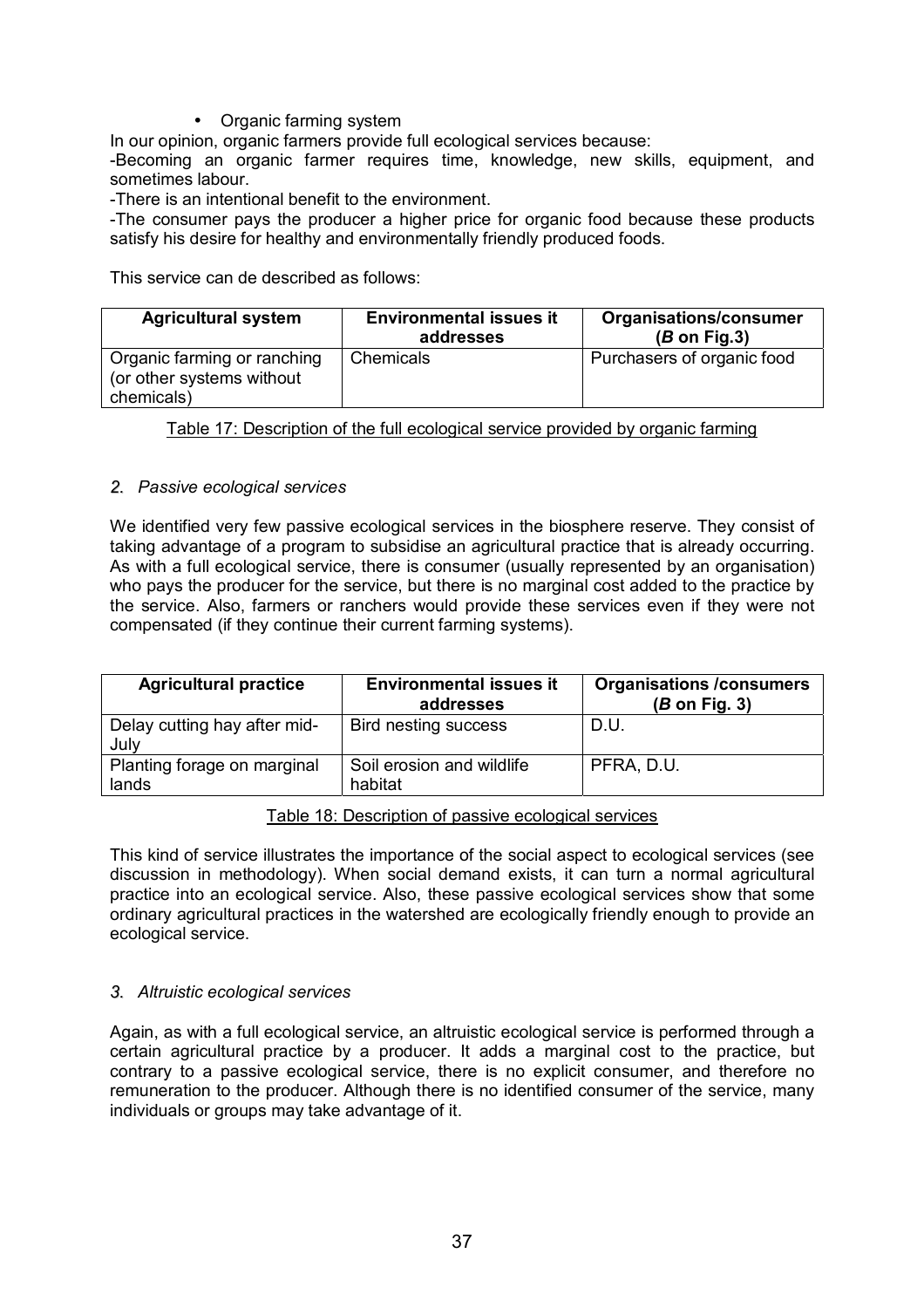| <b>Agricultural practice</b>                   | <b>Environmental issues</b><br>it addresses | Main origins of the<br>marginal cost |
|------------------------------------------------|---------------------------------------------|--------------------------------------|
| Use of an alternative water supply from        | Water quality, bank                         | Investment for pumping               |
| farmers' or ranchers' own funding              | erosion, and wildlife                       | system, fencing, and                 |
|                                                | habitat                                     | time for maintenance                 |
| Keeping native habitat (bush or grassland) on  | Wildlife habitat                            | Difficulties working the             |
| good soil in cultivated fields                 |                                             | field (time, gas)                    |
| Returning chemical jugs to the seller          | Chemicals                                   | Time, gas                            |
| Disposing of oil waste appropriately           | Water quality                               | Time, gas                            |
| Using less spray than recommended by           | Chemicals                                   | Lower yields                         |
| chemical companies                             |                                             |                                      |
| Providing buffer strip around wetlands in crop | Chemicals and water                         | Time and lost crop                   |
| fields                                         | quality                                     | acreage                              |

Table 19: Description of altruistic ecological services inventoried in the Biosphere Reserve

## (Image not available)

#### Figure 21: Buffer strip in a crop field

These altruistic ecological services show the importance of aesthetic and emotional components of the decision making process at the farm scale. When a farmer or rancher organises his or her farming system, s/he may take into account aesthetic arguments (bush patches for example), even if s/he can't assess their economic value and s/he knows that it is going to increase costs.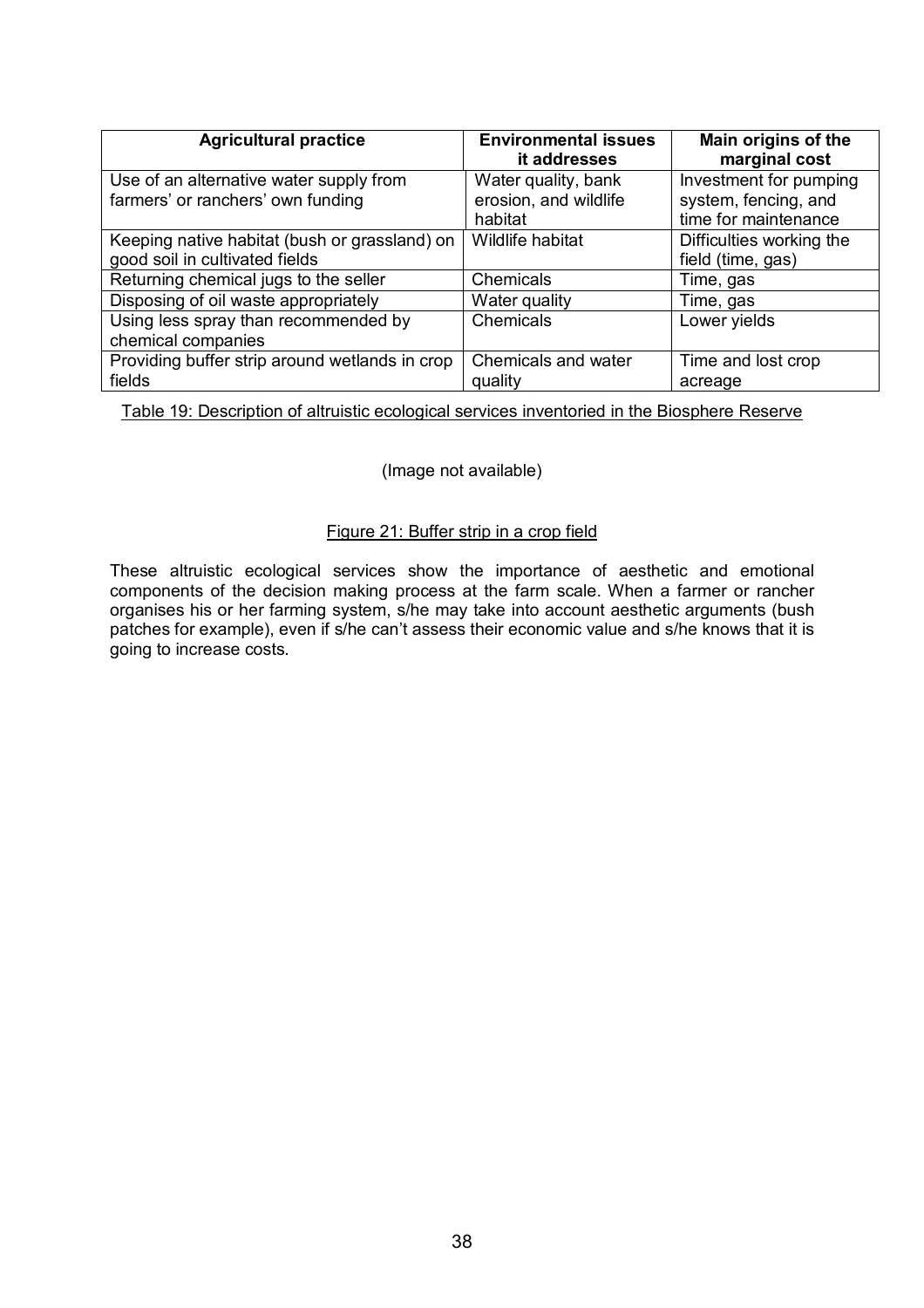*4. Positive externalities for the environment* 

| <b>Agricultural practice</b>            | <b>Environmental issues it addresses</b> |
|-----------------------------------------|------------------------------------------|
| Rotational grazing                      | Wildlife habitat and soil erosion        |
| Keeping bush in pastures                | Wildlife habitat                         |
| No or minimum tillage                   | Soil erosion                             |
| Injected fertiliser                     | Water quality                            |
| Fertilising after planting              | Water quality                            |
| Spreading manure in summer              | Water quality                            |
| Precision spraying                      | Chemicals                                |
| Continuous cropping with direct seeding | Air quality (carbon sequestration)       |

Table 20: Description of positive externalities inventoried in the Biosphere Reserve

These externalities, which have a positive effect on the environment, show that despite what people usually think, artificial farming systems in the area provide important ecological services. However, in these cases, the ecological services have evolved with the farming systems. In particular, they have followed the movement from local (practices adapted to local environmental conditions, locally sold products) to global (open systems with externally made inputs and outputs sent great distances). Similarly, the ecological services provided by these farms can be very significant, but are often distant from local issues. They are not necessarily less valuable than others; they are simply less beneficial at the local level.

| ROTATIONAL GRAZING                               |  |  |
|--------------------------------------------------|--|--|
| 80.5% of ranchers have experienced greater       |  |  |
| weight gain on rotational pastures over          |  |  |
| traditional grazing (Faculty of Agricultural and |  |  |
| Food Services, U of Manitoba)                    |  |  |
| Figure 22: Rotational Grazing                    |  |  |

(Image not available)

## Figure 23: Rotational grazing: two paddocks

Some ecological services are contradictory. For example, using chemical summerfallows has a positive effect regarding soil erosion, but a negative impact on the environment because of the use of chemicals. The contrary is true with tillage summerfallows. So, to determine which practice provides a real ecological service, one must prioritise environmental concerns at a local level.

Another important point regarding ecological services is the level of analysis. In this study, we have focused on the agricultural practice level. The farm level is the next important scale for analysis. Actually, a farmer may provide an ecological service by using a certain agricultural practice and damage the environment by using another one. In this case, the global farming system may cause more environmental damage than it provides ecological services.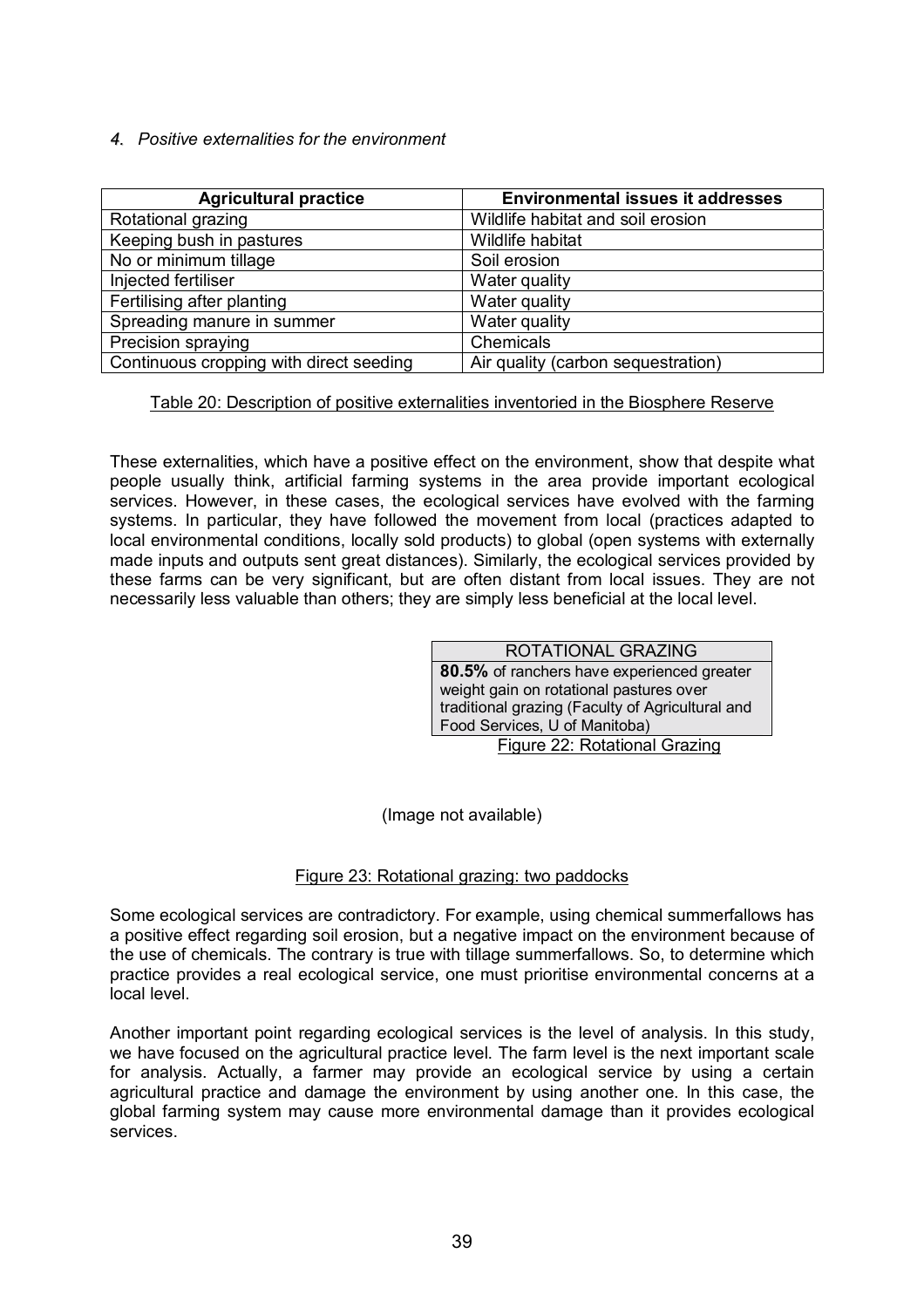As mentioned at the beginning of this chapter, this classification of ecological services is not justified by economic calculations of marginal costs, which would be necessary to convert our simple hypothesis into more solid assertions. We invite the readers to challenge this typology. However, we believe that several ecological services are provided in the watershed, even if farmers and ranchers (at least those we have met) have varying levels of awareness about ecological services and the environment. Many provide ecological services without realising it.

This first attempt to classify ecological services is not comprehensive enough to report or explain the complex local link between agriculture and the environment.

Figure 24: Producers' experiences (next page)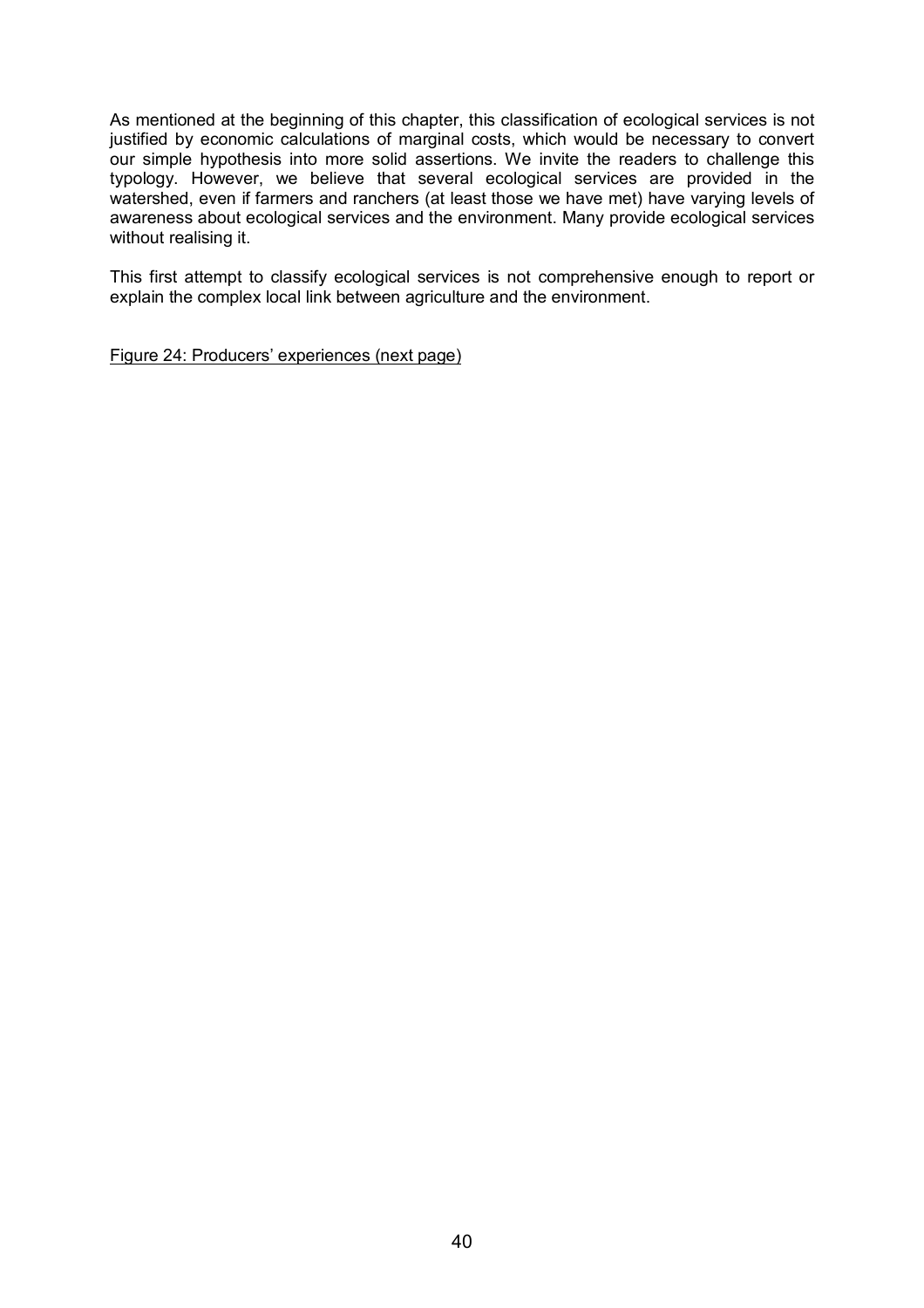# **FARMERSí EXPERIENCES**

# **FARM**

Acreage 7 quarters Livestock 60 cows and 80 sheep Crops only to feed the livestock, 3 quarters Pasture and hay 4 quarters

Note: no other income, has had several children

# **ECOLOGICAL SERVICES**

- Rotational grazing (12-13 acres each paddock)
- No chemical fertiliser at all, only manure
- Infrequent use of chemicals in crops (control of weeds by delay till and early cut)
- Minimum till
- One paddock idled each year for wildlife, over 10 years

# **COST**

In exchange for the ten-year contract ensuring one paddock be set aside each year, Ducks Unlimited paid for the fencing of the paddocks.

## **BENEFITS AND DISADVANTAGES MENTIONNED BY THE FARMER**

- $\Diamond$  Rotational grazing :
	- need to re-seed the grass less often (one is 15 years old and still productive)
	- it doubles the production of grass
	- carrying capacity: the system could support 80 pairs (cows + calves)
- $\Diamond$  The contract with Ducks Unlimited was profitable economically

# **OTHER COMMENTS OF THE FARMER (QUOTATIONS)**

- " I believe in wildlife habitat necessity."
- "I watch my grass carefully and it's easy [the rotational grazing]."

# **PROJECTS**

Would be interested in working again with Ducks Unlimited to protect wildlife habitat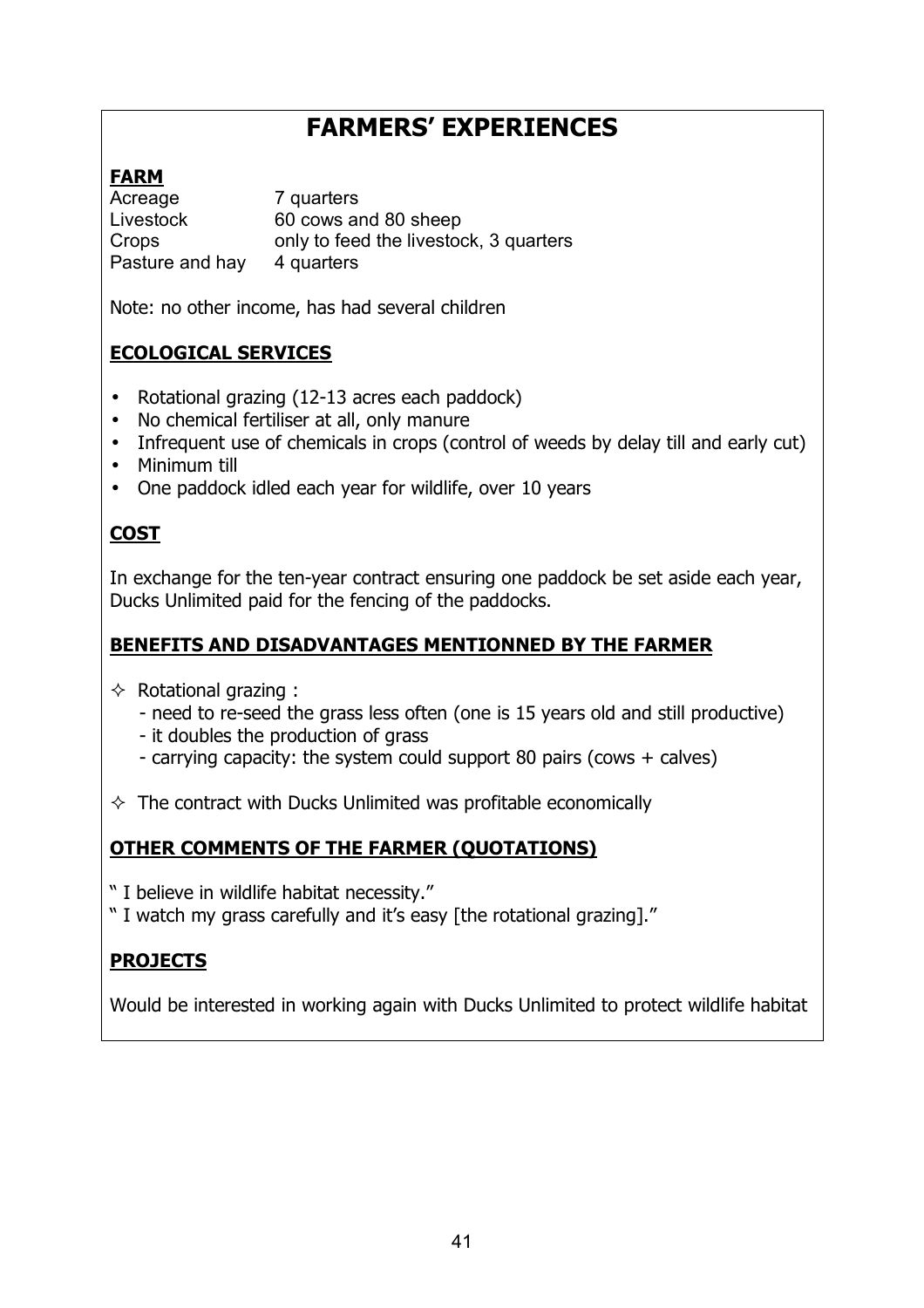# **FARMERSí EXPERIENCES**

# **FARM**

Acreage 24 quarters Livestock 500 cows + calves Crops oats for cattle, 600 acres Pasture and hay 1 000 acres of alfalfa

Note: one external income, but not really necessary, several children

# **ECOLOGICAL SERVICES**

- Rotational grazing (minimum paddock one quarter)
- Alternative water supply and fencing out of the creek
- No spray on hay silage (control of weeds by re-seeding)

# **COST**

One mile fence for the creek paid by Ducks Unlimited Solar pump system \$3,000 CDN (\$1,000 paid by Ducks Unlimited, \$500 by SaskEnergy, and the rest by the farmer)

# **BENEFITS AND DISADVANTAGES MENTIONNED BY THE FARMER**

- $\Diamond$  Rotational grazing  $\Rightarrow$  better carrying capacity
- $\Diamond$  Alternative water supply => clean water and no erosion
- $*$  The alternative watering site takes more time than the previous system

# **OTHER COMMENTS OF THE FARMER (QUOTATION)**

Rotational grazing is "pretty easy"

"I am already satisfied with the alternative watering site even if it is quite new."

# **PROJECTS**

He would be interested in fencing out his sloughs and ponds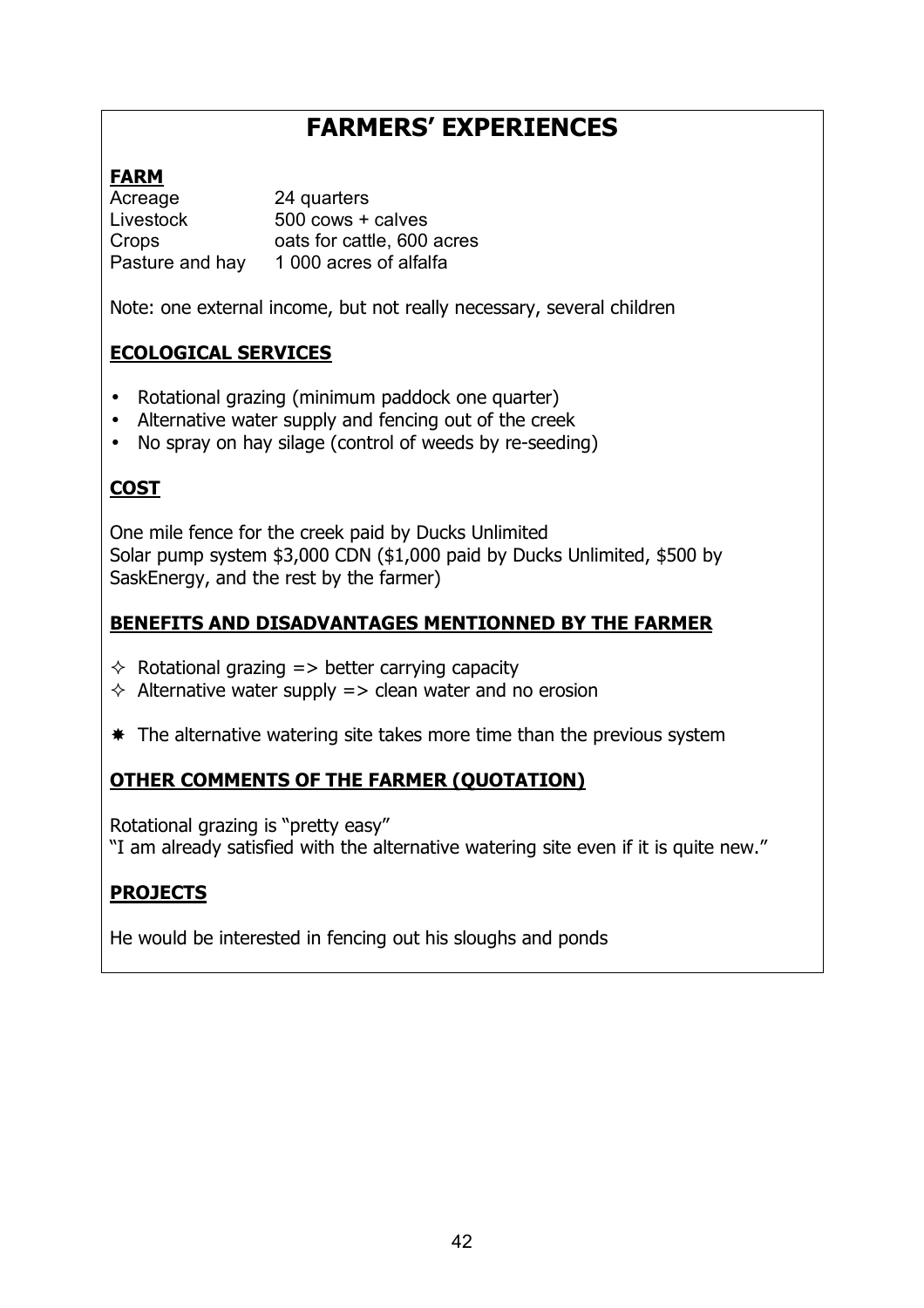# **FARMERSí EXPERIENCES**

# **FARM**

Acreage 3 500 acres Livestock 90 pairs cows / calves Crops 1 600 crops for sell (wheat and canola), 200 acres oats for cattle Pasture and hay Chemical summerfallow

Note: two families, only one has children, one other income but not really necessary

# **ECOLOGICAL SERVICES**

- Always use half the recommended amount for chemicals
- Use some organic products to spray
- Keep some bush even if it is in good lands

# **COST**

??

# **BENEFITS AND DISADVANTAGES MENTIONNED BY THE FARMER**

- $\leftrightarrow$  Using less chemicals is less expensive
- $\div$  Bush = good for wind erosion, wildlife, water

# **OTHER COMMENTS OF THE FARMER (QUOTATION)**

ì I am really wondering what we are doing to our environment with all those chemicals.<sup>"</sup>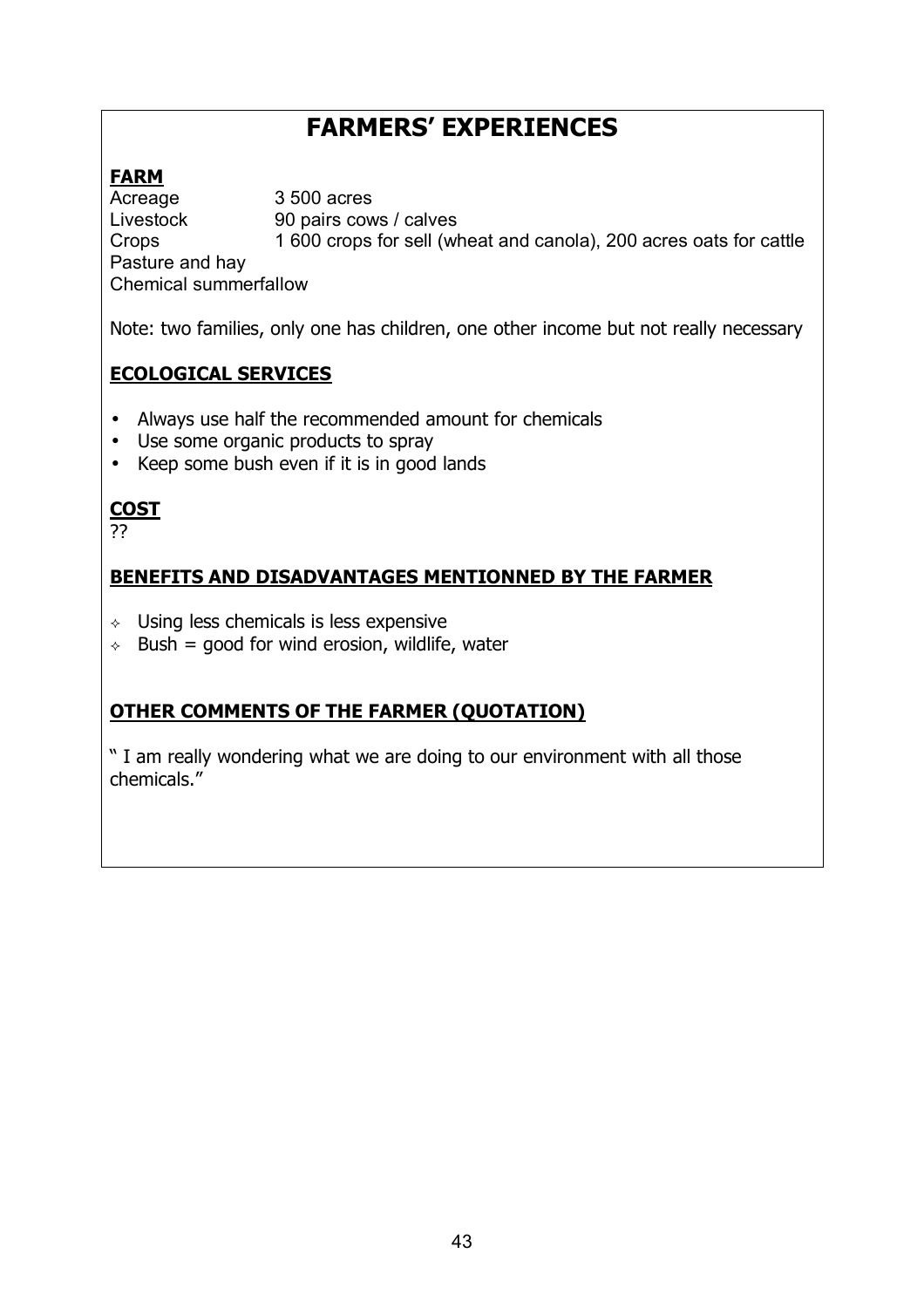#### **B. Why farmers may not have an interest in preserving the environment**

We have described a large range of ecological services provided in the watershed, but it is interesting to briefly examine the major factors that hinder sustainable agriculture (and therefore hinder the production of ecological services).

Government policies and programs, big firmsí policies, and market conditions have largely influenced the decisions of farmers and ranchers.

For example, the increase in conversion of wetlands and marginal lands into croplands since the 1970s is said to have been mainly a response to high grain values (Environmental Management Associates 1993). However, some studies show that there is, in fact, a lack of connection between farmers' behaviour and economics (Girt 1990). Given these studies, farmers appear to be influenced more by government policies and programs than by economics.

For example, policies and programs encouraging wheat production for export as a bulk raw commodity may have encouraged development of technology based only on increasing production, cultivation of marginal lands, lack of crop production supporting the livestock industry, and lack of incentives to establish value-added food industries. The national transportation policies have encouraged farmers to grow grains for exportation in huge quantities, discouraging diversification.

Another example of the kind of policy that discourages diversification is the Canadian Wheat Board policies, which penalize producers who have more than one third of their annual seeded acreage devoted to special crops.

The Crop Insurance Program has also been criticized. A report from 1991 (Saskatchewanís Conservation Strategy Agricultural Sector Report) said that: " In the past, the crop insurance program has promoted grain production without consideration for soil conservation, reduced the incentive to diversify farming operations, at times encouraged different farming practices that would not have been the case with no program, and have encouraged the cultivation of marginal lands better suited to forage production and permanent cover under vegetation."

A more recent report states that after the 1992 modification, the GRIP was still penalizing farmers who adopted soil conservation practices such as crop rotation or conservation tillage by differentiation between stubble and summerfallow yield coverage levels. It was also still guaranteeing a minimal return for marginal lands.

Many other policies and programs have been unfavourable to wildlife habitat. The Canadian Wheat Board quota system, for example, is based on cultivated acres. This allows farmers to possibility to use the conversion of land into crops as a tax write-off. In addition, the government subsidises farmers to drain wetlands on private lands. Governments have also been contradicting themselves by simultaneously promoting the Permanent Cover Program and the National Soil and Water Conservation Program.

Farmers who have followed government demand to increase wheat production may now be caught up in a vicious circle. Debts from the purchase of equipment, for example, oblige them to maintain high maximum yields through the use of chemicals and fertilisers, and to farm a significant amount of land. They are also encouraged to maintain high maximum yields because of their cost per acre. Those farmers may make a lot of money, but they also face a permanent risk of bankruptcy.

There is also another factor that can influence farmers' decisions regarding land use. Today, children seem to be less inclined to take over their parents' farm; the life of a farmer is often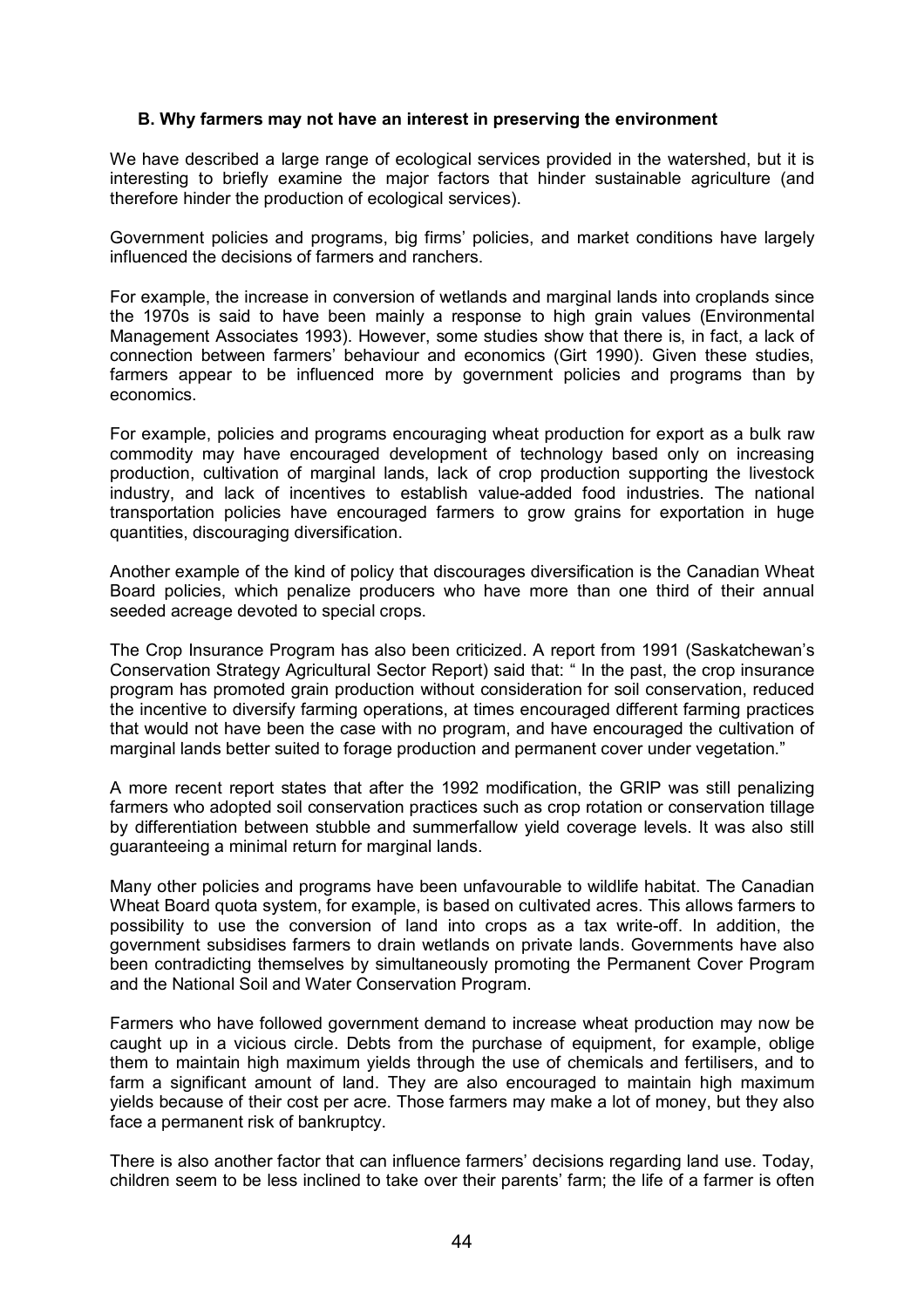seen as very difficult. You may have to live in a very remote area, you have to work a lot for a little money, and you get no real thanks from society. Moreover, the farm may be too small to be viable. Farmers are likely to take better care of their land when they will be turning the farm over to their children, as opposed to when they are going to sell it.

There is likely also a lack of knowledge among the farmers. Research on farming practices has evolved significantly in the last few decades, and it is difficult to communicate new technologies and new ways of thinking to farmers who have worked the land for years. A good example of this lack of knowledge is the expression "clean soil." Some farmers have a strong work ethic and feel that they have to keep their soil "clean" to be good farmers. For example, they feel that they must eliminate all the weeds. However, a clean appearance is not always a good indicator of soil health, especially if it requires the use of a lot of chemicals or ploughing. As indicated in III-E-2, trying to clean a soil can cause more harm than good.

## **C. Compensation**

Compensation is part of the notion of ecological services (see definition in I-C). Compensation refers to the remuneration paid by the consumer (or his representative) to the producer (in our study, a farmer or rancher). Compensation is often a main concern when people discuss services. Moreover, compensation of farmers and ranchers is the goal of the Communityís Plan for Sustainability research project we are trying to begin with this study.

In this section, we intend to show that before finding ways to compensate farmers, some questions must be answered. Most of these questions can (must?) be answered by the community itself.

Three main questions are the focus of this discussion; below we outline issues surrounding each question.

Question 1: Should farmers or ranchers always be compensated for the ecological services they provide?

It is not necessary to ask this question in the case of full and passive ecological services, because they are already compensated.

We saw that farmers perform altruistic ecological services because they believe that the aesthetic or emotional benefit they get in return is worth the marginal cost the service adds. Because other people (neighbours, visitors, tourists) can benefit from these services, we believe it would be fair for them to contribute to cover the cost.

Altruistic ecological services + compensation  $\rightarrow$  full ecological services

For the positive externalities, there is no marginal cost. So:

Positive externalities  $+$  compensation  $\rightarrow$  passive ecological services

It seems more effective to focus on altruistic ecological services to try to assess the marginal cost they add and find ways to remunerate the producers.

There are some negative aspects to the compensation issue, including:

- loss of autonomy for some decisions at the farm scale
- potential degradation of the innate pleasure resulting from providing the service (apparently important for many farmers and ranchers)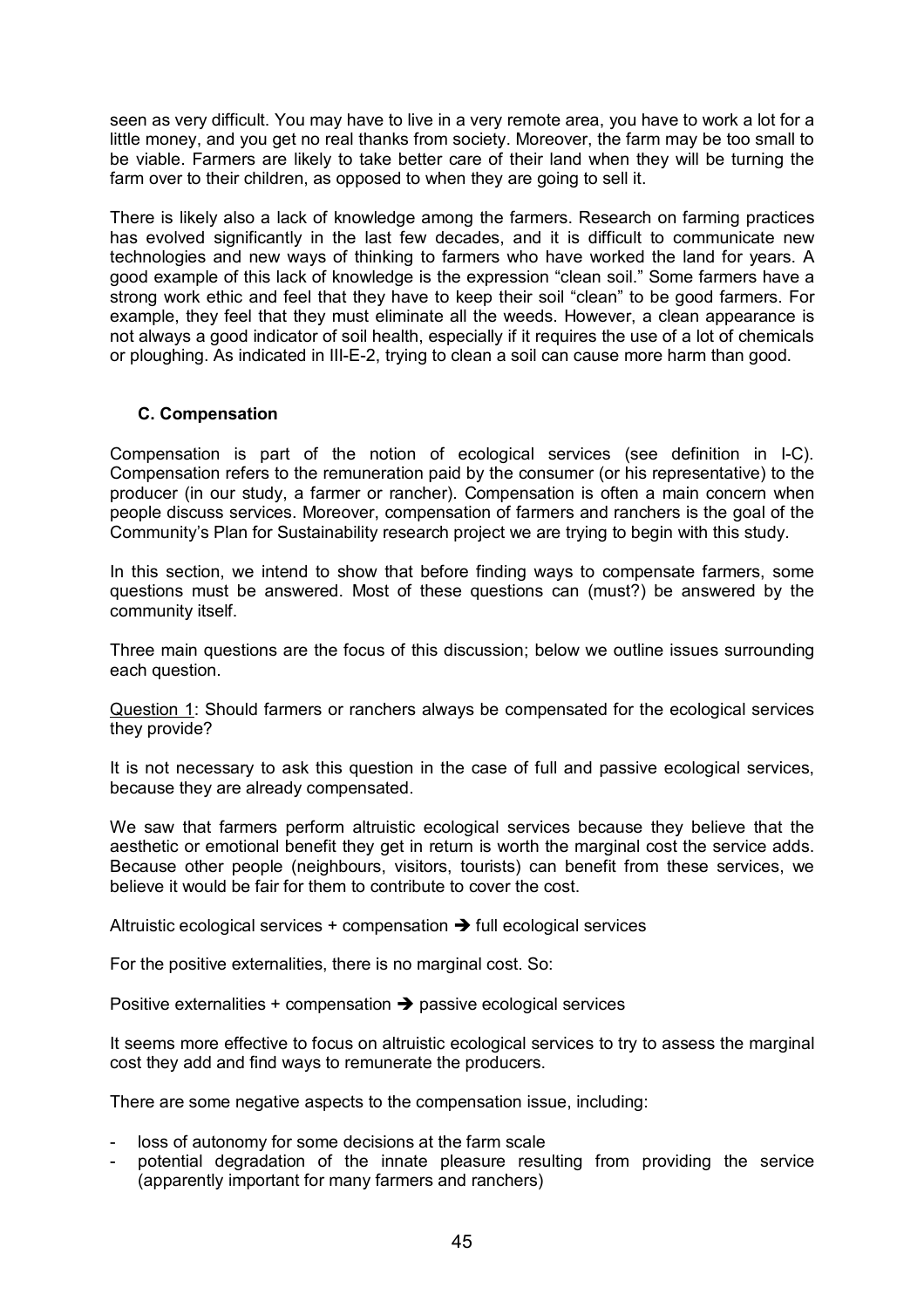Question 2: If yes, how much should they be compensated?

The assessment of the value of environmental goods is the preoccupation of numerous research teams throughout the world. To our knowledge, there is no satisfying solution, despite the abundant literature on the topic. In reality, the most common method of compensation for full and passive almost ecological services is through negotiation and experience. The consumer (often an organisation representing a group of consumers) decides on compensation acceptable to him and attractive to the producers.

Theoretically, many problems must be solved and choices have to be made to assess the value of ecological services.

- Should the basis for assessment be potential benefit for consumers, or costs to producers? The same ecological service can be compensated either given its costs to the producer or according to the benefit consumers think they have. In each case the assessment would be different.
- If the chosen basis for assessment is the consumer's benefit, then the choice of a standard to measure the value of an ecological service is essential, and will determine its value.

(See discussion about the standards in I-C)

ENVIRONMENTAL GOODS VALUE... **\$2.7 and \$6.5 Million CDN/year** are the estimated benefit provided by the 2,295,512 acres of PFRA community pastures to society through waterfowl hunting and carbon sequestration, respectively.

Figure 25: Environmental goods value

For example, lets look at a farming practice that protects soil from erosion. To compensate the farmer, the consumer of the service (let's say society) needs to assess the ecological benefit (X) provided by this practice.

In this example, the indicator used to measure the benefit is the depth of the soil in centimeters, and the compensation rate is \$1 per centimeter added in the soil above the standard at the end of the contract. At the beginning of the operation, the soil had a depth of 100 cm; at the end of the contract it reached 110 cm.

If the standard is the depth of the soil at the beginning of the contract then  $X = 10 \text{cm}^* $1 = $10$ If the standard is the average depth of soils in the area (95cm) then  $X = 15$  cm\*\$1 = \$15 If the standard is the native soil before the settlement (120cm) then  $X = 0$  cm\*\$1=\$0

In this example, the same ecological service, carrying the same cost for the producer, can be compensated at different amounts depending on the choice of the standard.

Question 3: Who compensates the provider?

- final consumers through the price of food?
- government by direct subsidies for farmers and ranchers?
- the ecosystem by improving its ability to produce in response to the environmentally friendly practices used to perform ecological services?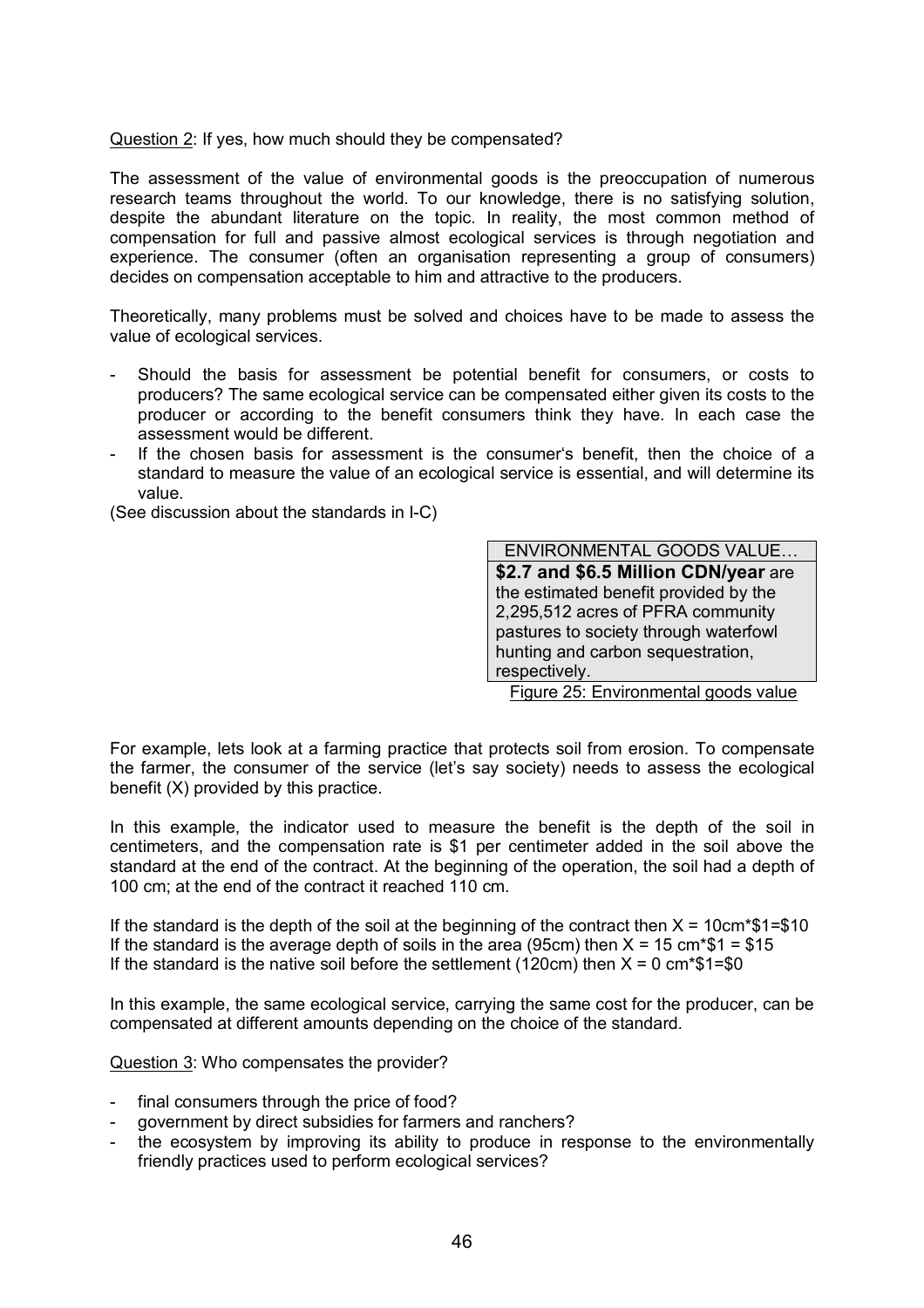Of course, the most sustainable possibilities seem to be the first and last choices, but they probably take the longest to realise.

## **V STRATEGIC ACTIONS TO DEVELOP ECOLOGICAL SERVICES**

In this last section, we present the strategy we favour for increasing the ecological services provided by farmers and ranchers, and propose as a tool for local development. Finally, we give an example of a project that applies this strategy, and that could be started quickly.

## **A. Strategic actions**

According to the classification in IV-A, the best strategy would be to increase the number of full ecological services and positive externalities.

Moreover, given our analysis of environmental concerns in the watershed, it would be more efficient to concentrate first on the environmental concerns shared by both organisations and local residents: wildlife and habitats, water, and soils (see II-B)

## **B. Potential and conditions to develop this strategy**

To maximize the positive externalities provided by agricultural practices, knowledge about agronomy and links between agriculture and environment is critical. Conferences for farmers or field trips with agronomic advisers could fulfill this need.

To increase the number of full ecological services, compensation, and therefore a demand, is needed. We have seen in part IV-A that the current potential customers were organisations (agencies, NGOs) involved in environmental conservation, and consumers. The Redberry Lake watershed has real potential to attract funding for land management programs, rather than for buying land. This potential can be divided in four groups of assets: the territory, the people, the Biosphere Reserve, and the agencies' interest.

## *1. The territory*

- The closed watershed makes it easier to have an impact on water quality.
- There is still a significant amount of diverse wildlife habitats.
- The biodiversity is remarkable.
- The number of mixed farms is significant and allows a broader range of new agricultural practices.

## *2. The people*

- There is increasing awareness of environmental problems. Farmers want a change and are becoming more conscious of the environmental problems. For example, many are frightened by chemical use. They consider the lack of education, information, and interest of consumers about their food and the way it is produced to be a problem.
- The three years of drought have made them think about different ways of farming to conserve moisture. They have also reduced chemical inputs.
- They already provide diversified ecological services, in a broad sense, in the area.
- There is a trend of installation of young farmers (III-A-2).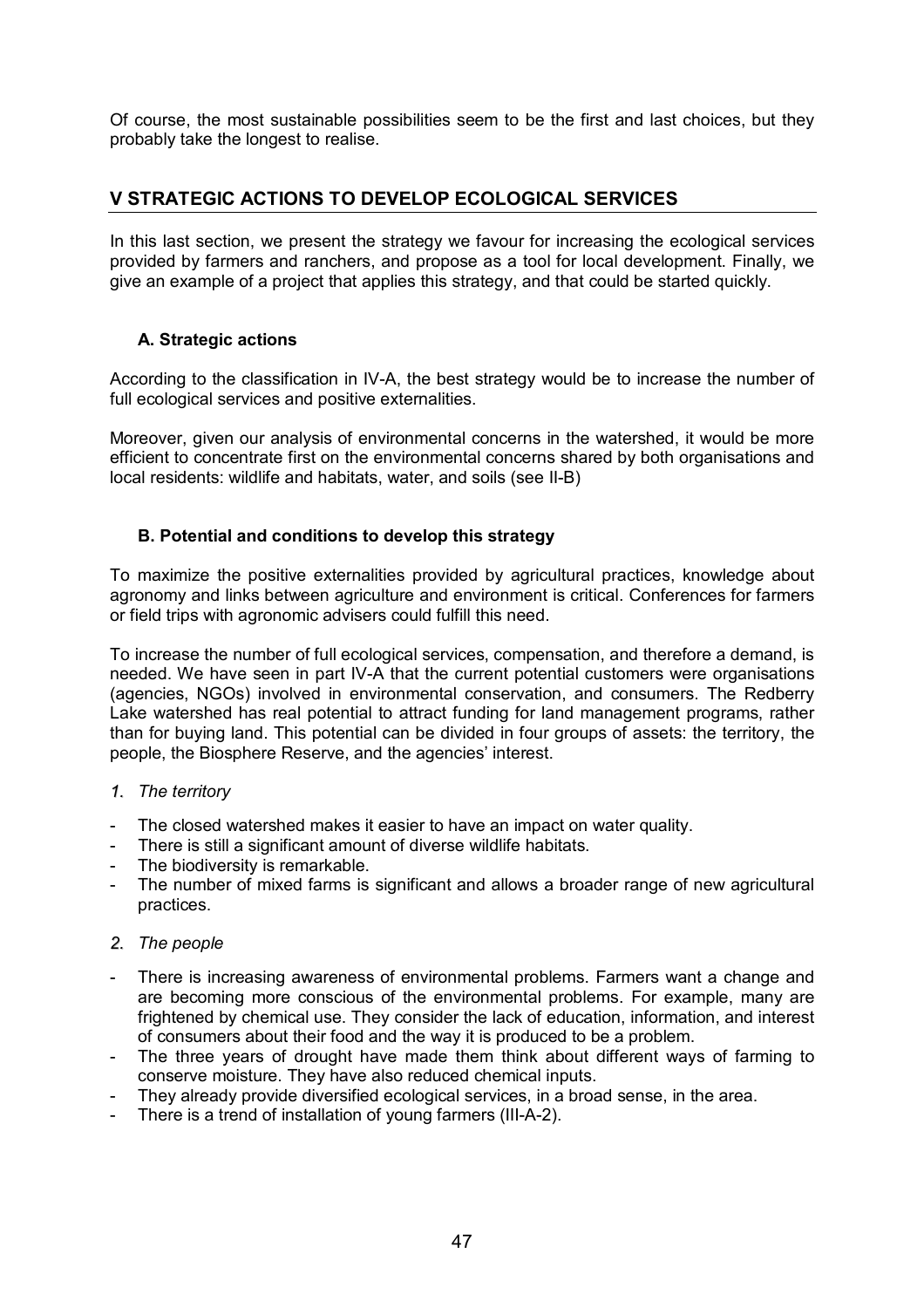## *3. The Biosphere Reserve*

- It is the first official designation in the area that recognises and encourages people to take action. The other designations (IBA, MBS) only have an interest in natural and ecological values (birds mostly).
- The biosphere reserve is based on three principles: conserving biological and cultural diversity, providing models of land management, and providing experimental sites for sustainable development. Biosphere reserves aim to enhance sustainable interactions between people and their environment. Moreover, agriculture is still the economic and social core of the watershed. As a result, agriculture is the pillar of the biosphere reserve. The ranchers and farmers have the power to maintain, improve, or destroy the watershed.
- The biosphere reserve is more than a symbolic designation that highlights one territory among the others. It also provides an opportunity to be clearly identified as an entity, and a potential partner for government or other agencies and consumers.

## *4. The agenciesí interest*

- Most of the organisations we have encountered stated that they would be interested in working (or doing more work) in the watershed, and they have proved this by helping us in our study.
- The drainage basin is a good size to be a "laboratory" for public policy experimentation in the agri-environmental field. It contains enough farmers and acres to be representative, yet is small enough for studies to be financially feasible and to enable the results of experiments to be seen within a reasonable amount of time.

## *5. Conditions that must be fulfilled to exploit this potential*

Other factors that play a role:

- A significant number of farmers must be involved.
- Collective projects are necessary because ecological systems, especially in a closed watershed, are closely linked in a continuous web, individual actions are very significant, and because the agencies express an interest in working with groups of farmers as opposed to with individuals. This aspect is important both at the farmers' level and at the Rural Municipality level.

To reach potential customers and make them consumers of ecological services, it is necessary to take advantage of the Biosphere Reserve's image and the full ecological services provided through programs conducted by various agencies. This image must be converted into a marketable and reliable product. That would probably require a marketing and education plan to educate consumers about the ecological value of "made-in-the-Redberry Lake Biosphere Reserve" products. Unfortunately, this ideal consumer does not yet seem to exist, and this is probably a long term goal.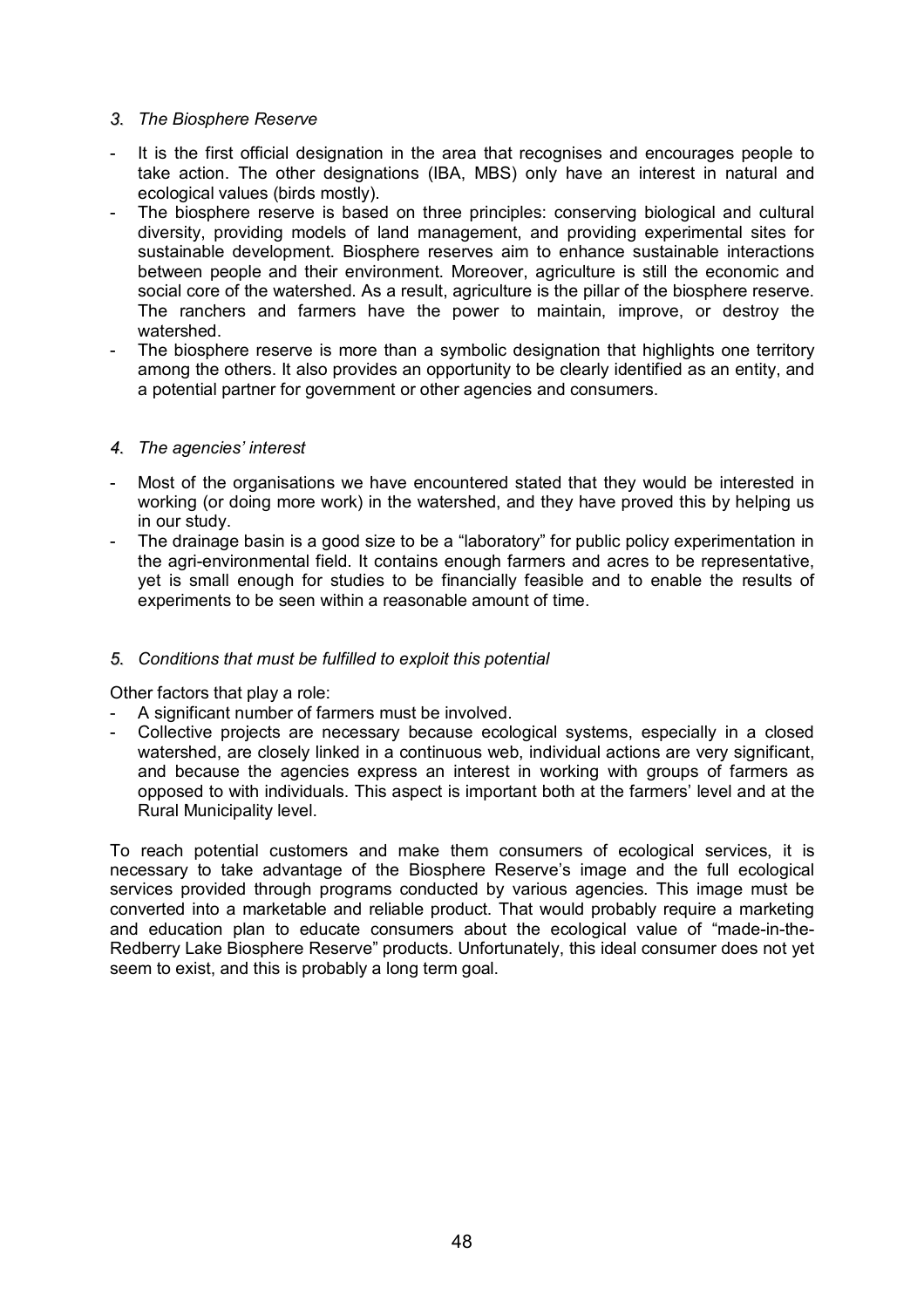## **C. What can such a strategy offer farmers?**

Based on the farmers' own observation that farming "cannot goes on like this," and the fact that farmers are looking for ways to improve their condition, it is clear that they will have to choose from a few different solutions.

In the search for new ways of farming, ecological services can represent a first step. Of course, they wonít replace traditional production. They can, however, help solve some of the biggest problems, among which is the lack of understanding and respect from urban society, the first obstacle to the recognition of environmental costs of agricultural products. In Redberry Lake watershed, farmers are in a good position to choose to provide ecological services. Because they have avoided Intensive Livestock Operations (ILOs) in the watershed, they have a choice regarding their future farming practices. Furthermore, their current farming systems would not require breaks or complete changes, just some continuous soft modifications to increase the number of full ecological services and positive externalities they provide.

> THE ILOs' COST IN FRANCE \$2 Billion CDN is the total cost of public investments in 58,000 farms to try to remove ILO generated nitrate from water Figure 26: The ILOs' cost in France

Lastly, conservation organisations are moving away from their original strategy of buying and securing land to protect it. In this strategy, farming was considered a danger to the preservation of natural lands. Ecological services provide a good framework to support this change. The intention is to turn farming into a partner for nature conservation, and divert the money used to purchase land to help farmers manage their land in an environmentally friendly way. A good example of this new strategy is the use of livestock grazing to maintain native prairies in the watershed.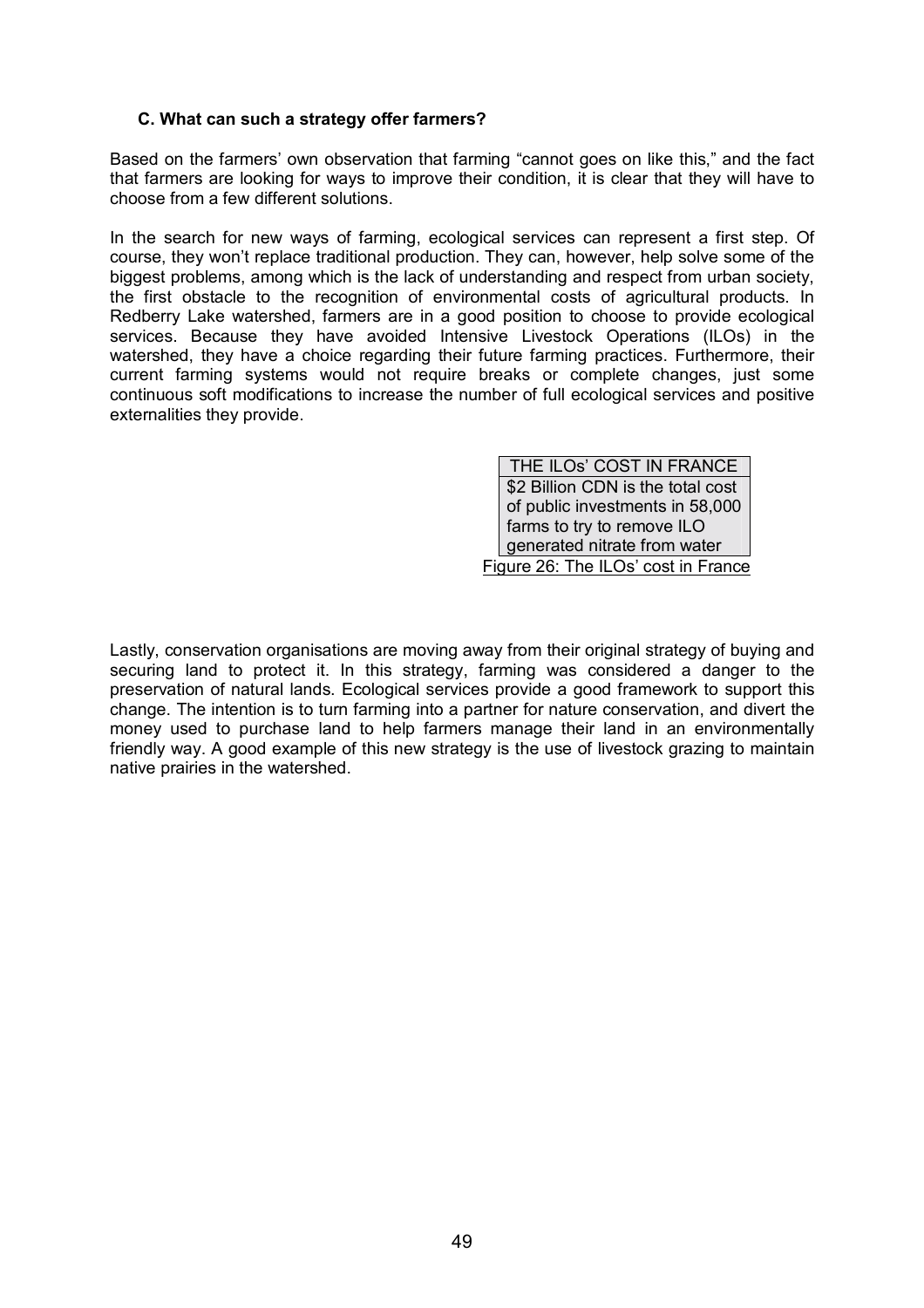## **APPENDIXES**

- 1 Example of standards (Canadian and Saskatchewan water quality guidelines)
- 2 Answers collected in the interviews
- 3 Topographic map
- 4 Land cover map
- 5 CLI classes map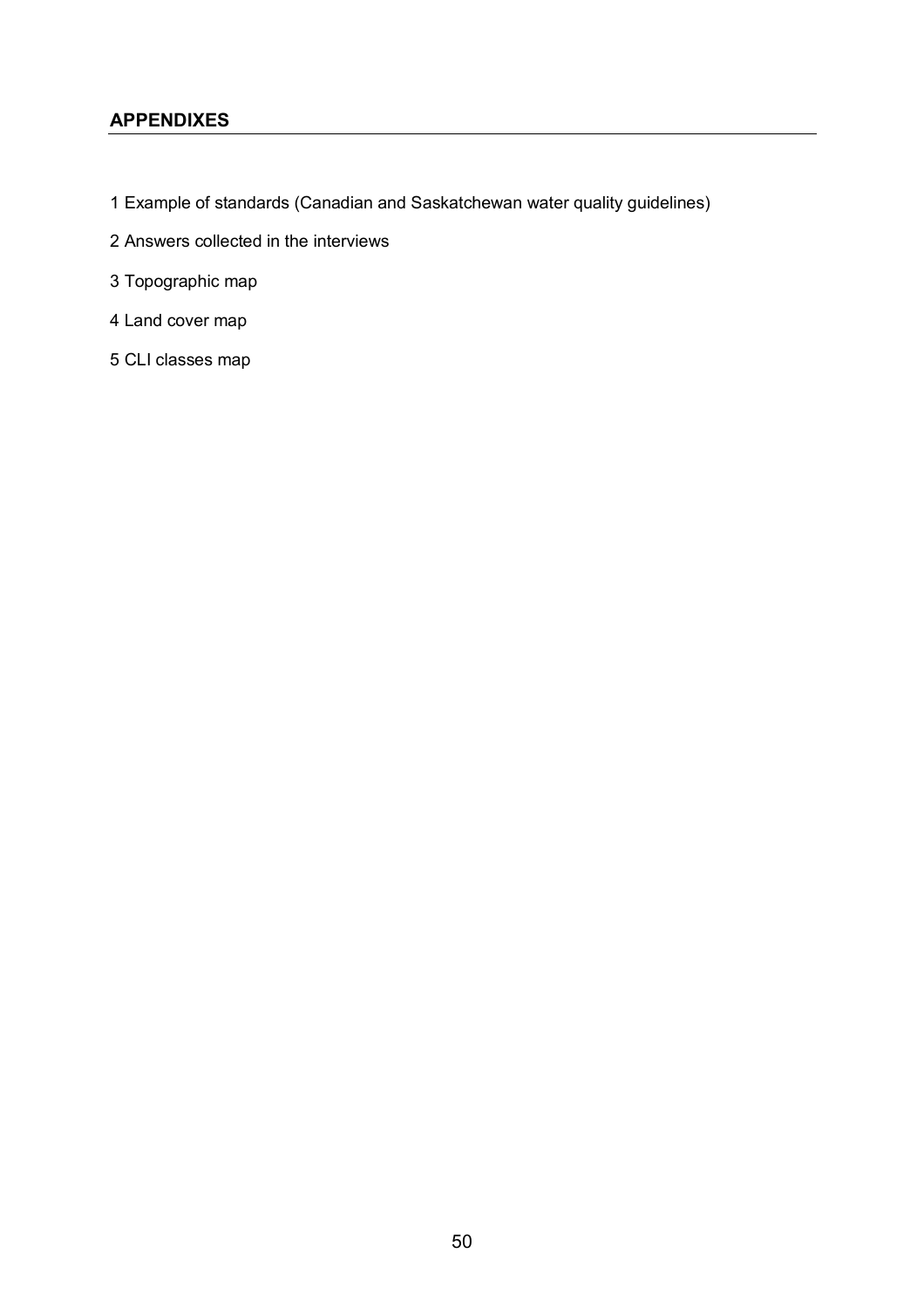# APPENDIX 1

# **Examples of standards to assess ecological services:**  Canadian and Saskatchewan water quality guidelines<sup>8</sup>

|                                         | <b>Parameter</b>                 | <b>Drinking</b><br><b>Water</b>           | <b>Aquatic Life</b>                                                     | <b>Recreation</b><br>and<br><b>Aesthetics</b>                                                                 | <b>Irrigation</b><br><b>Water</b> | <b>Livestock</b><br><b>Water</b>                                                                      |
|-----------------------------------------|----------------------------------|-------------------------------------------|-------------------------------------------------------------------------|---------------------------------------------------------------------------------------------------------------|-----------------------------------|-------------------------------------------------------------------------------------------------------|
|                                         | Ortho-<br>Phosphate              |                                           |                                                                         |                                                                                                               |                                   |                                                                                                       |
| Phosphate                               | <b>Total</b><br>Phosphate        |                                           |                                                                         |                                                                                                               |                                   |                                                                                                       |
|                                         | <b>Nitrite</b>                   | $\overline{3}$ .2 ppm                     | $0.06$ ppm                                                              | --                                                                                                            | --                                | 10 ppm                                                                                                |
|                                         | <b>Ammonia</b>                   |                                           | $1.37 - 2.20$<br>ppm                                                    |                                                                                                               |                                   |                                                                                                       |
| Nitrate                                 | <b>Nitrate</b>                   | 45 ppm                                    | Concentrations<br>that stimulate<br>weed growth<br>should be<br>avoided | --                                                                                                            |                                   | $100$ ppm<br>(nitrate and<br>nitrite<br>concentration<br>combined<br>should not<br>exceed 100<br>ppm) |
| <b>Dissolved</b><br>Oxygen              |                                  |                                           | 5.5 ppm                                                                 |                                                                                                               |                                   |                                                                                                       |
| $\overline{PH}$                         |                                  | $6.5 - 8.5$                               | $6.5 - 9.0$                                                             | $5.0 - 9.0$                                                                                                   |                                   |                                                                                                       |
| <b>Total Dissolved</b><br><b>Solids</b> |                                  | 500 ppm                                   |                                                                         |                                                                                                               | $500 - 3500$<br>ppm               | 3000 ppm                                                                                              |
| <b>Turbidity</b>                        |                                  | 1 NTU                                     | Not to increase<br>more than 8<br>NTU above<br>background               | <b>55 NTU</b>                                                                                                 |                                   |                                                                                                       |
| Ø<br><b>Bacteri</b>                     | Fecal<br><b>Coliforms</b>        | Not to<br>exceed a<br>count of<br>0/100mL |                                                                         | The<br>average of<br>at least 5<br>samples<br>over 30<br>days should<br>not exceed<br>a count of<br>200/100mL | 100/ml                            |                                                                                                       |
|                                         | <b>Total</b><br><b>Coliforms</b> | Not to<br>exceed a<br>count of<br>10/100m |                                                                         |                                                                                                               | 1000/100mL                        |                                                                                                       |

## **Canadian Water Quality Guidelines**

 8 Keena N. 2002. The water quality of the Redberry Lake watershed, University of Saskatchewan thesis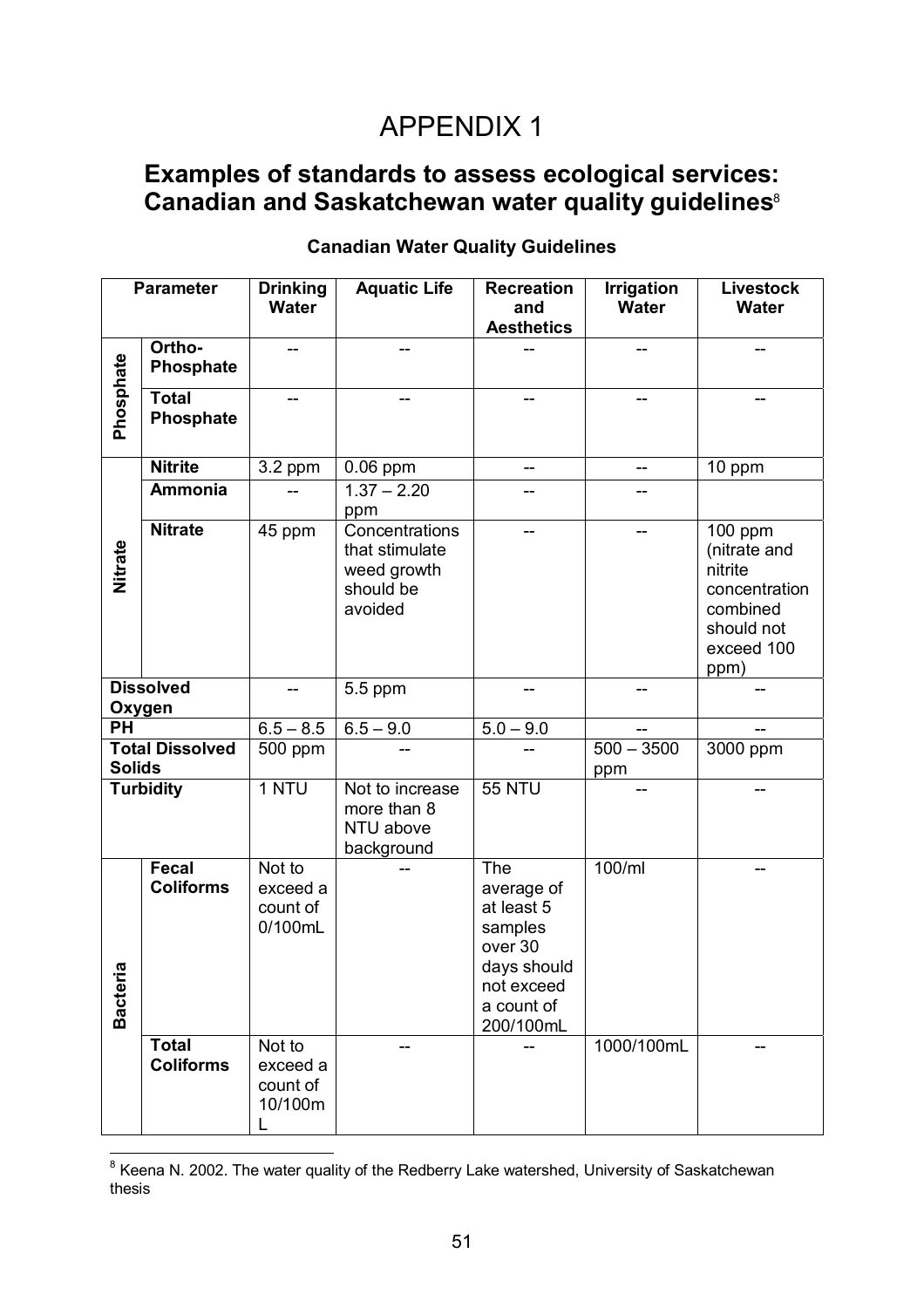# **Saskatchewan Water Quality Guidelines (Saskatchewan Environment)**

| <b>Parameter</b>              |                                  | <b>General Surface</b><br><b>Water</b>                                                                                     | <b>Aquatic</b><br>Life                                                                  | <b>Contact</b><br><b>Recreation</b>                                                                                | <b>Irrigation</b><br><b>Water</b> | <b>Livestock</b><br><b>Water</b>                                                                                   |
|-------------------------------|----------------------------------|----------------------------------------------------------------------------------------------------------------------------|-----------------------------------------------------------------------------------------|--------------------------------------------------------------------------------------------------------------------|-----------------------------------|--------------------------------------------------------------------------------------------------------------------|
|                               | Phosphate                        | Concentration<br>should not be<br>enough to<br>encourage<br>nuisance growth of<br>algae or aquatic<br>weeds $(0.1$ ppm $)$ |                                                                                         |                                                                                                                    |                                   |                                                                                                                    |
|                               | <b>Ammonia</b>                   | Concentration<br>should not be<br>enough to<br>encourage<br>nuisance growth of<br>algae or aquatic<br>weeds                | $0.06 - 2.06$<br>ppm, exact<br>value<br>depends on<br>pH and<br>temperature<br>of water |                                                                                                                    |                                   |                                                                                                                    |
| Nitrate                       | Nitrate +<br><b>Nitrite</b>      |                                                                                                                            |                                                                                         |                                                                                                                    |                                   | $\overline{100}$ ppm<br>(nitrate and<br>nitrite concen-<br>tration<br>combined<br>should not<br>exceed 100<br>ppm) |
| <b>Dissolved</b><br>Oxygen    |                                  | 5 ppm                                                                                                                      | 5.0 ppm                                                                                 |                                                                                                                    |                                   |                                                                                                                    |
| PH                            |                                  | $6.5 - 8.5$                                                                                                                | --                                                                                      | --                                                                                                                 |                                   |                                                                                                                    |
| <b>Total</b><br><b>Solids</b> | <b>Dissolved</b>                 |                                                                                                                            |                                                                                         |                                                                                                                    | $\overline{7}00$ ppm              | $\overline{1000}$ ppm                                                                                              |
|                               | <b>Turbidity</b>                 | Not to increase<br>more than 25 NTU<br>above background                                                                    |                                                                                         | Secchi disc<br>is visible to<br>a depth of<br>1.2m                                                                 |                                   |                                                                                                                    |
| <b>Total</b><br><b>Solids</b> | <b>Suspended</b>                 | Not to increase<br>more than 10 ppm<br>above background                                                                    |                                                                                         |                                                                                                                    |                                   |                                                                                                                    |
| Bacteria                      | <b>Fecal</b><br><b>Coliforms</b> | Not to exceed a<br>count of<br>1000/100mL                                                                                  |                                                                                         | Not to<br>exceed a<br>count of<br>200/100mL<br>in more than<br>20% of<br>samples<br>taken in a<br>30 day<br>period | 100/100mL                         |                                                                                                                    |
|                               | <b>Total</b><br><b>Coliforms</b> | Not to exceed a<br>count of<br>5000/100mL                                                                                  |                                                                                         |                                                                                                                    | 1000/100mL                        |                                                                                                                    |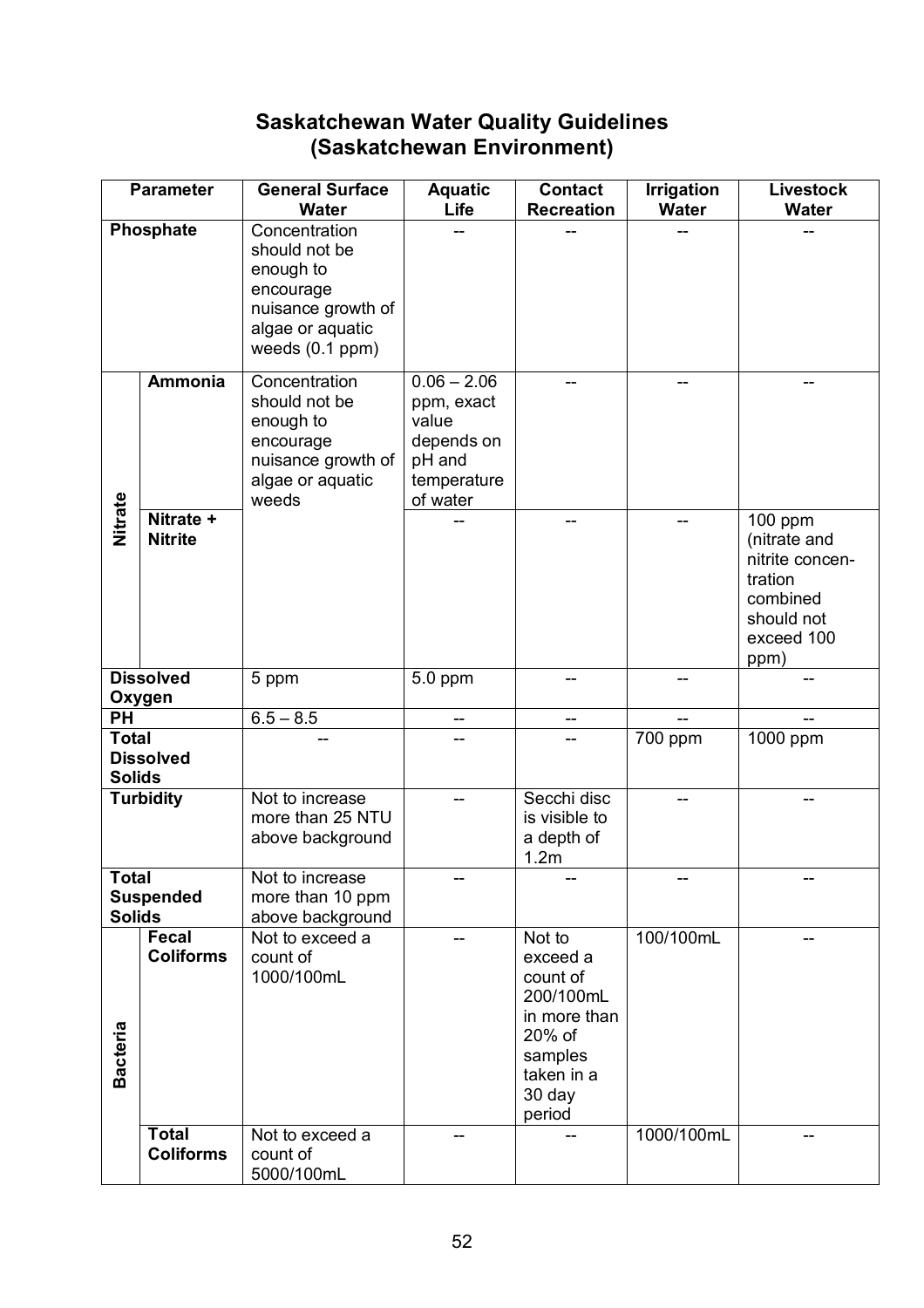# APPENDIX 2

# ANSWERS GIVEN FOR THE FOLLOWING QUESTIONS:

## 1. WHAT ARE THE MAIN ENVIRONMENTAL ISSUES IN THE REDBERRY WATERSHED?

Abandoned wells Storage and handling of pesticide, herbicides, and fuels Livestock relocation in sensitive areas Clearing of native habitat, fragmentation of native ecosystems **Overgrazing** Chemicals linked with water **Chemicals Water** Water disappearing Lack of bush for moisture and wildlife No problem Cropped land that should not be farmed Intensive Livestock Operations (ILO's) Increasing salinity of Redberry Lake **Birds** Water quality and quantity Diversity of habitats **Erosion Manure** Too much cropland, lack of pasture Bush destruction and consequent wind erosion Lack of environmental education of farmers Beavers **Wildlife** 

The answers are not prioritised. Several people may have given the same answer.

## 2. COULD YOU GIVE US YOUR OWN DEFINITION OF AN "ECOLOGICAL SERVICE?"

Most of the interviewed farmers and ranchers had no answer to this question.

Whatever society sets as a goal Agricultural practice with benefit to the community other than just economical Supplying land to government or organisations for wildlife Carbon sinks Elimination of chemicals To manage land in a sustainable way To practice mixed farming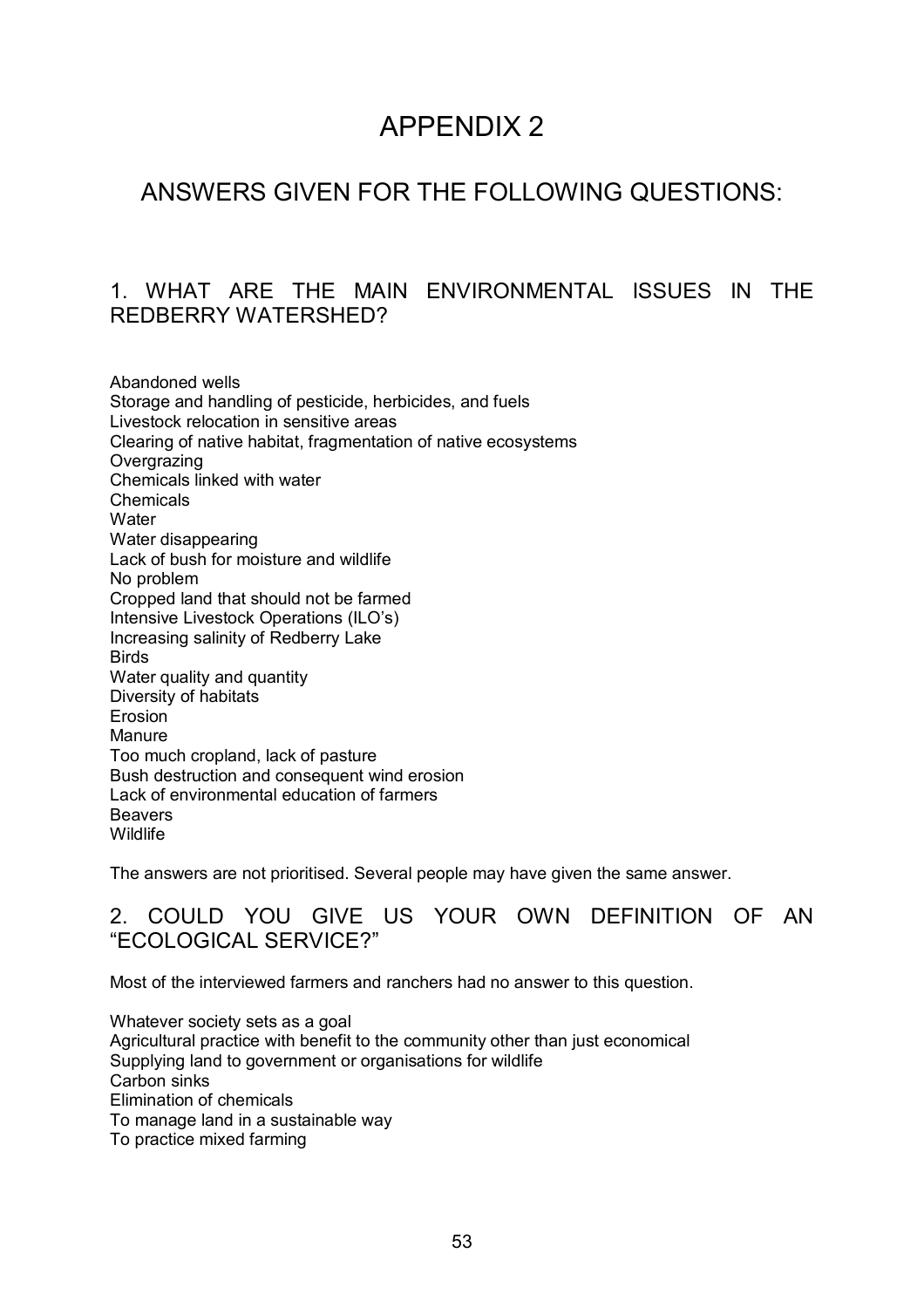# 3. WHAT DOES THE BIOSPHERE RESERVE REPRESENT FOR YOU?

| <b>POSITIVE ANSWERS</b>                    | NEUTRAL OR NEGATIVE ANSWERS                   |
|--------------------------------------------|-----------------------------------------------|
| Opportunity to educate farmers to the      | <b>Useless</b>                                |
| environment                                |                                               |
| Opportunity for a sustainable development  | Only for pelicans and tourism                 |
| Interesting tool                           | No benefit for farmers                        |
| Opportunity for farmers to attract tourism | I don't know what it is                       |
| There is no regulation, only benefits      | Way to freeze your land if they find an       |
|                                            | endangered species on it                      |
|                                            | Since the creation two years ago, nothing has |
|                                            | be done                                       |
|                                            | They should pay for water quality             |
|                                            | preservation                                  |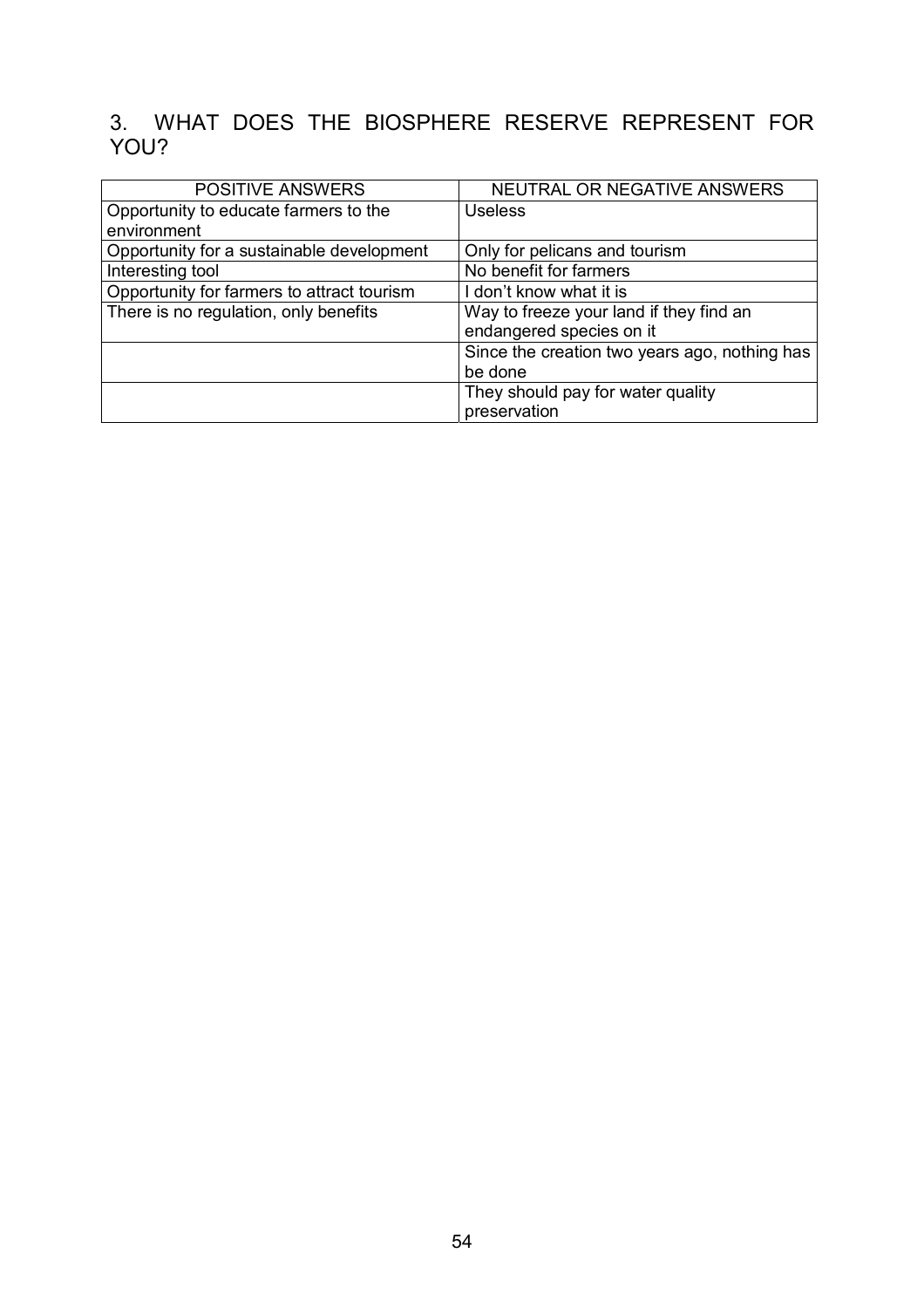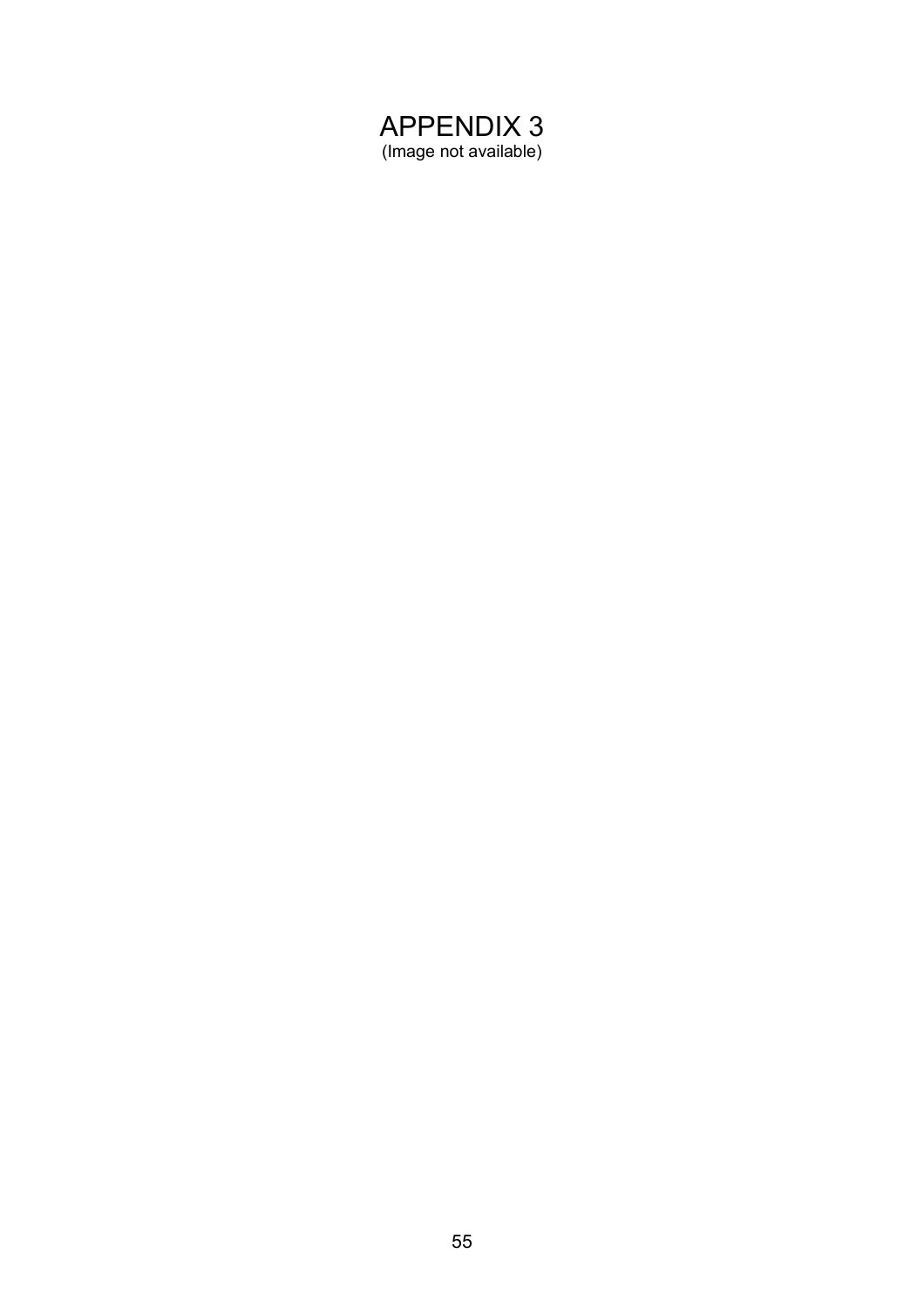# APPENDIX 4

(Image not available)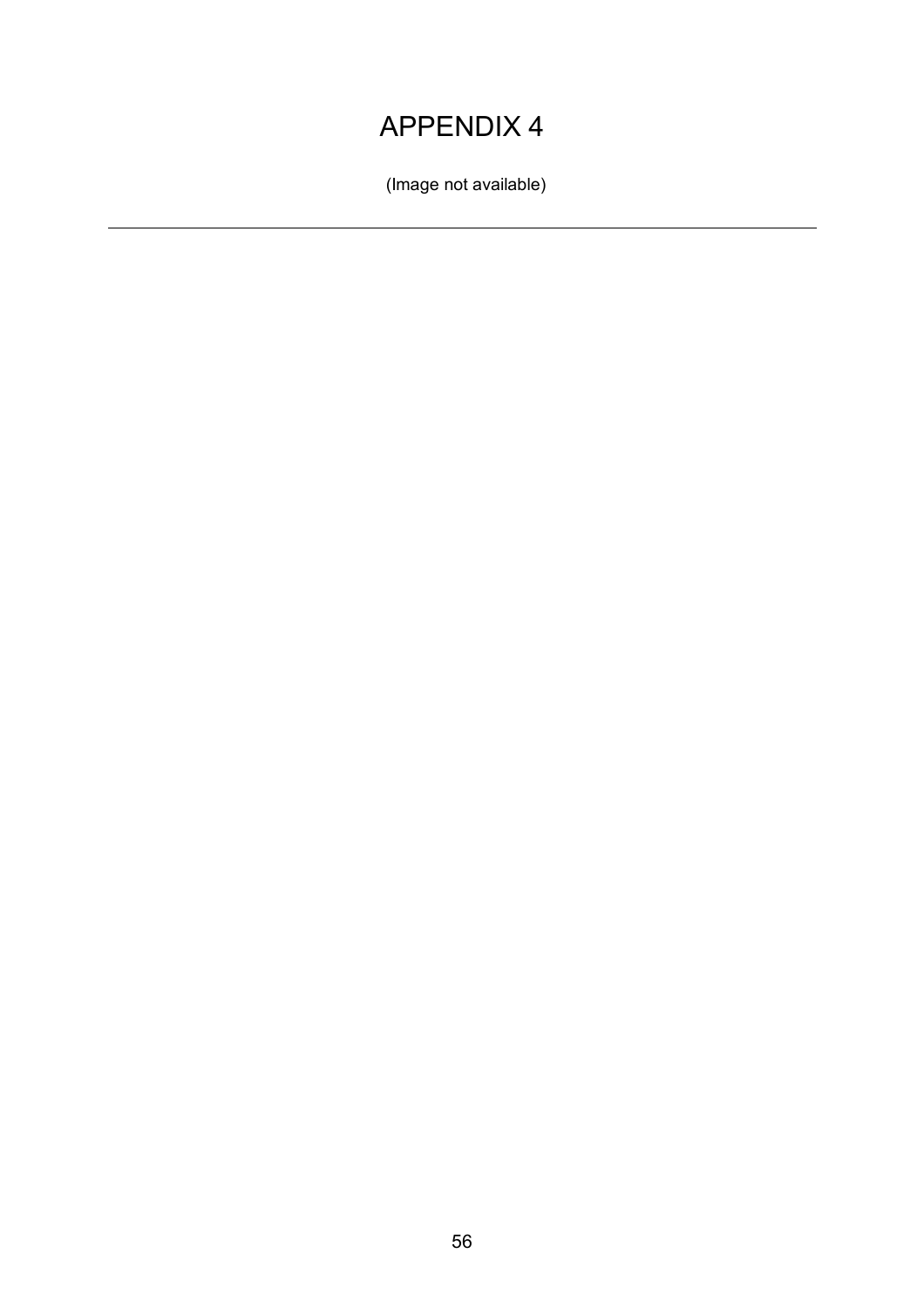# APPENDIX 5

(Image not available)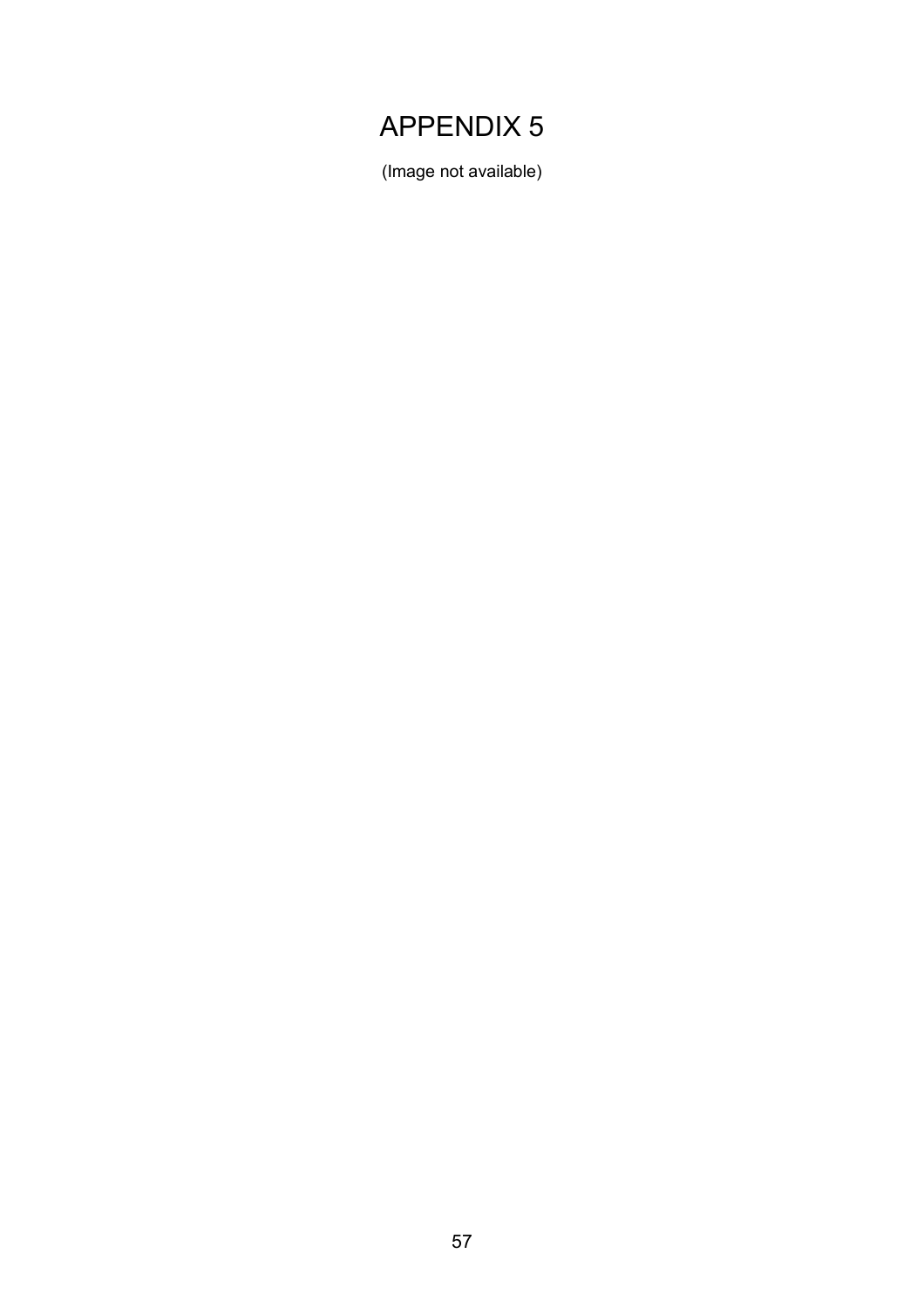Adams B., Lorne F., Caring for the green zone: riparian areas and grazing management, Second edition April 1998

Agriculture and Agri-Food Canada, Environmental Sustainability of Canadian Agriculture, Report of the Agri-Environmental Project, 2000.

Agriculture and Agri-Food Canada, Paysages agricoles des Prairies, un examen des ressources en sols, 2000,(Internet).#

Agriculture Advisory Group, Saskatchewanís Conservation Strategy Agricultural Sector Report, 1991#

Aznar O., Perrier-Cornet P., Les services environnementaux : diversité des conceptions et réalité des contours, 2002. #

Big Shell Lake Watershed Stewardship Association, Final Report and Long-Range Plan, 2002.

Biosphere Reserve Nomination, Redberry Lake World Biosphere Reserve, Part I and II, 1998.

Canadian Wildlife Service, The importance of Wildlife to Canadians: Highlights of the 1991 survey, 1991.

Canadian Wildlife Service, A Summary of Background Information on Migratory Bird Sanctuaries in the Western and Northern Region, 1985.

Canadian Wildlife Service, Pesticides and Wildlife 1971.

Canadian Wildlife Service, The importance of wildlife to Canadians in 1987 :Highlights of a national survey.

Capillon A., Gestion des peuplements végétaux et des ressources du milieu, enseignement d'agronomie INAP-G, 1999.#

Chorney B. and Josephson R., A survey of Pasture Management Practices On The Canadian Prairies With Emphasis On Rotational Grazing And Managed Riparian Areas, 2000.

Doré T., Martin P., Roger-Estrade J., Eléments pour la conduite des principales grandes cultures et prairies, INAPG, 1998.#

Ducks Unlimited, Saskatchewan Wetland Conservation Corporation, North American Waterfowl Management Plan, Prairie Care in Saskatchewan, 1991.#

Environment Canada, Biodiversity in Canada, A Science Assessment, 1994.

Environment Canada, Wildlife Habitat a Handbook for Canadaís Prairies and Parklands.

Environment Canada, The Federal Policy On Wetland Conservation, 1991.

Gadrey J., 1996, Services : la productivité en question, Desclée de Brouwer, Paris, 359 p.

GADREY J., 1996, L'Èconomie des services, 1e Èd. 1992, la DÈcouverte, Paris, 126 p

Grazing and Pasture Technology Program Regina, Ranching For Conservation and Profit Producers Experiences, 1999.

Grazing and Pasture Technology Program Regina, Livestock Grazing and Riparian Areas: A Literature Review, 2001.

Hammermeister A., Native Plant Society of Saskatchewan Inc., Saskatchewanís Native Prairie, Taking Stock of a Vanishing Ecosystem and Dwindling Resource, 2001.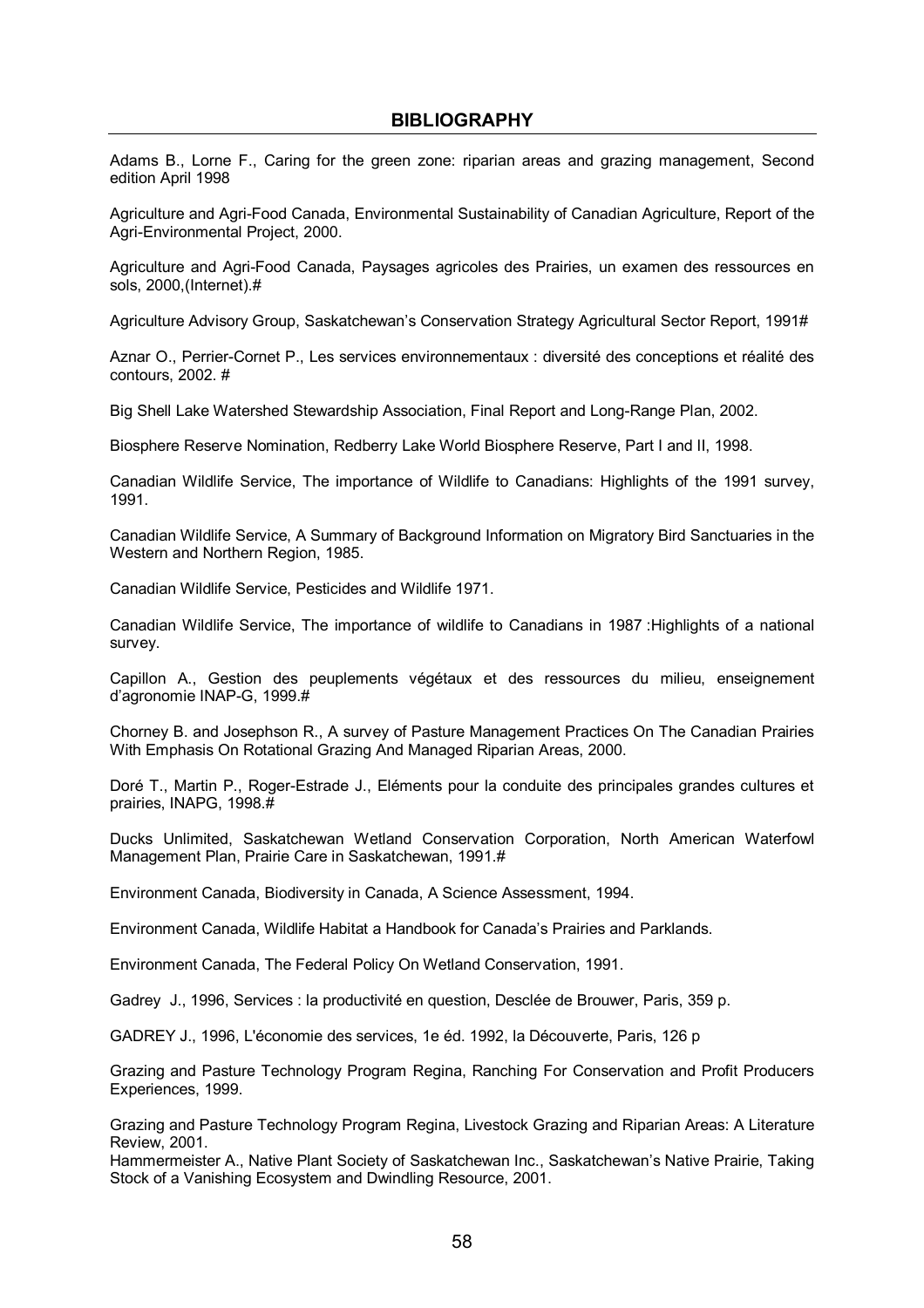Howard J.L., Kerbes R.H., Summary of birds studies and management recommendations for the Redberry Lake area, 1986.#

Huel D., Saskatchewan Wetland Conservation Corporation, Managing Saskatchewan Wetlands a landowner guide, 2000.

Huel D., Saskatchewan Wetland Conservation Corporation, Streambank Stewardship A Saskatchewan Riparian Project, 1998.

Khanna N., Water quality of the Redberry Lake watershed, Thesis, 2001, University of Saskatchewan

Kulshreshtha S. and G. Pearson G., Economic Framework for Cost Recovery on Federal Community Pastures, 2000.

Kulshreshtha S. and G. Pearson G., Estimation of cost recovery levels on federal community Pastures under joint private and public benefits, 2002.

North American Waterfowl Management Plan, Prairie Habitat: A Prospectus.

Moen J., Saskatchewan Wetland Conservation Corporation, Managing Your Native Prairie Parcels, 1998.

Pasitschniak-Arts M., Effects of habitat edges and agricultural practices on waterfowl nest predation in a fragmented prairie landscape, 1995.#

Prairie Conservation Action Plan (PCAP) Committee, 1998, Saskatchewan Prairie Conservation Action Plan

PCAP, Partner Update Three, September 2001

Rempel K., Canada, Saskatchewan Agriculture Green Plan Management, Green Plan Act Impact. #

Saskatchewan Agriculture and Food, The Stockmanís Guide to Range Livestock Watering from Surface Water Sources, 1998.

Saskatchewan Agriculture and Food, Agricultural Statistics 2000.

Saskatchewan Agriculture and Food, Pasture Lease Agreement, 1999.#

Saskatchewan Agriculture and Food, Pesticides, Fact Sheet.#

Saskatchewan Agriculture and Food, Restoration of Saskatchewanís Agricultural Crown Rangelands, Guidelines and Procedures for Developers, 1999.

Saskatchewan Agriculture and food Resource management plans : Fowler and Murphy Lakes June 1997 Fur lakes June 1998 Whitehood October 2001 Manitou sand Hills April 1996

Saskatchewan Institute of Pedology, Soils of the Saskatoon Map Area 73B, Saskatchewan, 1978.

Saskatchewan Environment and Public Safety, Saskatchewan State Of The Environment Report, 1991.

Schmutz J., Community Conservation Plan for the Redberry Lake Important Bird Area, 1999.

Sian S., Redberry Lake Biosphere Reserve, A Communityís Plan for Sustainability, 2001.